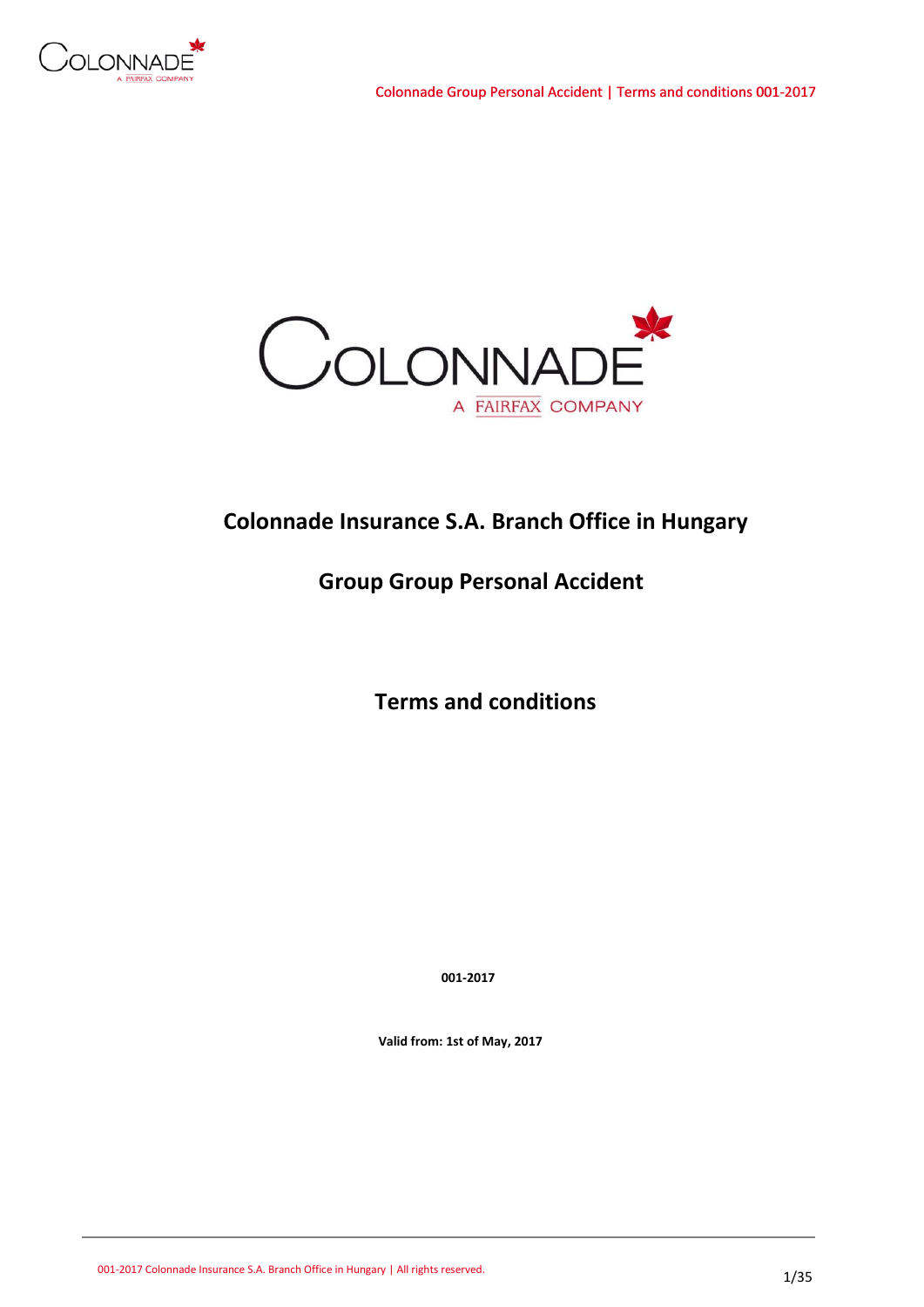

### **General Policy Definitions applicable to all Sections**

Certain words in this policy have a specific meaning. They have this specific meaning wherever they appear in the policy, schedule, payment tables or endorsements and are shown in *italic print*.

### *Accident*

A sudden and unexpected event caused by visible and external means.

### *Any One Accident Limit*

The maximum amount the *Insurer* will pay in the aggregate under this and any other personal accident insurance issued by the *Insurer* in the *Policyholder's* name in respect of all *Insured Persons* suffering *Accidental Bodily Injury* in the same *Accident* or series of *Accidents* contributed to, caused by, or consequent upon the same original event.

### *Annual Salary*

The total gross basic annual salary excluding payments for overtime, commission or bonus payable by the *Policyholder* to the *Insured Person* at the date *Bodily Injury* is sustained. For weekly paid *Insured Persons Annual Salary* will be calculated by taking the average gross basic weekly salary of the *Insured Person* for the thirteen weeks prior to sustaining *Bodily Injury* and multiplying this amount by fifty-two.

### *Associated Company*

A company or organisation of the *Policyholder* whose name has been advised to and accepted by the *Insurer.*

### *Beneficiary*

In case of death of the *Insured Person*, the *Beneficiary* is*,* unless otherwise confirmed in writing by the *Insured Person,* a legal heir according to the laws of Hungary. For all other benefits, the *Beneficiary* is the *Insured Person.*

### *Bodily Injury*

Injury to the body caused by an *Accident* which occurs during the *Period of Insurance* and not by any gradual cause. It does not include:

- *Sickness,* unless this results from injury to the body;
- post-traumatic stress disorder; or
- a psychological or psychiatric illness or condition except incurable insanity where such condition is a direct consequence of an *Accident*.

### *Carrier*

Any licensed operator of a land, sea or air vehicle for the transportation of fare paying passengers.

### *Child*

Any child of the *Insured Person* who is unmarried and under 19 years of age or 25 years of age if in full-time education.

### *Daily Wage*

For monthly paid *Employees* this will be calculated by dividing the *Insured Persons Annual Salary* by three hundred and sixty five.

### *Daily Net Wage*

For monthly paid *Employees* this will be calculated by dividing the *Insured Persons Annual Salary* by three hundred and sixty five and by deducting the amount of personal income tax and other contributions to be paid by the *Insured* under the relevant law.

### *Daily Gross Wage*

For monthly paid *Employees* this will be calculated by dividing the *Insured Persons Annual Salary* by three hundred and sixty five.

#### *Deductible*

An amount shown on the *Schedule* as a percentage or a fixed amount, which will be deducted from each claim payment for a specific benefit*.*

#### *Employee*

Any person employed by the *Policyholder***.**

#### *Insured Person*

Any person shown in the *Schedule* as being an *Insured Person*. Cover applies until the end of the *Period of Insurance* or the date upon which the *Insured Person* ceases being an *Employee* of the *Policyholder,* whichever occurs first unless otherwise agreed in writing by the *Insurer.*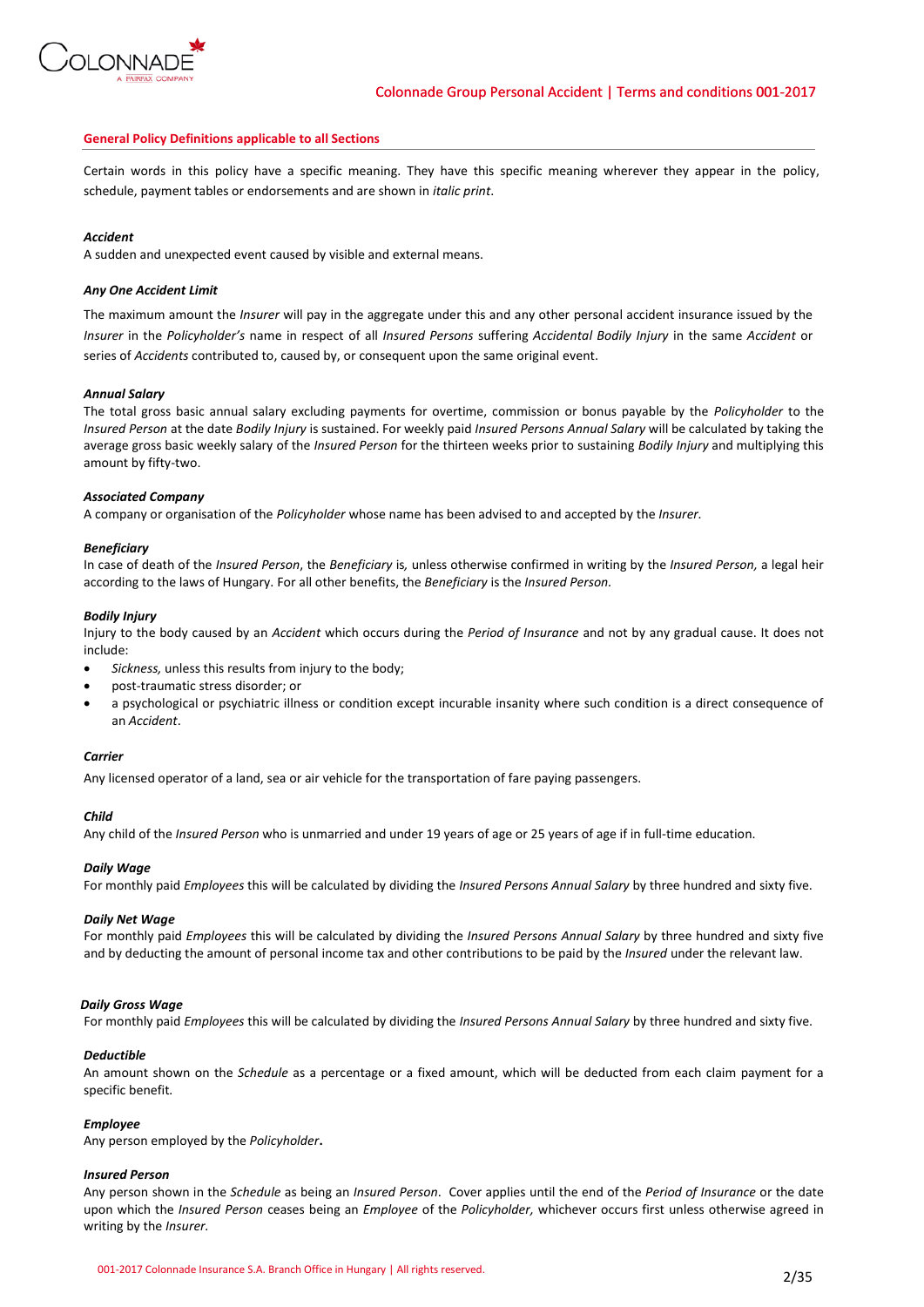

### *Insurer*

Insurer means Colonnade Insurance S.A. Branch Office in Hungary (H-1143 Budapest, Stefánia út 51.; Company registration number: Registry Court 01-17-000514; Phone number: +36 1 460 1400; Mailing address: 1143 Budapest, Stefánia út 51.) Founder of Colonnade Insurance S.A. Branch Office in Hungary: Colonnade Insurance S.A. (20, Rue Eugéne Ruppert, L-2453 Luxemburg), registered by Registre de Commerce et des Sociétés, Luxemburg, register number : B 61605, licence issued by Grand-Duche de Luxemburg, Minister des Finances, Commissariat aux Assurances (L-1840 Luxemburg, Bureaux: 7, Boulevard Joseph II.) licence number: S 068/15.

### *Insurance Act*

Act LXXXVIII on Insurers and Insurance Activity of 2014 and any amendments

### *Medical Expenses*

The *Usual and reasonable costs* of medical, surgical or other remedial attention or treatment given or prescribed by a *Medical Practitioner* and all hospital, nursing home and ambulance charges. Dental expenses are not covered.

### *Medical Practitioner*

Any suitably qualified and registered Medical Practitioner other than:

- a) an *Insured Person,*
- b) a member of the immediate family of an *Insured Person,*
- c) an *Employee.*

### *Motor Vehicle Travel*

While an *Insured Person* is getting in and out of, travelling in, loading or unloading, carrying out emergency road-side repairs to and re-fuelling a motor vehicle owned, hired by or leased to the *Policyholder*, or any vehicle temporarily replacing it.

#### *Operative Time*

The period of time during the *Period of Insurance* during which the *Policyholder* or an *Insured Person* is covered by this policy (as outlined in the *Schedule* and described later in this policy wording).

### *Partner*

Is a person under age 80 who permanently living in the same household with the *Insured Person.* but not legally related to.

*Period of Insurance* The period shown in the *Schedule*, unless otherwise agreed in writing by the parties.

### *Permanent Country of Residence*

A country in which an *Insured Person* resides or has resided for a period of 6 months or longer in the previous 12 months.

#### *Policyholder*

The insured company, organisation or individual shown in the *Schedule*.

### *Schedule*

The document showing details of the cover the *Policyholder* has bought.

### *Spouse*

The *Insured* Person's wife or husband who is at least 18 years old.

### *Scheduled Flight*

A flight which originates or ends at an internationally recognised airport according to the published schedule of an airline.

### *Scheduled Flight Accumulation Limit*

The maximum amount the *Insurer* will pay in the aggregate under this and any other personal accident insurance issued by the *Insurer* in the *Policyholder'*s name in respect of all *Insured Persons* suffering *Bodily Injury* in the same *Scheduled Flight Accident*  or series of *Scheduled Flight Accidents* contributed to, caused by, or consequent upon the same original event.

#### *Sickness*

Any fortuitous bodily illness or sickness, diagnosed during the *Period of Insurance,* but excluding any illness or sickness which arises out of a condition or defect for which medical treatment was advised, sought out, or should have reasonably been sought out, or received within 12 months before the date coverage began.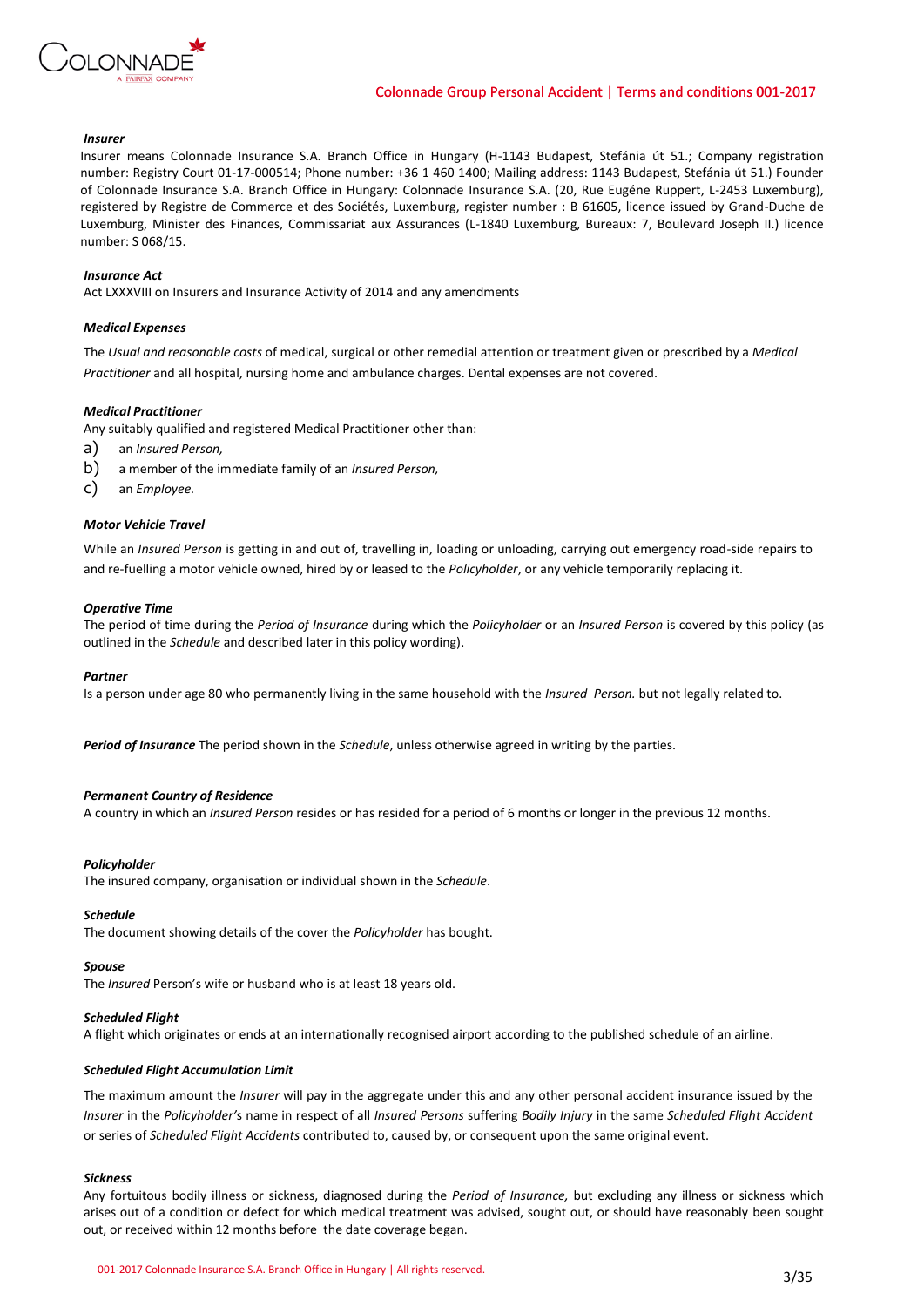

# *Sum Insured*

The maximum amount of cover up to which the *Policyholder* or an *Insured Person* can claim.

### *Terrorism*

An act, including threats of or actual force or violence by, of any person or group of persons, whether acting alone or on behalf of or in connection with any organisation or Government, committed for political, religious, ideological or ethical purposes or reasons including the intention to influence any government and/or to put the public or any section of the public in fear.

### *Usual and reasonable costs*

Fees and charges where they are incurred, but not to include charges that would not have been paid if no insurance existed and excluding charges for medical treatment that is not medically necessary either within the *Period of Insurance* or during the *Trip*  (whichever ends first).

### *War*

Any activity arising out of, or attempt to participate in, the use of military force between nations, civil war, revolution and invasion., insurrection, use of military power or usurpation of government or military power, intentional use of military force to intercept, prevent, or mitigate any known or suspected act of *Terrorism.*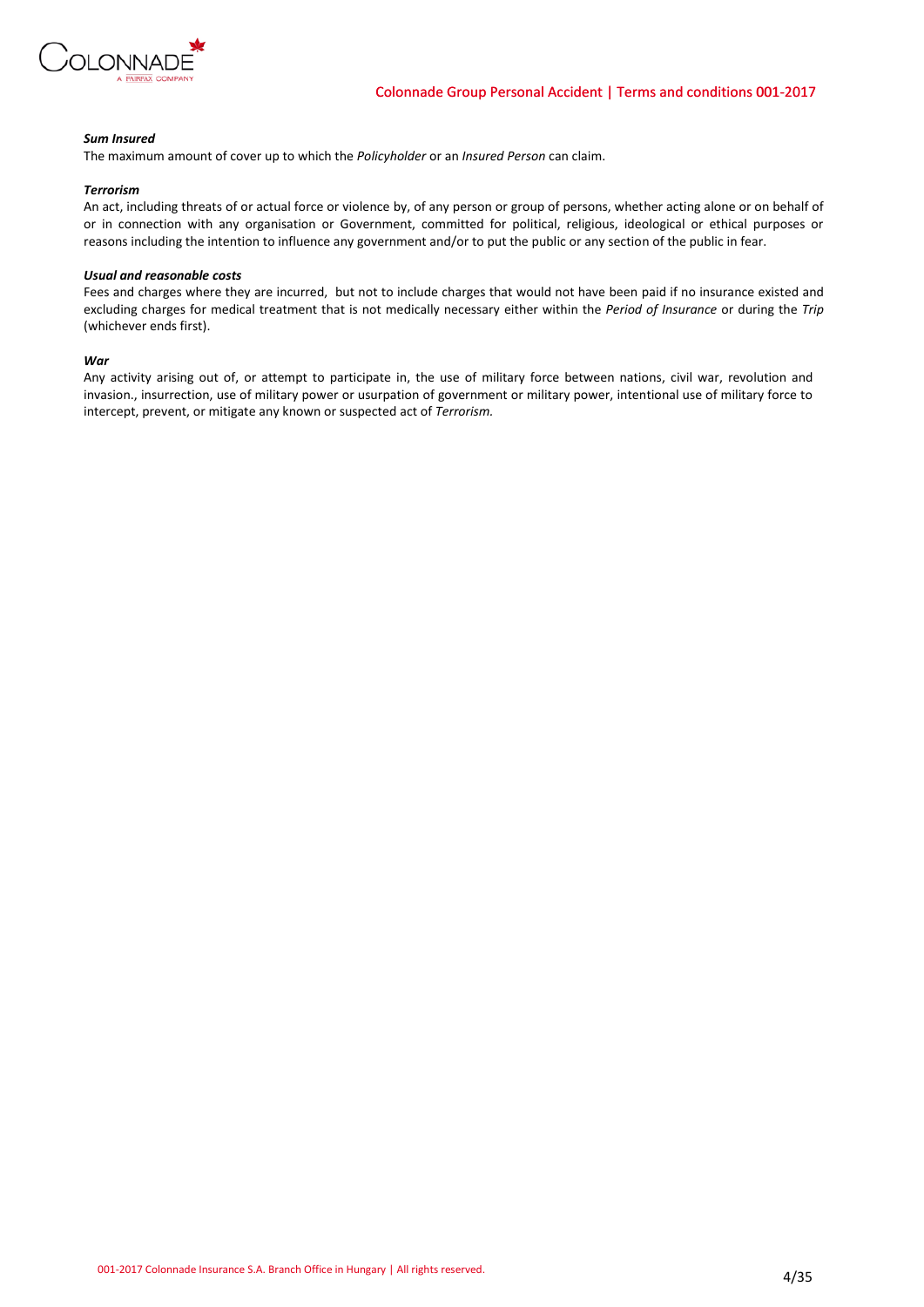

### **General Policy Conditions**

### *Premium*

The *Policyholder* is liable to pay the *Premium* stated in the *Schedule* by the *Premium Due Date* as stated in the *Schedule,* unless otherwise agreed in writing by the *Policyholder* and the *Insurer*. Should the *Policyholder* fail to settle the insurance *Premium* on or before the due date, the *Insurer* shall be entitled to request payment in writing, by granting a 30-day grace period and also warning the *Policyholder* to the consequences of non-payment. The insurance contract shall terminate retroactively with effect of the original due date if the grace period expires without the *Policyholder* settling the insurance *Premium*, unless the *Insurer* takes legal action as to the enforcement of its claim before court without delay. In such case the *Policyholder* shall be entitled to request the *Insurer* to reactivate the insurance coverage within one hundred and twenty days from the date of termination of the insurance contract. The *Insurer* may reactivate the insurance coverage under the terms and conditions of the terminated contract on condition that the formerly due insurance premium is paid.Should the *Policyholder* fail to pay the due insurance *Premium* (premium installment) and the *Insurer* fail to send its request of payment as stated above, the contract shall terminate at the end of the insurance period.

### *Start of risk assumption*

The *Insurer* starts assume liability within the *Period of Insurance*, when the *Insurance Premium* is paid by the *Policyholder*, unless otherwise agreed in writing by the *Policyholder* and the *Insurer.*

### *Period of Insurance, Renewal*

The policy under these conditions is for an indefinite term. Within this, one period means one calendar year starting the effective date as shown in the Schedule as agreed by the by the *Policyholder* and *Insurer.*

If the *Insurer* or the *Policyholder* do not make a written declaration 30 days before the anniversary stating the opposite, the *period of insurance* will be automatically renewed with the last known number of the insured persons and sums insured. The *Policyholder* should inform the *Insurer* if the number of employees has changed.

An *Insured Person* cannot cancel this policy.

### *Data Protection*

### The *Policyholder*

- 1) confirms that the *Policyholder* provides all personal data of *Insured Persons* needed for the purpose of administering the cover under this policy (as defined by the Insurance Act) with the consent of the *Insured Persons* to whom the personal data refers;
- 2) acknowledges that the *Insurer* will process such personal data only for the purpose of administering the insurance provided under this policy and claims made under this policy for as long as any claim may be asserted against the *Insurer*.

### *Associated companies*

If relevant, and subject to the *Insurer'*s prior written consent, this policy will cover *Associated Companies* as long as a list of these companies has been provided to and accepted by the *Insurer*. If the business activities of the *Policyholder* changes from those advised to the *Insurer*, the *Policyholder* must tell the *Insurer* immediately.

### *Change in Risk*

The *Policyholder* must tell the *Insurer* immediately of any significant changes its business activities during the *Period of Insurance,* including any acquisition, establishment or disposal of companies or operations. The policy will cover such changes only with the prior written consent of the *Insurer.*

### *Failure to comply with policy conditions*

Where the *Policyholder* or an *Insured Person* does not comply with any obligation to act in a certain way specified in this policy, payment of the *Policyholder* or an *Insured Person's* recovery under any claim may be affected.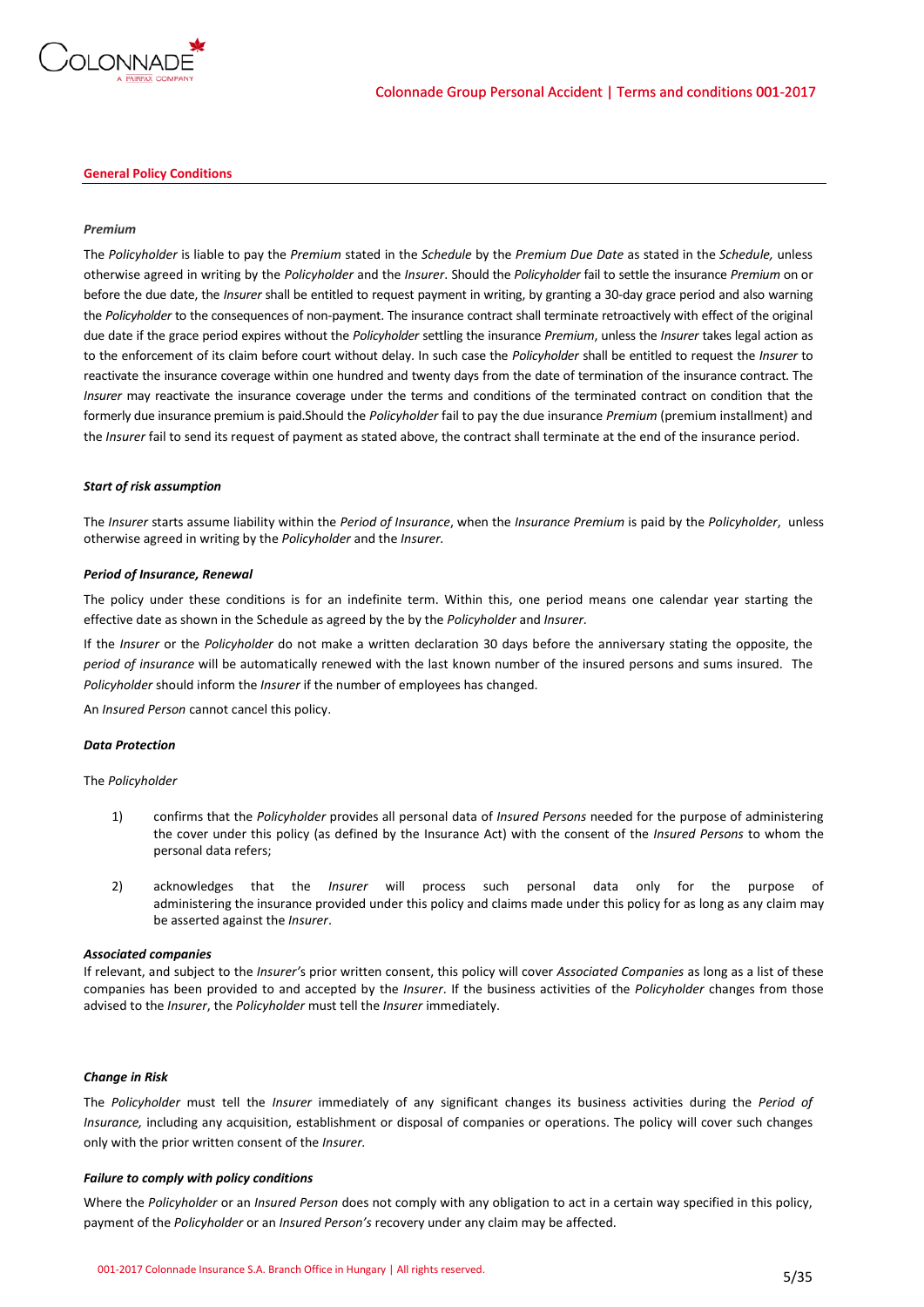

# *Fraud*

Any fraud, deliberate dishonesty, or hiding information connected with a claim, will make this policy invalid. If the *Insured Person* hides any information connected with a claim, the *Insurer* may invalidate the claim.

# *Law and Jurisdiction*

This policy is a contract of insurance between the *Policyholder* and the *Insurer*. It will be governed by the laws of Hungary and will be subject to the exclusive jurisdiction of Hungarian Courts.

# *Notices*

Any notice served by the *Policyholder* or an *Insured Person* under this policy must be sent to the following address unless otherwise agreed in writing by the *Insurer:*

# The Accident and Health Manager

# **Colonnade Insurance S.A. Branch office in Hungary**

1143 Budapest Stefánia út 51. Hungary

Any notice served by the *Insurer* shall be sent to the *Policyholder's* address as stated in the *Schedule*

# *Other Interests*

No person other than the *Policyholder, Insured Person* or *Beneficiary* is entitled to make a claim under this policy.

# *Reasonable Care*

The *Policyholder* and each *Insured Person* must take all reasonable steps to avoid and/or minimise any loss or damage and must also make every reasonable effort to recover any property covered by this policy which has been lost or stolen.

# *Incorrect Information*

In the event that important facts or information disclosed are shown to be incorrect, the *Insurer* may be exempted from its obligations under this policy.

### *Sanctions Exclusion*

The Insurer shall not be deemed to provide cover and the Insurer shall not be liable to pay any claim or provide any benefit hereunder to the extent that the provision of such cover, payment of such claim or provision of such benefit would expose the Insurer, its parent company or its ultimate controlling entity to any sanction, prohibition or restriction under United Nations resolutions or the trade or economic sanctions, laws or regulations.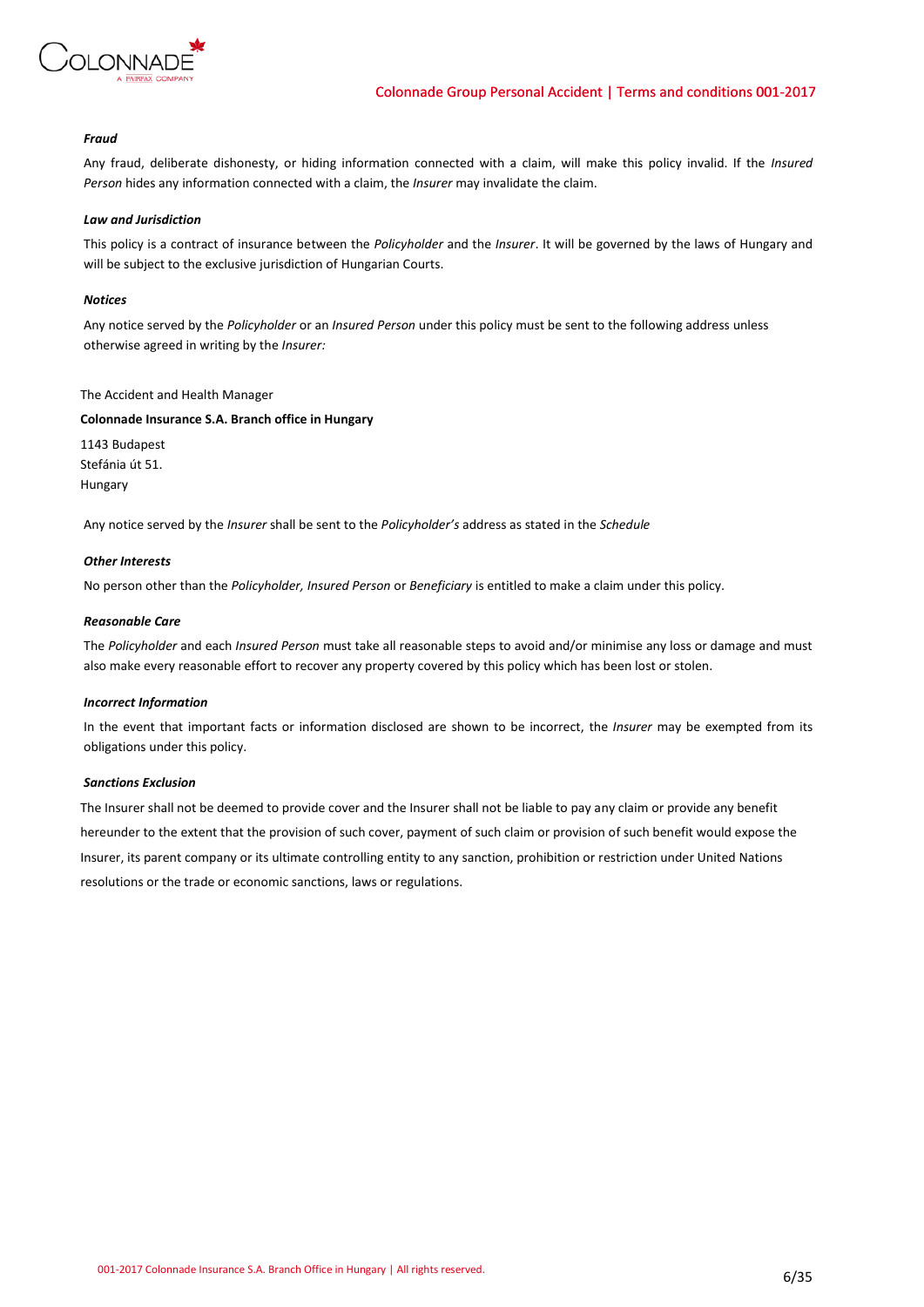

# **General Claims Provisions**

# 1. *Claims Evidence*

The *Policyholder, Insured Person* or *Beneficiary* must provide at its or his or her own expense any documents or evidence (including post-mortem examinations) to the *Insurer* in support of a claim.

The *Insurer* may request the documents listed in point 4.

# 2. *Claims Notification*

The *Policyholder, Insured Person* or *Beneficiary* must tell the *Insurer* as soon as possible of any potential claim and in any case within 30 days from the date of the event giving rise to a claim, but notice of death must be given immediately.

# 3. *Medical examination*

The *Insurer* may request an *Insured Person* to undergo medical examinations in connection with any claim at the *Insurer's* expense.

# 4. **In case of a claim the following documents shall be provided to the Insurer**

### General documents:

- Completed and duly signed claim request form (policy number, address, data needed for the transfer of payments)
- Employer's certificate if the employee is covered by a company group insurance;

### Medical documentation:

 ambulant sheet containing the diagnose of the disease/sickness, final report of the hospital, treatment sheet, histological findings, contact details of the doctor, medical case history, medical documentation of the PCP about any disease/sickness or accident preceding the travel, certification issued by the doctor about the expected recovery date, sick allowance documents, medical documentation stating the extent of the disability, decision of National Medical Expert Institute, medical expert opinion;

# Invoices:

- invoices about the hospitalization; invoices about the medicaments and the transportation of the patients that are required for the assessment of the insurance benefits, payment certificate, invoice about the issuance of the official documents; invoice about the reparation of baggage, invoice of accommodation, flight booking, taxi, phone, or fuel or any other invoice which proofs the claim;
- Policy report (if available), or other official report/report of any other authority (if available);
- Documents certifying the travel (booking, visa, boarding pass, baggage ticket, copy of the passport stamp, In case of travelling with car, declaration about the exact date of departure);
- Copy of the bank statement, any other certificate of the money exchange;
- Description of the accident, or event including the names of possible eyewitnesses;
- Medical case history, medical documentation of the PCP about any disease/sickness or accident preceding the travel;

### **Documents requested in relation to the coverages beside the General documents:**

# **In case of accidental death:**

- Death certificate, autopsy report, medical certificate proving the reason of the death;
- Certificate of inheritance, Grant of probate; decision or record of an official procedure (if any);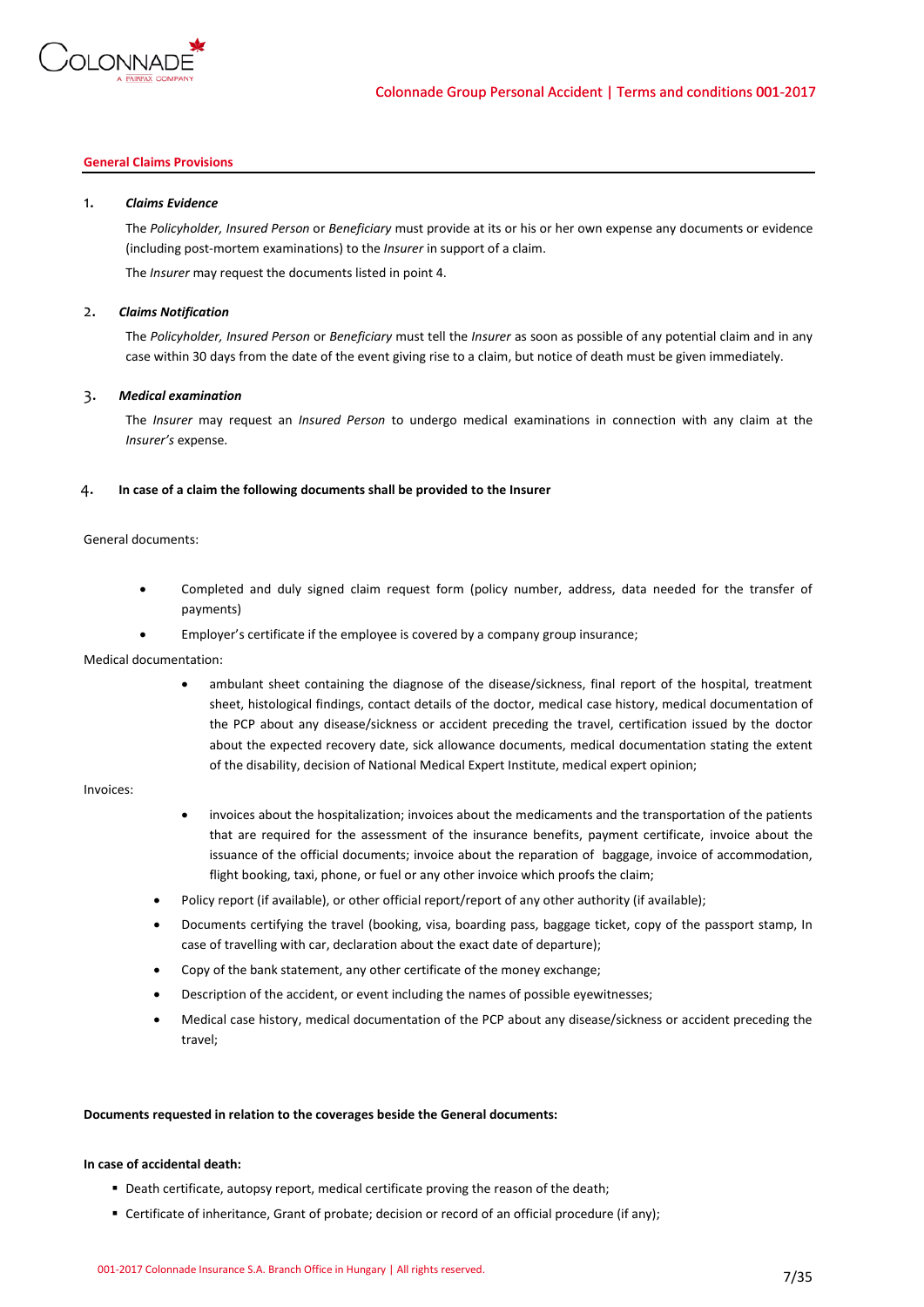

# **Permanent Disability (total or partial) due to an accident:**

 Medical documentation stating the extent of the disability, decision of National Medical Expert Institute, medical expert opinion;

Invoices about retraining expenses, certification of the retraining institution on the training and the participation;

# **Recovery cash:**

- Sick allowance documents,
- Certification issued by the doctor about the expected recovery date,

### **Temporary total disability due to sickness or accident:**

- **Sick allowance documents,**
- Certification issued by the doctor about the expected recovery date,

 In case the limit is based on the amount of the daily wage, the amount of the wage that was stated on the claim request form shall be officially certified by the employer.

Please also note that the above list was prepared on the basis of the *Insurer*'s claim experiences, the typical damages and claims. Therefore, in case an exceptional or untypical damage/claim will occur that can be evidenced only by enclosing additional or other documents/means of proof that vary from the above, the Insurer also reserves the right to request the aforementioned documents.

In such cases the Insurer undertakes to inform the insured/claimant or their representatives about the requested documents or means of proof within 8 days from the claim notification.

In case a certain document is not available to the *Insurer*, or the enclosed documents are in contradiction or may raise further issues that need clarification, the *Insurer* reserves the right to request other documents, information or means of proof that are not listed above.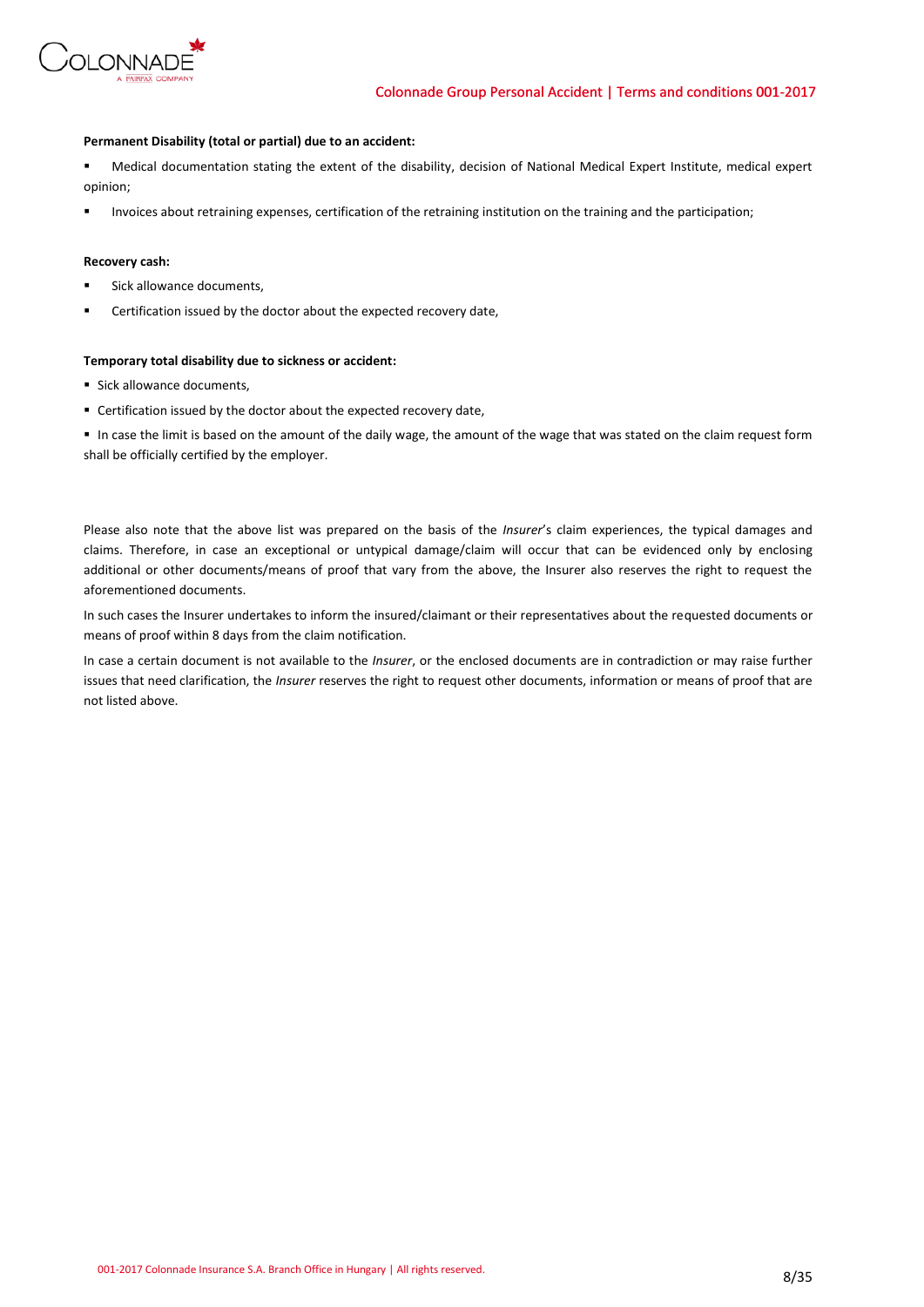

# **General Policy Exclusions**

The Insurer will not pay any claim which is directly or indirectly caused by or contributed to or arising from:

- 1. Ionising radiations or contamination by radioactivity from any nuclear fuel or from any nuclear waste from the combustion of nuclear fuel;
- 2. The radioactive toxic explosive or other hazardous properties of any explosive nuclear assembly or nuclear component thereof;
- 3. The dispersal, application or the release of pathogenic or poisonous biological or chemical materials;
- 4. *War* (whether declared or not) unless agreed by the *Insurer* in writing;
- 5. *Terrorism* unless agreed by the *Insurer* in writing;
- 6. Intentional self-injury, suicide or attempted suicide, criminal act or attempts to commit a criminal act;
- 7. Flying except whilst travelling as a commercial passenger on a *Scheduled Flight* or charter flight;
- 8. An *Accident* proved to have occurred due to the influence of alcohol and/or any drug or drugs not prescribed by a medical practitioner and/or where any prescribed drugs have been taken contrary to manufacturer's instructions;
- 9. AIDS/HIV, or any sexually transmitted disease;
- 10. Active participation in any hazardous sport including parachuting, hangliding, para-sailing, off-piste skiing, scuba diving, potholing and bungee jumping unless otherwise agreed by *Insurer* in writing Service, training or duty with any military, police, militia or paramilitary organisation, unless otherwise agreed by *Insurer* in writing
- 11. Any *Bodily Injury* or *Sickness* that existed prior to the *Period of Insurance*.
- 12. for *Bodily Injury* sustained whilst or as a result of participating in any professional sport activities.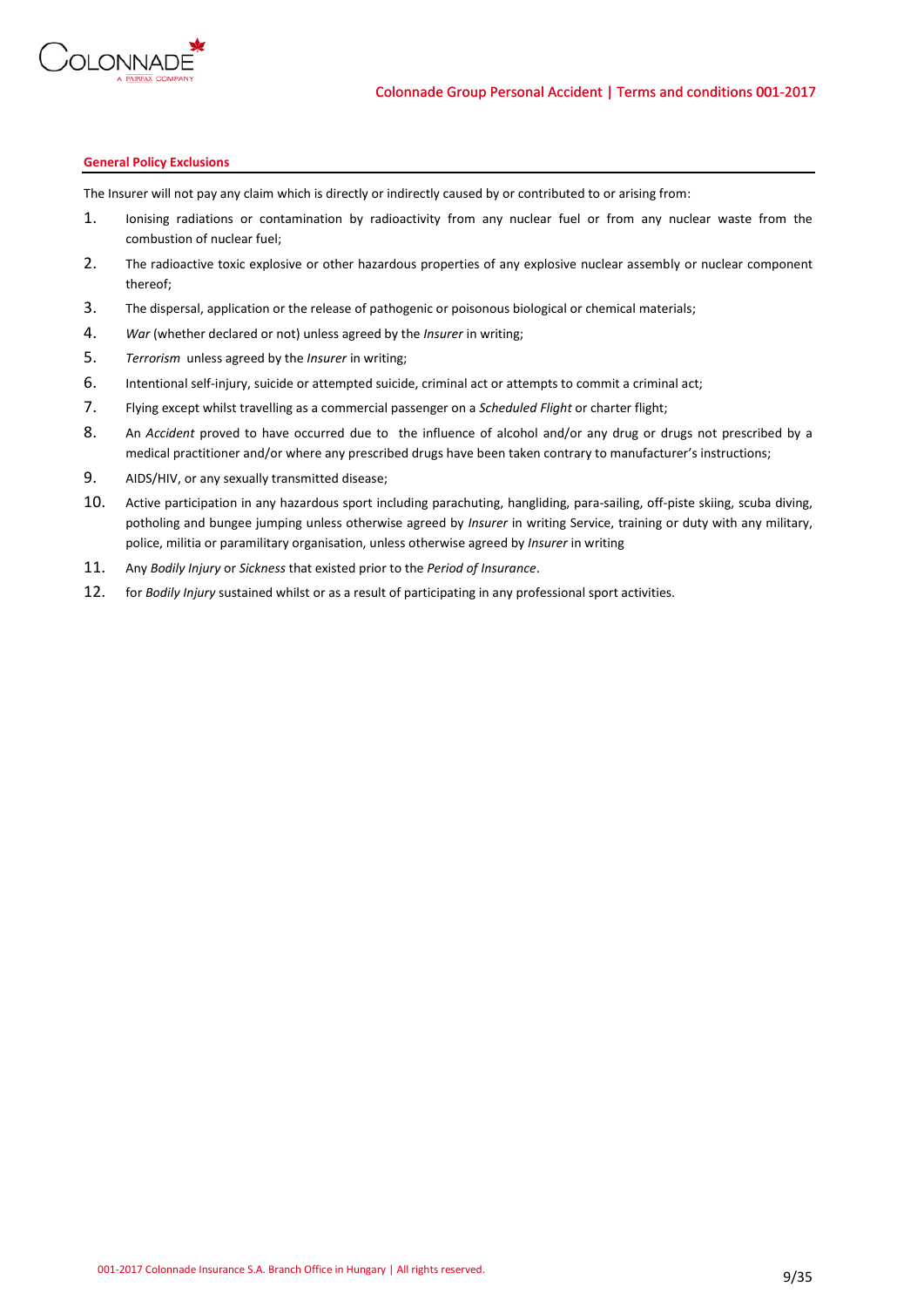

# **Exclusions:**

- 1. The *Insurer* will not pay any Benefit where *Bodily Injury* or death, *Disability*, or the incurring of *Medical Expenses* is the result of or is contributed to by:
	- a) *Sickness* (not resulting from *Bodily Injury*), or
	- b) any naturally occurring condition or degenerative process, or
	- c) Any gradually operating cause
- 2. The *Insurer* will pay the following benefits only to an *Insured Person* when she/he reaches 80 years of age: Accidental death, Disability, Hospital Cash due to accident. The benefit will be reduced to 20% of the *Sum Insured* shown on the Schedule or 10.000.000.-HUF whichever is less.

### 3.

# **Exemption of the Insurer**

it is proven, that the accident was caused by the Insured Person's s illegal, intended, or gross negligent behaviour,

An accident will be caused as a consequence of gross negligent behaviour of the Insured Person, if the accident happened:

- in connection with the influence of alcohol of the Insured Person's (higher than 0.8‰ alcohol in the blood),
- during driving by the Insured Person without driving licence, or driving under the influence of alcohol.
- In connection with the influence of drug of the Insured Person

# **Disputes, Complaints, Claims Period and Data Protection**

The *Insurer* will make every effort to ensure that the *Policyholder* or an *Insured Person* receives a good standard of service. If the *Policyholder* or an *Insured Person* is not satisfied with the *Insurer's* service he or she should contact the following organization personally, by phone or written:

# **- The General Manager of Colonnade Insurance S.A. Branch Office in Hungary**

(1143 Budapest, Stefánia út 51., Tel: +36 1 460 1400, Fax: +36 1 460 14-99. ) email: info@colonnade.hu

- Hungarian National Bank

1012 Budapest, Krisztina krt. 39.,

Tel: + 36 40 203 776; Fax\_ + 36 1 489 91 02; e-mail: ugyfelszolgalat@mnb.hu

- Financial Arbitration Board(1013 Budapest, Krisztina krt. 39.)

Tel: + 36 40 203 776; Fax\_ + 36 1 489 91 02; e-mail: ugyfelszolgalat@mnb.hu

The *Insurer*s' customer complaints policy is attached as Annex 1 to the present Terms and Conditions

The *Insurer* will do its best to resolve any difficulty direct with the *Policyholder* or an *Insured Person*, but if the *Insurer* is unable to do this to the *Policyholder* or an *Insured Persons* satisfaction, he or she may be entitled to refer any dispute to the Court.

### **The language of client declaration and communication**

The contact and information between the *Insurer* and *Insured Person* occurs in Hungarian.

# **Claims Period**

The period within which a claim under this policy may be made is two years. This period begins when the claim arising out of the policy occurs.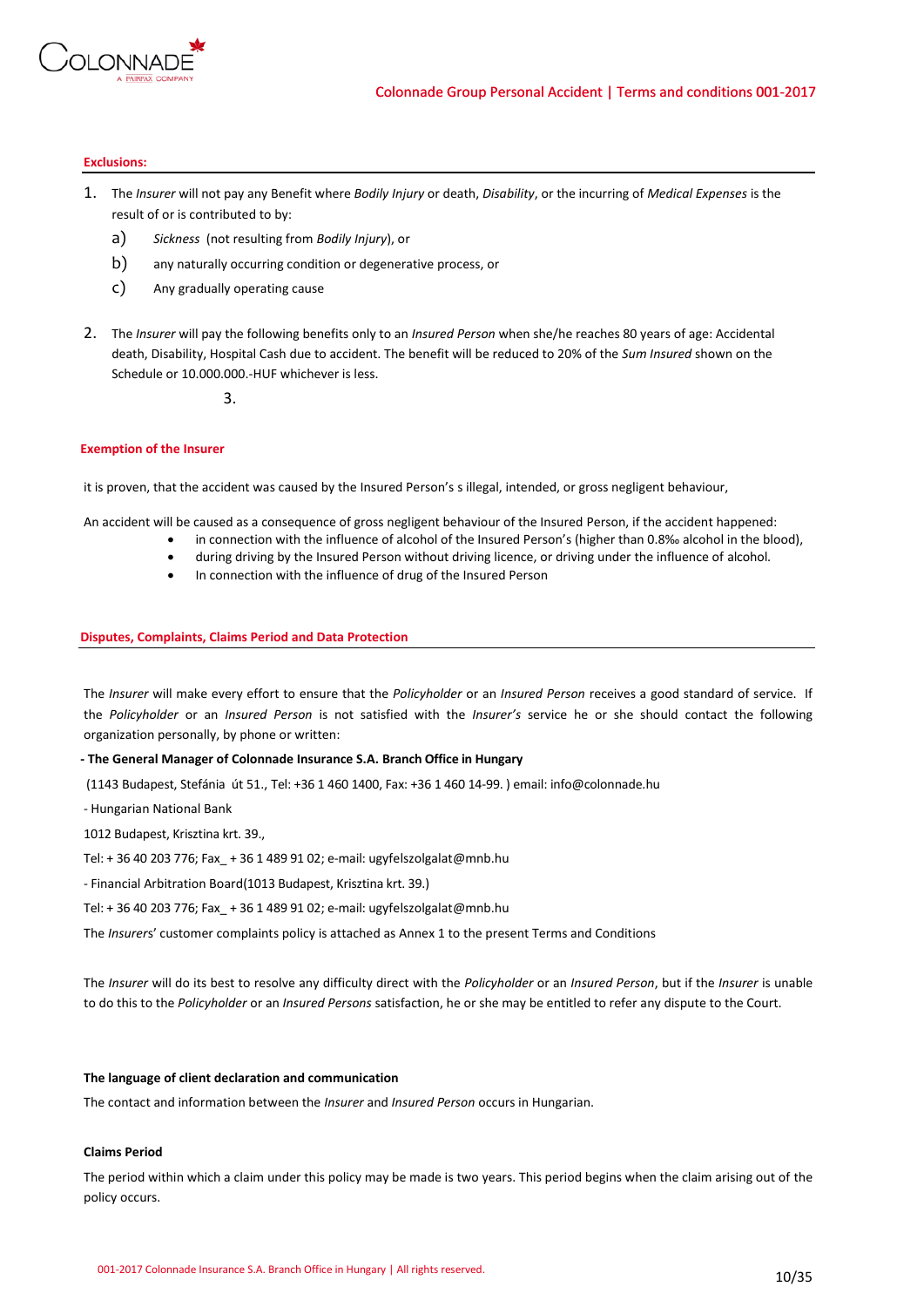

# **Information on professional secrecy and personal data management**

Insurance secret shall mean all data - other than classified information - in the possession of insurance companies, reinsurance companies and insurance intermediaries that pertain to the personal circumstances and financial situations (or business affairs) of their clients (including claimants), and the contracts of clients with insurance companies and reinsurance companies.

Insurance and reinsurance companies are entitled to process the insurance secrets of clients only to the extent that they relate to the relevant insurance contract, with its creation and registration, and to the service. Processing of such data shall take place only to the extent necessary for the conclusion, amendment and maintenance of the insurance contract and for the evaluation of claims arising from the contract or for any other purpose specified in the Insurance Act.

Insurance and reinsurance companies shall obtain the data subject's prior consent for processing data for purposes other than what is contained in Subsection (1) Section 135 of Act LXXXVIII of 2014 (Insurance Act). The client shall not suffer any disadvantage if the consent is not granted, nor shall be given any advantage if it is granted.

Unless otherwise provided for by law, the owners, directors and employees of insurance and reinsurance companies, and all other persons having access to insurance secrets in any way during their activities in insurance-related matters shall be subject to the obligation of professional secrecy without any time limitation.

According to the Act on the Processing and Protection of Personal Data in the Field of Medicine (hereinafter referred to as "PDFM"), insurance companies shall be authorized to process any data pertaining to the medical condition of clients only for those 3 reasons set out in Subsection (1) of Section 135 of the Insurance Act, in accordance with the provisions of PDFM and only in possession of the express written consent of the data subject.

Insurance secrets may only be disclosed to third parties:

- a) under the express prior written consent of the insurance or reinsurance company's client to whom they pertain, and this consent shall precisely specify the insurance secrets that may be disclosed;
- b) if there is no obligation of professional secrecy under the Insurance Act.

The requirement of confidentiality concerning insurance secrets shall not apply to:

- a) the Authority in exercising its designated functions;
- b) the investigating authority and the public prosecutor's office after ordering the investigation;
- c) the court of law in connection with criminal cases, civil actions and non-contentious proceedings, and the judicial review of administrative decisions, including the experts appointed by the court, and the independent court bailiff in connection with a case of judicial enforcement, the principal creditor in debt consolidation procedures of natural persons, the Családi Csődvédelmi Szolgálat (Family Bankruptcy Protection Service), the family administrator, the court;
- d) notaries public, including the experts they have appointed, in connection with probate cases;
- e) the tax authority in the cases referred to in Subsection (2);
- f) the national security service when acting in an official capacity,
- g) the Gazdasági Versenyhivatal (Hungarian Competition Authority) acting in an official capacity;
- h) guardians acting in an official capacity,
- i) the government body in charge of the healthcare system in the case defined in Subsection (2) of Section 108 of Act CLIV of 1997 on Health Care;
- j) bodies authorized to use secret service means and to conduct covert investigations if the conditions prescribed in specific other act are provided for;
- k) the reinsurer and in case of co-insurance, the insurers underwriting the risk,
- l) with respect to data transmitted as governed by law, the bureau of insurance policy records maintaining the central policy records, the claims registry body operating the central claims history register, furthermore, the national transport authority and the Central Office for Administrative and Electronic Public Services in respect of any official affairs related to road traffic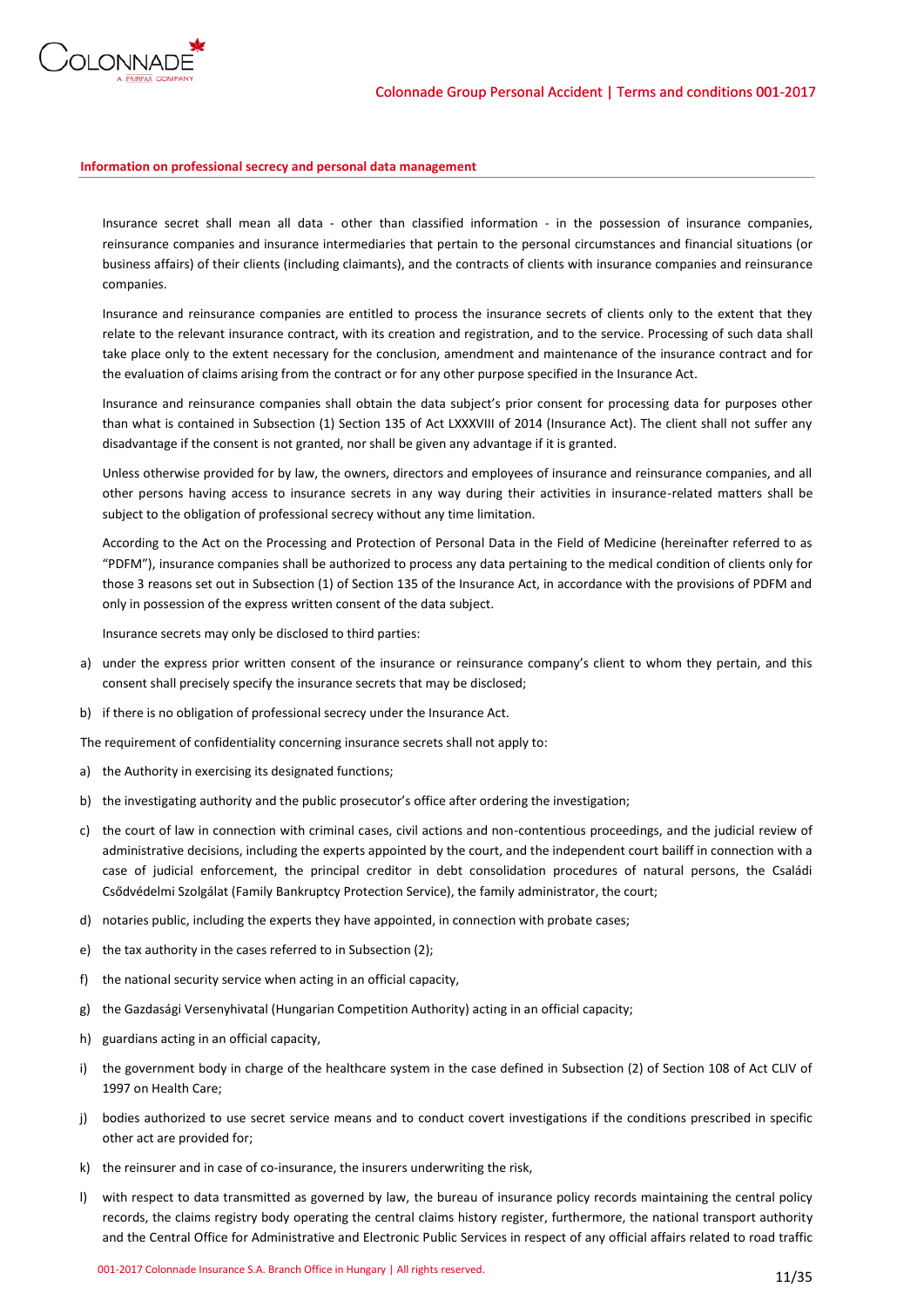

management tasks concerning motor vehicles not covered by the register [while upon receipt of a written request from a body or person referred to in Paragraphs a)-j), n) and s) of Subsection (1) of Section 138 of the Insurance Act indicating the name of the client or the description of the insurance contract, the type of data requested and the purpose of and the grounds for requesting data, with the exception that the bodies or persons referred to in Paragraphs p)-s) are required to indicate only the type of data requested and the purpose and grounds for requesting it. An indication of the statutory provision granting authorization for requesting data shall be treated as verification of the purpose and legal grounds.

- m) the receiving insurance company with respect to insurance contracts conveyed under a portfolio transfer arrangement, as provided for by the relevant agreement;
- n) with respect to the information required for settlement and for the enforcement of compensation claims, and also for the conveyance of these among one another, the body operating the Compensation Fund and/or the Claims Guarantee Fund, the National Bureau, the correspondent, the Information Centre, the Claims Organization, claims representatives and claims adjustment representatives, or the responsible party if wishing to access - in exercising the right of self-determination - the particulars of the other vehicle that was involved in the accident from the accident report for the purpose of settlement;
- o) the outsourcing service provider with respect to data supplied under outsourcing contracts; the tax auditor in respect to data supplied under tax audit agreements [while, upon receipt of a written request from a body or person referred to in Paragraphs a)-j), n) and s) of Subsection (1) of Section 138 of the Insurance Act indicating the name of the client or the description of the insurance contract, the type of data requested and the purpose of and the grounds for requesting data, with the exception that the bodies or persons referred to in Paragraphs p)-s) are required to indicate only the type of data requested and the purpose and grounds for requesting it. An indication of the statutory provision granting authorization for requesting data shall be treated as verification of the purpose and legal grounds.]
- p) third-country insurance companies and insurance intermediaries in respect of their branches, if they are able to satisfy the requirements prescribed by Hungarian law in connection with the management of each datum and the country in which the third-country insurance company is established has regulations on data protection that conform to the requirements prescribed by Hungarian law;
- q) the commissioner of fundamental rights when acting in an official capacity;
- r) the Nemzeti Adatvédelmi és Információszabadság Hatóság (the National Authority for data Protection and Freedom of Information) when acting in an official capacity.
- s) the insurance company in respect of the bonus-malus system and the bonus-malus rating, and the claims record and the bonus-malus rating in the cases specified in the decree on the detailed rules for the verification of casualties, upon receipt of a written request from a body or person referred to in Paragraphs a)-j), n) and s) of Section 138 of the Insurance Act indicating the name of the client or the description of the insurance contract, the type of data requested and the purpose of and the grounds for requesting data, with the exception that the bodies or persons referred to in Paragraphs p)-s) are required to indicate only the type of data requested and the purpose and grounds for requesting it. An indication of the statutory provision granting authorization for requesting data shall be treated as verification of the purpose and legal grounds.

Pursuant to Paragraph e) of Subsection (1) of Section 138 of the Insurance Act, there shall be no confidentiality obligation concerning insurance secrets in connection with tax matters where the insurance company is required by law to disclose specific information to the tax authority upon request and/or to disclose data concerning any payment made under an insurance contract that is subject to tax liability.

The requirement of confidentiality concerning insurance secrets shall not apply to financial institutions stipulated by the Act on Credit Institutions and Financial Enterprises with regard to an insurance contract related to any receivable arising out of financial service, provided that the financial institution submits its request in writing to the insurance company which contains the name of the client or the insurance contract, all types of data requested, the purpose of the information request and its title.

The disclosure made by the insurance company to the tax authority in compliance with the obligation prescribed in Sections 43/B-43/C of Act XXXVII of 2013 on International Administrative Cooperation in Matters of Taxation and Other Compulsory Payments (hereinafter referred to as "IACA") in accordance with Act XIX of 2014 on the Promulgation of the Agreement between the Government of Hungary and the Government of the United States of America to Improve International Tax Compliance and to Implement FATCA, and on the Amendment of Certain Related Acts (hereinafter referred to as "FATCA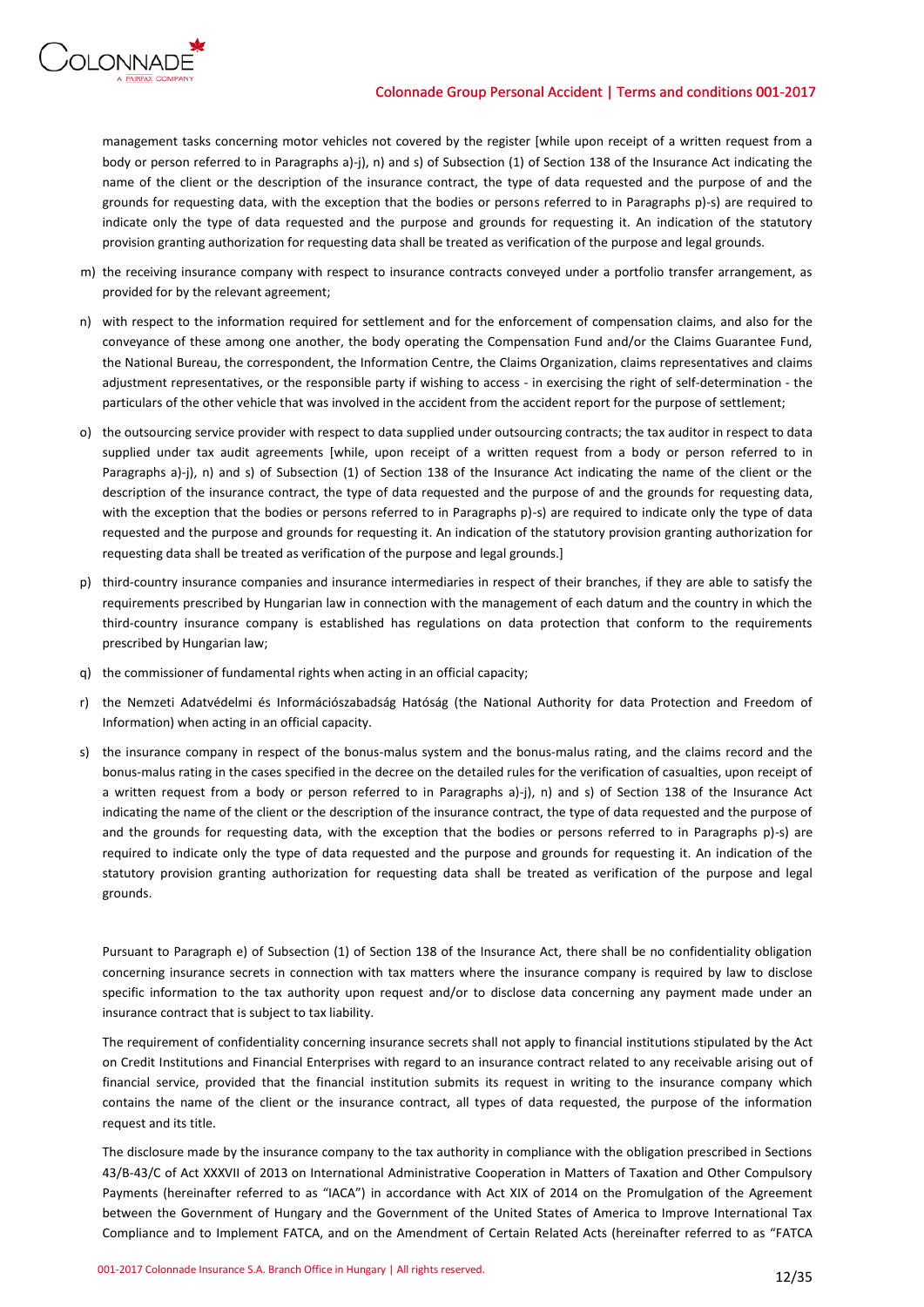

Act") shall not be construed as violation of insurance secrets.

Insurance and reinsurance companies shall be authorized to disclose the personal data of clients in the cases and to the agencies indicated in Subsections (1) and (6) of Section 138 and in Sections 137, 138 and 140 of the Insurance Act.

The obligation of insurance secrecy shall apply to the employees of the agencies specified in Subsection (1) of Section 138 of the Insurance Act beyond the purview of any legal process.

Insurance and reinsurance companies shall be required to supply information forthwith where so requested in writing by the national security service, the public prosecutor or the investigating authorities under the prosecutor's consent if there is any suspicion that an insurance transaction is associated with:

- a) misuse of narcotic drugs, illegal possession of new psychoactive substances, acts of terrorism, criminal misuse of explosives or blasting agents, criminal misuse of firearms and ammunition, money laundering, or any felony offense committed in criminal conspiracy or within the framework of a criminal organization under Act IV of 1978 in force until 30 June 2013,
- b) unlawful drug trafficking, possession of narcotic drugs, inciting substance abuse, aiding in the manufacture or production of narcotic drugs, illegal possession of new psychoactive substances, acts of terrorism, failure to report a terrorist act, terrorist financing, criminal misuse of explosives or blasting agents, criminal misuse of firearms and ammunition, money laundering, or any felony offense committed in criminal conspiracy or within the framework of a criminal organization under the Criminal Code.

The obligation of confidentiality concerning insurance secrets shall not apply where an insurance or reinsurance company complies with the obligation of notification prescribed in the Act on the Implementation of Restrictive Measures Imposed by the European Union Relating to Liquid Assets and Other Financial Interests.

The disclosure of the group examination report to the dominating member of the financial group during the supervisory oversight proceedings in the case of group supervision shall not constitute a breach of confidentiality concerning insurance secrets and trade secrets.

The obligation to keep insurance secrets shall not apply when:

- a) a Hungarian law enforcement agency makes a written request for information that is considered insurance secret in order to fulfil the written requests made by a foreign law enforcement agency pursuant to an international agreement;
- b) the national financial intelligence unit makes a written request for information that is considered insurance secret acting within its powers conferred under the Act on the Prevention and Combating of Money Laundering and Terrorist Financing or in order to fulfil the written requests made by a foreign financial intelligence unit.

It shall not constitute a violation of insurance secrecy where an insurance or reinsurance company supplies information to a third-country insurance or reinsurance company or a third-country data processing agency:

- a) if the client to whom such information pertains (hereinafter referred to as "data subject") has given his prior written consent, or
- b) if in the absence of the data subject's consent the data is disclosed within the scope, for the purposes and on the legal grounds specified by law, and the level of protection available in the third-country satisfies either of the requirements prescribed in Subsection (2) of Section 8 of Act CXII of 2011 on the Right of Informational Self-Determination and on Freedom of Information (hereinafter referred to as "Info Act").

The provisions governing data disclosure within the domestic territory shall be observed when sending data that is treated as an insurance secret to another Member State.

The following shall not be construed a breach of insurance secrecy:

- a) the disclosure of data compilations from which the clients' personal or business data cannot be identified;
- b) in respect of branches, transfer of data for the purpose of supervisory activities to the supervisory authority of the country where the registered address (main office) of the foreign-registered company is located, if such transfer is in compliance with the agreement between the Hungarian and the foreign supervisory authorities;
- c) disclosure of information, other than personal data, to the minister for legislative purposes and in connection with the completion of impact assessments;
- d) the disclosure of data in order to comply with the provisions contained in the Act on the Supplementary Supervision of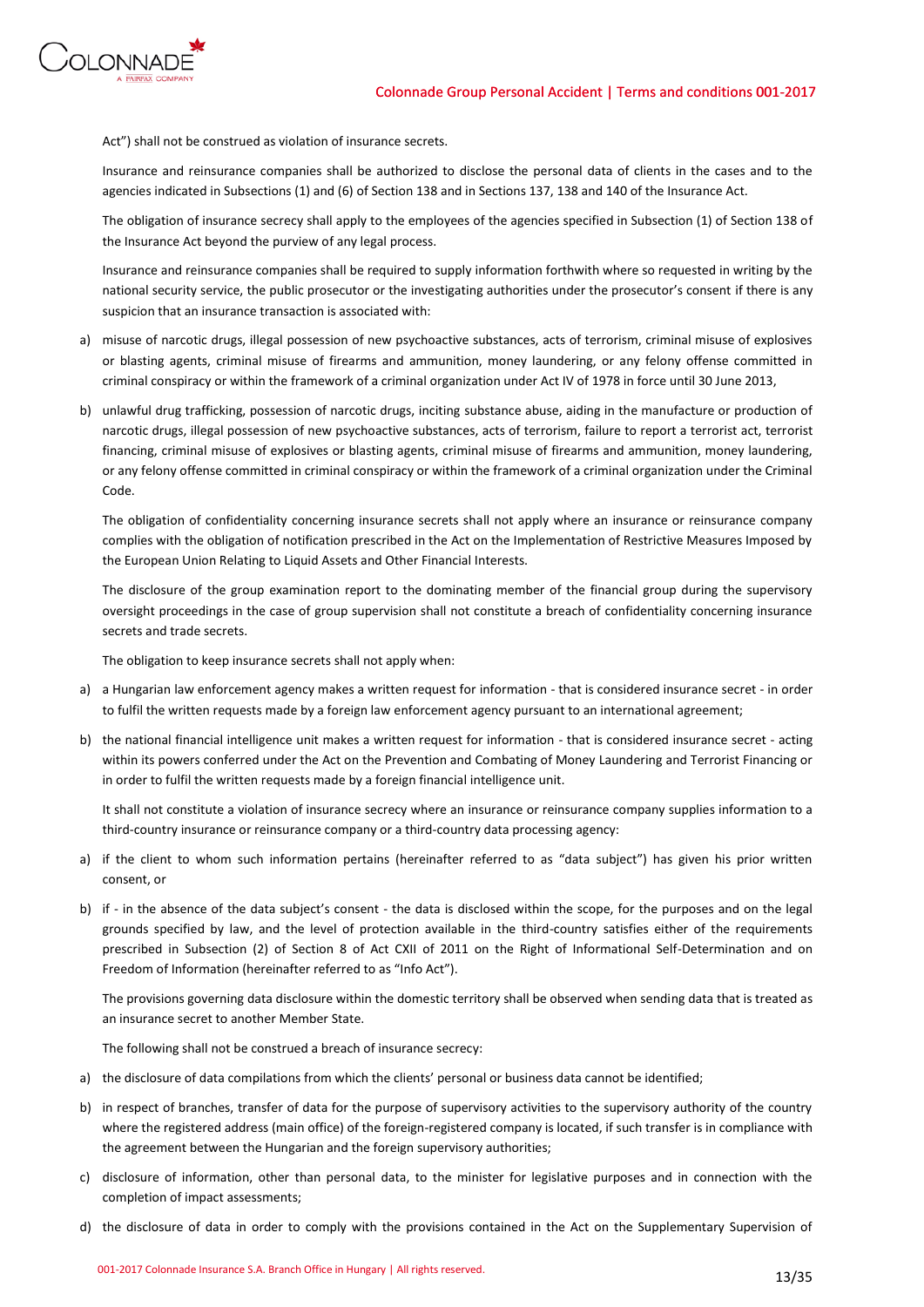



Financial Conglomerates.

(2) Insurance and reinsurance companies may not refuse to disclose the data specified in Subsection (1) of Section 141 of the Insurance Act on the grounds of protection of insurance secrets.

The personal data indicated in the data transfer records and the data covered by Section 136 of the Insurance Act, or the data treated as special data under the Info Act shall be deleted, respectively, after five years and twenty years following the date of disclosure.

The insurance or reinsurance company shall not be authorized to notify the data subject when data is disclosed pursuant to Paragraphs b), f) and j) of Subsection (1) of Section 138 or Subsection (6) of Section 138 of the Insurance Act.

Insurance and reinsurance companies shall be entitled to process personal data during the life of the insurance or reinsurance contract or other contractual relation, and as long as any claim can be asserted in connection with the insurance, reinsurance or contractual relation.

Insurance and reinsurance companies shall be entitled to process personal data relating to any unconcluded insurance or reinsurance contract as long as any claim can be asserted in connection with the failure of the contract.

Insurance and reinsurance companies shall be required to delete all personal data relating to their current or former clients or to any frustrated contract in connection with which the data in question is no longer required, or the data subject has not given consent, or if it is lacking the legal grounds for processing such data.

(3) Within the meaning of the Insurance Act, the processing of data related to deceased persons shall be governed by the statutory provision on the processing of personal data. The rights of a deceased person in terms of data processing may be exercised by the heir or by the person named as the beneficiary in the insurance contract.

# **Trade secrets of insurance companies and reinsurance companies**

Insurance and reinsurance companies and their owners, any proposed acquirer of a share in an insurance or reinsurance company, as well as the senior executives, non-management officers and employees, agents of insurance or reinsurance companies shall keep any trade secrets made known to them in connection with the operation of the insurance or reinsurance company confidential without any time limitation.

The obligation of confidentiality prescribed in Section 144 of the Insurance Act shall not apply to the following in exercising their designated functions:

- a) the Authority;
- b) the national security service;
- c) the Állami Számvevőszék (State Audit Office);
- d) the Gazdasági Versenyhivatal (Hungarian Competition Authority);
- e) the internal oversight agency tasked by the Government, which controls the legality and propriety of the use of central budget funds;
- f) property administrators;
- g) the Információs Központ (Information Center);
- h) the agricultural damage survey body, the agricultural damage compensation body, the agricultural administration body, and the institution delegated to conduct economic assessments under the supervision of the ministry directed by the minister in charge of the agricultural sector in respect of insured persons claiming any aid for the payment of agricultural insurance premiums.

The disclosure made by an insurance company to the tax authority in compliance with the obligation prescribed in Sections 43/B-43/C of the IACA in accordance with the FATCA Act shall not be construed as violation of trade secrets.

(3) The disclosure of information by the Authority to the European Insurance and Occupational Pensions Authority (hereinafter referred to as "EIOPA") as provided for in Regulation (EU) No. 1094/2010 of the European Parliament and of the Council of 24 November 2010 establishing a European Supervisory Authority (European Insurance and Occupational Pensions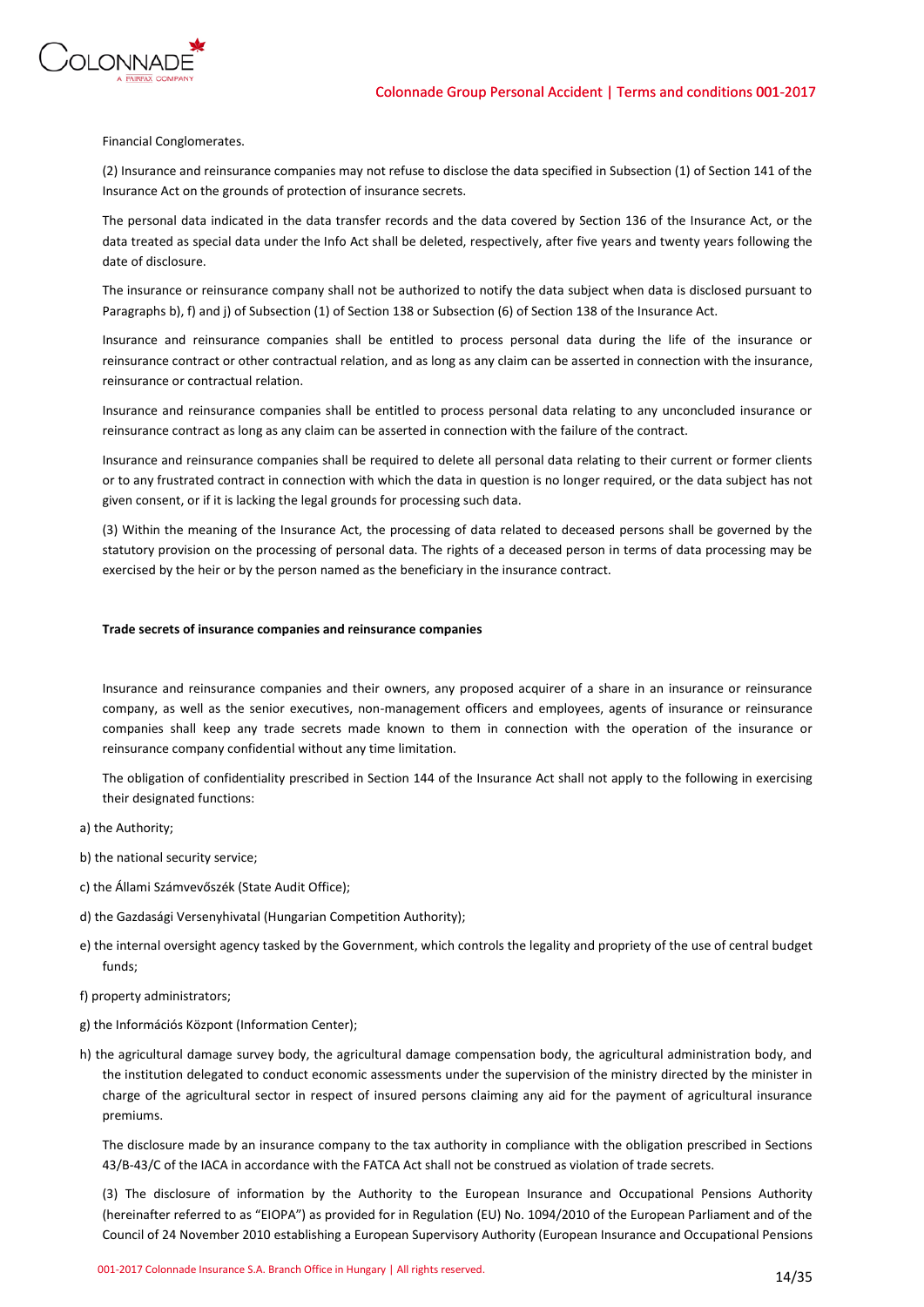

Authority), amending Decision No. 716/2009/EC and repealing Commission Decision 2009/79/EC (hereinafter referred to as "Regulation 1094/2010/EU") shall not be construed as violation of trade secrets.

The obligation of confidentiality prescribed in Section 144 of the Insurance Act shall not apply to:

- a) the investigating authority and the public prosecutor's office after ordering the investigation;
- b) the court of law in connection with criminal cases, civil actions and non-contentious proceedings, and the judicial review of administrative decisions, including the experts appointed by the court, and the independent court bailiff in connection with a case of judicial enforcement, and to the court in local government debt consolidation procedures.

(5) The disclosure of information by the Authority to the minister in charge of the money, capital and insurance markets on insurance and reinsurance companies, enabling individual identification, for legislative purposes and in connection with the completion of impact assessments shall not be construed a breach of trade secrecy.

(6) The disclosure of information by the Information Centre in an official capacity shall not be construed a breach of trade secrecy.

The person acquiring any trade secrets shall keep them confidential without any time limitation.

By virtue of the obligation of secrecy, no facts, information, know-how or data within the sphere of trade secrets may be disclosed to third parties beyond the scope defined in the Insurance Act without the consent of the insurance or reinsurance company, or the client concerned, or used beyond the scope of official responsibilities.

The person acquiring any trade secrets may not use such for his own benefit or for the benefit of a third person, whether directly or indirectly, or to cause any disadvantage to the insurance or reinsurance company affected, or its clients.

In the event of dissolution of an insurance or reinsurance company without succession, the business documents managed by the insurance or reinsurance company and the documents containing trade secrets may be used for archival research conducted after sixty years of their origin.

Any information that is declared by the Info Act to be information of public interest or public information, and as such is rendered subject to disclosure may not be withheld on the grounds of being treated as a trade secret or insurance secret.

Other matters relating to insurance secrets and trade secrets shall be governed by the relevant provisions of the Hungarian Civil Code.

# **Data management relating to data exchange between Insurance Companies**

In discharging the obligations delegated by law, or fulfilling their contractual commitments, in order to provide services in compliance with the relevant legislation or as contracted, and to prevent insurance fraud, the Insurance Company shall - in order to protect the interest of risk groups of insureds - have the right to make a request to another insurance company from 1 January, 2015 with respect to data processed by this insurance company and referred to in Subsections (3)-(5) of Section 149 of the Insurance Act in accordance with Subsection (1) of Section 135 thereof, taking into account the unique characteristics of insurance products affected. The request shall contain the information necessary for the identification of the person, property or right defined therein, it shall specify the type of data requested and the purpose of the request. Making a request and complying with one shall not be construed a breach of insurance secrecy.

In this context the Insurance Company may request the following data from other insurance companies:

Data listed in Paragraphs a) to e) of Subsection 3 of Section 149 of the Insurance Act relating to the conclusion and performance of the insurance contracts pertaining to the insurance class stipulated in points 1 and 2 of Section A of Annex 1 of the Insurance Act;

Data listed in Paragraphs a) to e) of Subsection 4 of Section 149 of the Insurance Act relating to the conclusion and performance of the insurance contracts pertaining to the insurance class stipulated in points 5, 6, 7, 8, 9, 16, 17 and 18 of Section A of Annex 1 of the Insurance Act; and

Data listed in Paragraphs a) to c) of Subsection 5 of Section 149 of the Insurance Act relating to the conclusion and performance of the insurance contracts in case of the prior consent of the claimant pertaining to the insurance class stipulated in points 11, 12, and 13 of Section A of Annex 1 of the Insurance Act.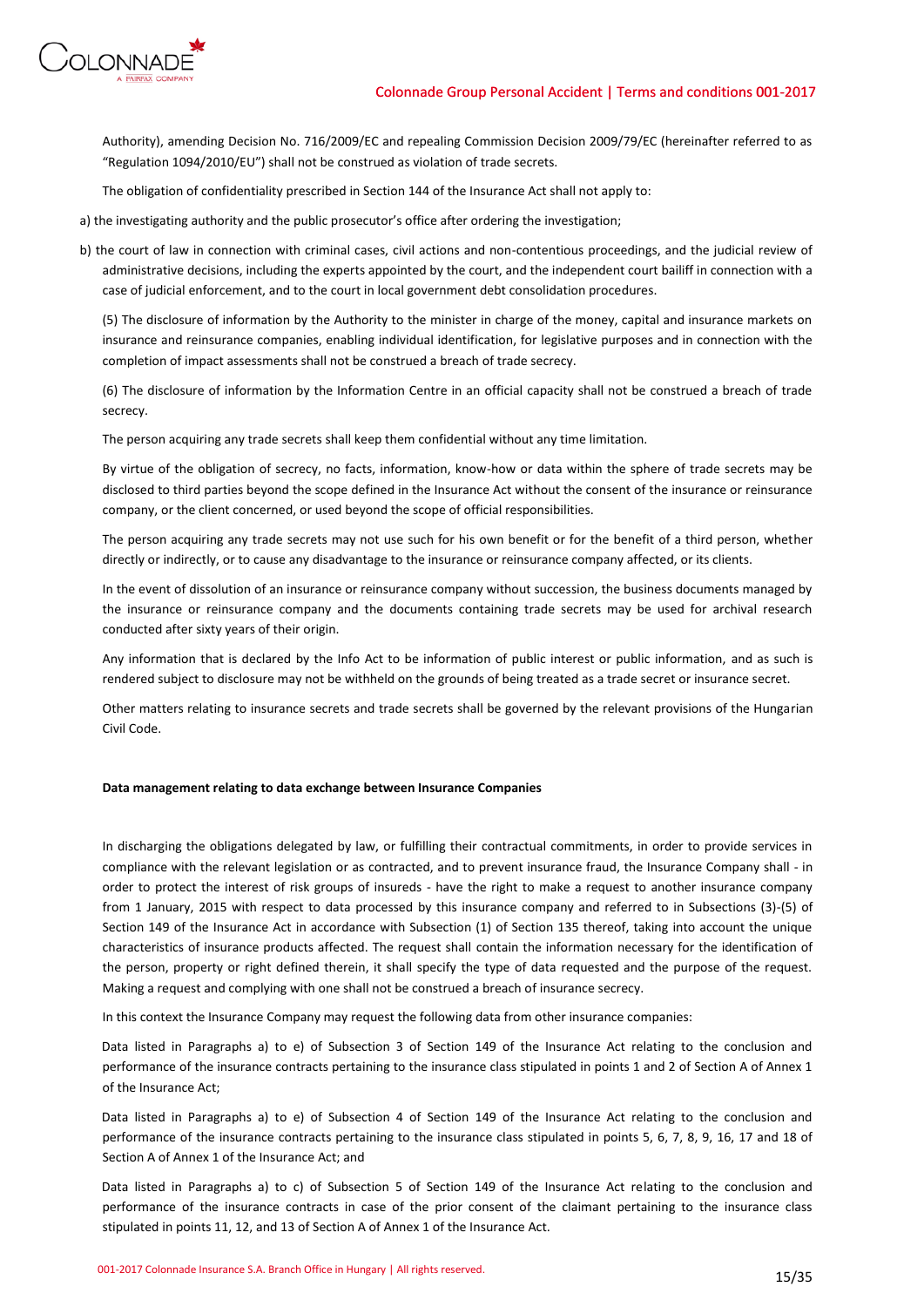

The requested insurance company shall make available to the requesting Insurance Company the data requested in due compliance with the law, inside the time limit specified in the request, or failing this, within fifteen (15) days from the date of receipt of the request.

The requesting Insurance Company shall be allowed to process data obtained through the request for a period of ninety (90) days from the date of receipt. If the data obtained by the requesting Insurance Company through the request is necessary for the enforcement of that Insurance Company's lawful interest, the time limit specified above for data processing shall be extended until the enforceable conclusion of the procedure opened for the enforcement of such claim.

If the data obtained by the requesting Insurance Company through the request for the enforcement of the insurance company's lawful interest, and the procedure for the enforcement of such claim is not opened inside a period of one (1) year after the data is received, such data may be processed for a period of one (1) year from the date of receipt. The requesting Insurance Company shall inform the client affected by the request concerning this request and also if the request is satisfied, on the data to which it pertains, at least once during the period of insurance cover.

If the client asks for information regarding his data in accordance with the Info Act and the requesting insurance company no longer has the data to which the request pertains having regard to Subsections 8-10 of Section 149 of the Insurance Act, the client shall be informed thereof.

The requesting Insurance Company shall not be allowed to connect the data obtained through the request relating to an interest insured, with data it has obtained or processed, for purposes other than the above. The requested insurance company shall be responsible for the correctness and relevance of the data indicated in the request."

# **Information on personal data management**

For the purposes of this Chapter and in the light of the provisions on data protection, the Policyholder, Insured, Beneficiary and any other person who are entitled lawfully to the insurance service of the Insurance Company shall be considered its client (hereinafter referred to as: "Client").

The Insurance Company shall be liable for data management and retention, including any data to be provided in the future in connection with the insurance contract.

Personal Data shall mean data relating to a specific (identified or directly or indirectly identifiable by virtue of personal data) Client who is a natural person, as well as conclusions drawn from such data in regard to that relevant Client.

Insurance secret shall mean all data in the possession of the Insurance Company that pertain to the personal circumstances and financial situations or business affairs of the Clients, and the contracts of Clients with the Insurance Companies.

The Insurance Company processes the personal data of Clients only to the extent that they relate to the relevant insurance contract, with its creation and registration, and to the service. The data are provided on a voluntary basis. Pursuant to Act LXXXVIII of 2014 on the Insurance Business, taking into account the purpose of data management, the Insurance Company shall be entitled to manage the Personal Data of its Clients qualifying as Insurance Secret without the explicit consent thereof. The Insurance Company shall be authorized to process any data pertaining to the medical condition of Clients (hereinafter referred to as "Medical Mata") in accordance with the Act on the Processing and Protection of Personal Data in the Field of Medicine and solely in possession of the explicit written consent of the relevant Client. Also, any data pertaining to the medical condition of Clients may only relate to the relevant insurance contract, with its creation and registration, and to the provision of insurance service.

The Insurance Company shall be entitled to process personal data during the life of the insurance contract, and as long as any claim can be asserted by or against it in connection with the insurance.

Unless otherwise provided for by law, the Insurance Company shall be entitled to disclose to Third Parties any data obtained during its conduct of business which qualify as Insurance Secret on the condition that the Client's or its legal representative's written consent precisely specifies the scope of insurance secrets that may be disclosed. Third party shall mean any natural or legal person, or unincorporated business association other than the Client, the data controller or the data processor. As the founder of the Insurance Company, Colonnade Insurance S.A shall not qualify as a Third Party, therefore it shall be entitled to manage any Personal Data and Insurance Secrets of the Clients without their separate written consent.

001-2017 Colonnade Insurance S.A. Branch Office in Hungary | All rights reserved. 16/35 Any data transfer to the Member States of the European Union and any State which is party to the Agreement on the European Economic Area shall be considered as if the transfer took place within the territory of Hungary. Personal Data of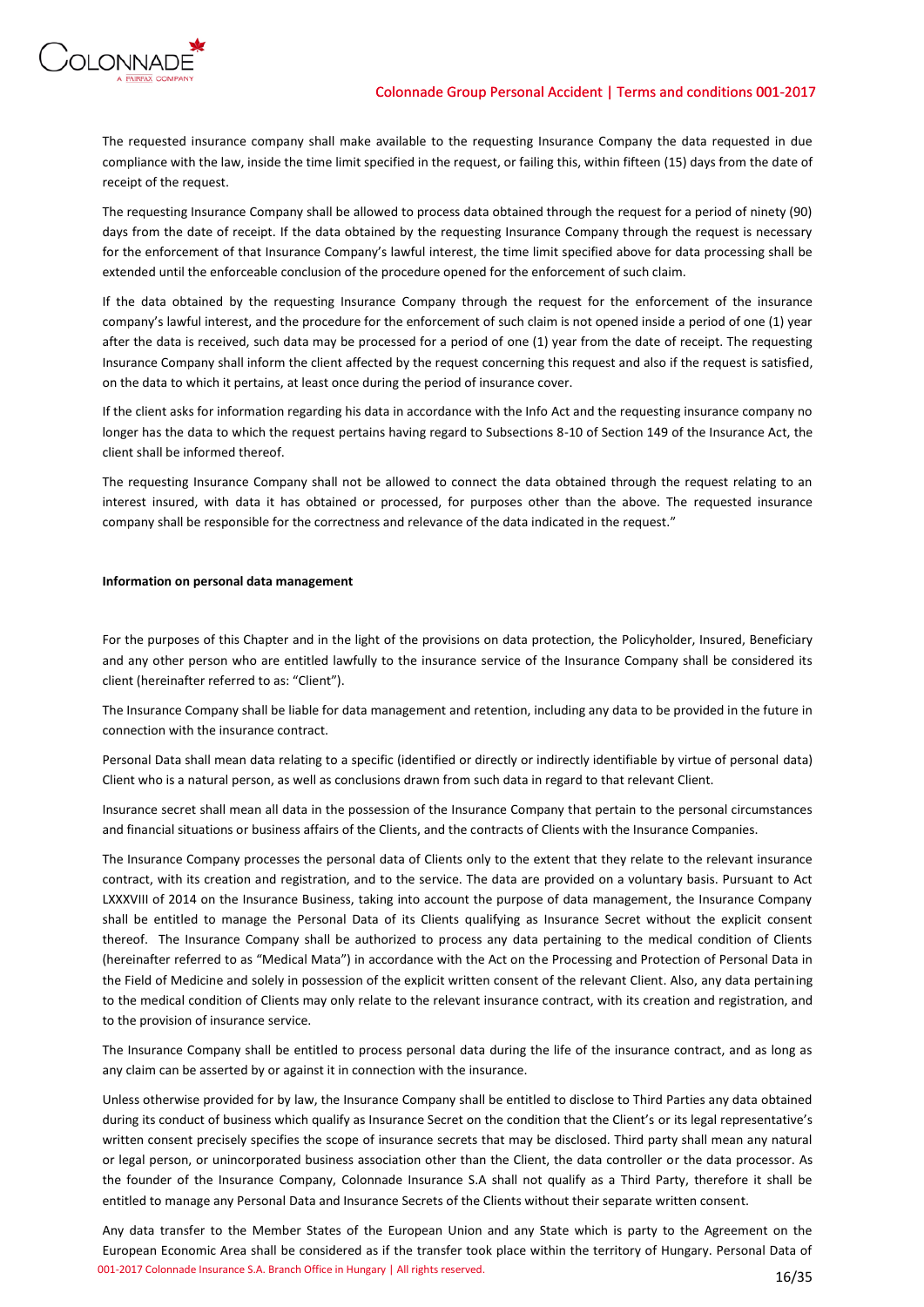

the Clients (including Personal Data qualifying as special data) may be transferred from the country, irrespective of the medium used and the method of transmission, to a data controller managing or data processor processing such data in a Third Country only in case of the explicit consent of the Client and if it is permitted by law, or if any and all criteria of data management set by law are met, and an adequate level of personal data protection provided for by law is ensured during the management and processing of the transferred data in that Third Country. Third country shall mean any State that is not a member State of the European Union and which do not qualify as an EEA State.

Upon request of the Client, the Insurance Company shall provide information on any and all Personal Data managed or transferred under the conditions laid down by law. Client may request the Insurance Company to correct and, except for any statutory data management by reasons of public interest, block or delete such data. The Insurance Company shall be required to correct any Personal Data managed according to the request of the Client.

The Insurance Company shall be required to delete all Personal Data relating to their current or former Clients or to any frustrated contract in connection with which the data in question is no longer required, or the Client has not given consent, or if it is lacking the legal grounds for processing such data.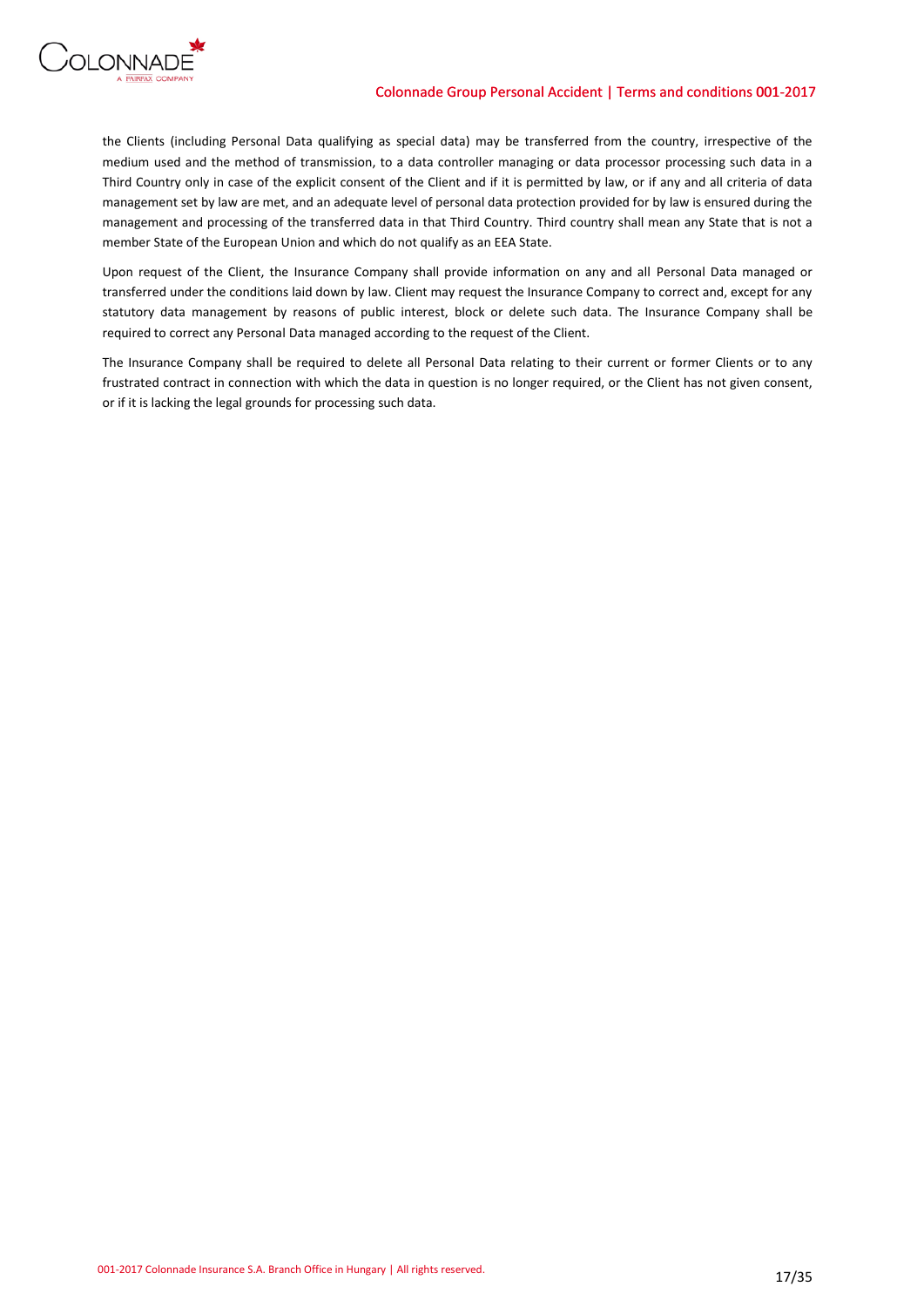

### **Operative Times**

### **Personal Accident**

### *OP1 - 24 Hours*

At any time.

### *OP2 - Occupational*

While an *Insured Person* is carrying out occupational duties for the *Policyholder*.

### *OP3 - Occupational and Commuting*

- While an *Insured Person* is carrying out occupational duties for the *Policyholder*.
- At any time while an *Insured Person* is on the *Policyholder's* premises.
- While an *Insured Person* is travelling between place of residence and place of work.
- While an *Insured Person* is travelling between places of work where the travel is at the expense of the *Policyholder*.

### *OP4 - Full Period Extension*

If an *Insured Person* is on a *Business Trip* the occupational *Operative Time* under OP2 and OP3 is extended to "at any time between leaving an *Insured Person's* place of residence at the start of the *Business Trip* and return to place of residence at the end of the *Business Trip*."

### *OP5 - Away from Premises*

- While an *Insured Person* is carrying out their occupational duties and is not on the *Policyholder's* premises.
- While an *Insured Person* is travelling between place of residence and place of work where the travel is at the expense of the *Policyholder.*
- While an *Insured Person* is travelling between places of work where the travel is at the expense of the *Policyholder.*

### *OP6 - 24 Hour Assault*

At any time where *Bodily Injury* is suffered by an *Insured Person* and is the direct result of an unprovoked malicious assault by another person.

### *OP7 - Motor Vehicle Travel*

While an *Insured Person* is getting in and out of, travelling in, loading or unloading, carrying out emergency road-side repairs to and re-fuelling a motor vehicle owned, hired by or leased to the *Policyholder*, or any vehicle temporarily replacing it.

### *OP8 - 24 Hour Robbery*

While an *Insured Person* is carrying out occupational duties for the *Policyholder* where *Bodily Injury* is the direct result of theft or attempted theft of the *Policyholder's* or an *Insured Person's property*.

# **OP9 -** *Carrier*

While an *Insured Person* is travelling as a fare paying passenger on any land, sea or air vehicle licensed for the transportation of fare paying passengers.

### **OP10 - Specific cover**

The period of time and scope of coverage specifically endorsed to a policy.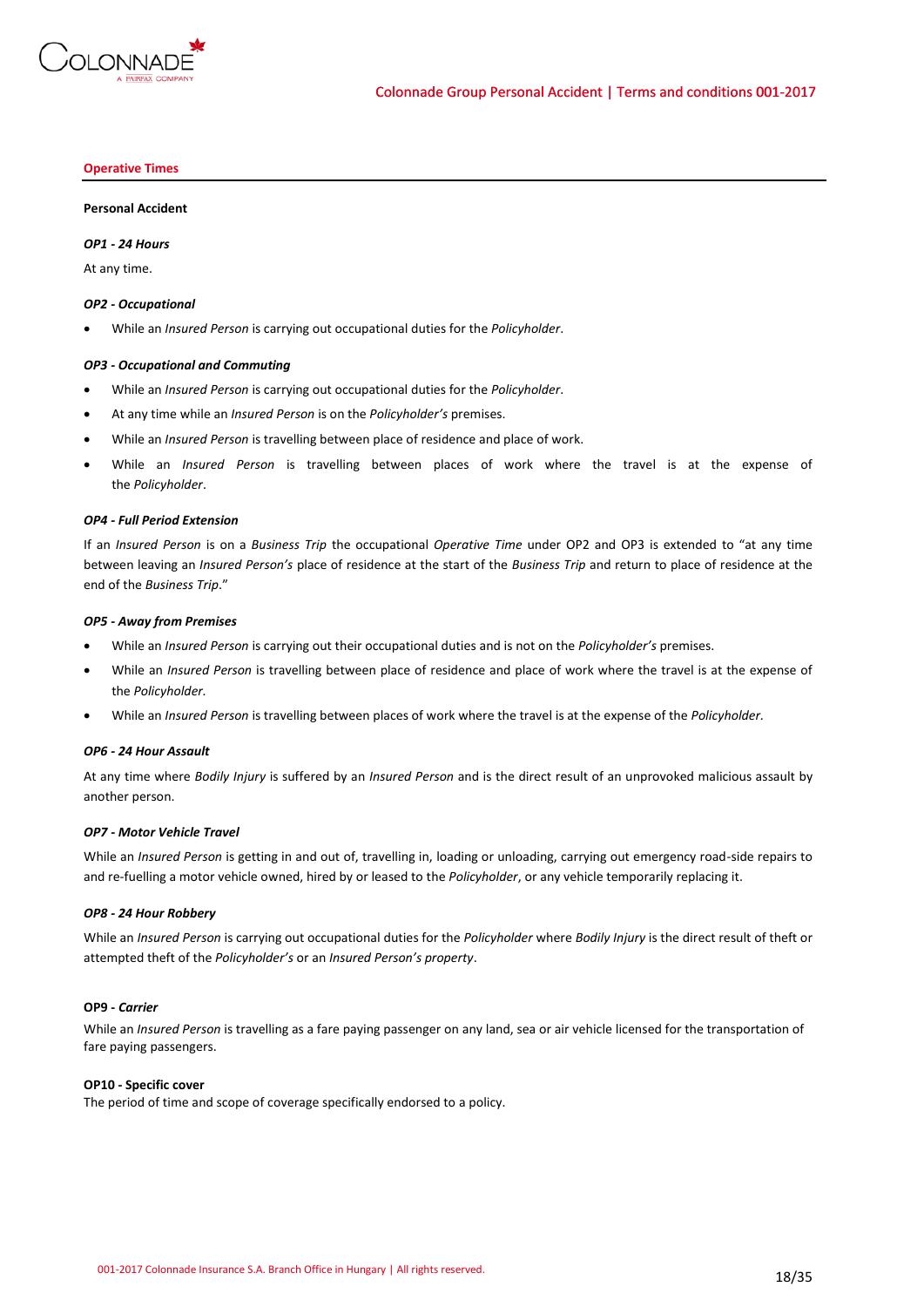

# *Section A - Personal Accident*

### **Section A1 – Accidental Death**

If an *Insured Person* sustains a *Bodily Injury* which within two years solely and independently of any other cause results in death, the *Insurer* will pay the *Policyholder or Beneficiary* the benefit shown on the *Schedule* subject to the conditions below. The total benefit payable under this Section A1 will be paid in excess of any benefit actually paid under Disability, if the *Accidental* death arises from the same *Bodily Injury*.

If an *Insured Person* sustains *Burns* which solely and independently of any other cause, results in death, the *Insurer* will pay the *Policyholder* or the *Beneficiary* twice benefit shown on the Schedule.

The benefit payable for Accidental death will be increased by 2% per *Child* up to a maximum of 10% of the benefit.

### **Extension to Accidental death**

- 1. If an *Insured Person* disappears and after 365 days it is reasonable to believe that death resulted from *Bodily Injury*, the accidental death benefit - shown on the *Schedule* - will be paid provided that the *Policyholder* signs an agreement that if it later transpires that an *Insured Person* has not died, any amount paid will be refunded to the *Insurer.*
- 2. Death or Disability resulting from exposure to severe weather conditions will be considered to have been caused by *Bodily Injury*.
- 3. The benefit for Accidental death) for an *Insured Person* who is a *Child* will be limited to 3.000.000.-HUF except where an *Insured Person*, aged between 16 and 18 years of age at the time of sustaining *Bodily Injury*, is an *Employee*.
- 4. If an *Insured Person* is not covered for Accidental death the *Insurer* will not pay any benefit for Accidental Death or Disability until at least 13 weeks after the date of the *Accident* and the *Insurer* will only then pay if the *Insured Person* has not in the meantime died as a result of the *Accident*.
- 5. If a claim exceeds the *Scheduled Flight Accumulation Limit* or the *Any One Accident Limit* shown on the *Schedule*, the *Insurer* will pay an amount which is proportionately reduced until the total does not exceed the limit shown on the *Schedule*.
- 6. If the *Insured Person* reaches 80 years of age: In case of Accidental death the benefit will be reduced to 20% of the *Sum Insured* shown on the Schedule or 10.000.000.-HUF whichever is less.

### **1/a Funeral expenses**

In the event of a payment for Accidental Death the *Insurer* will pay reasonable funeral expenses incurred up to a maximum of 1.000.000.-HUF any one *Insured Person*.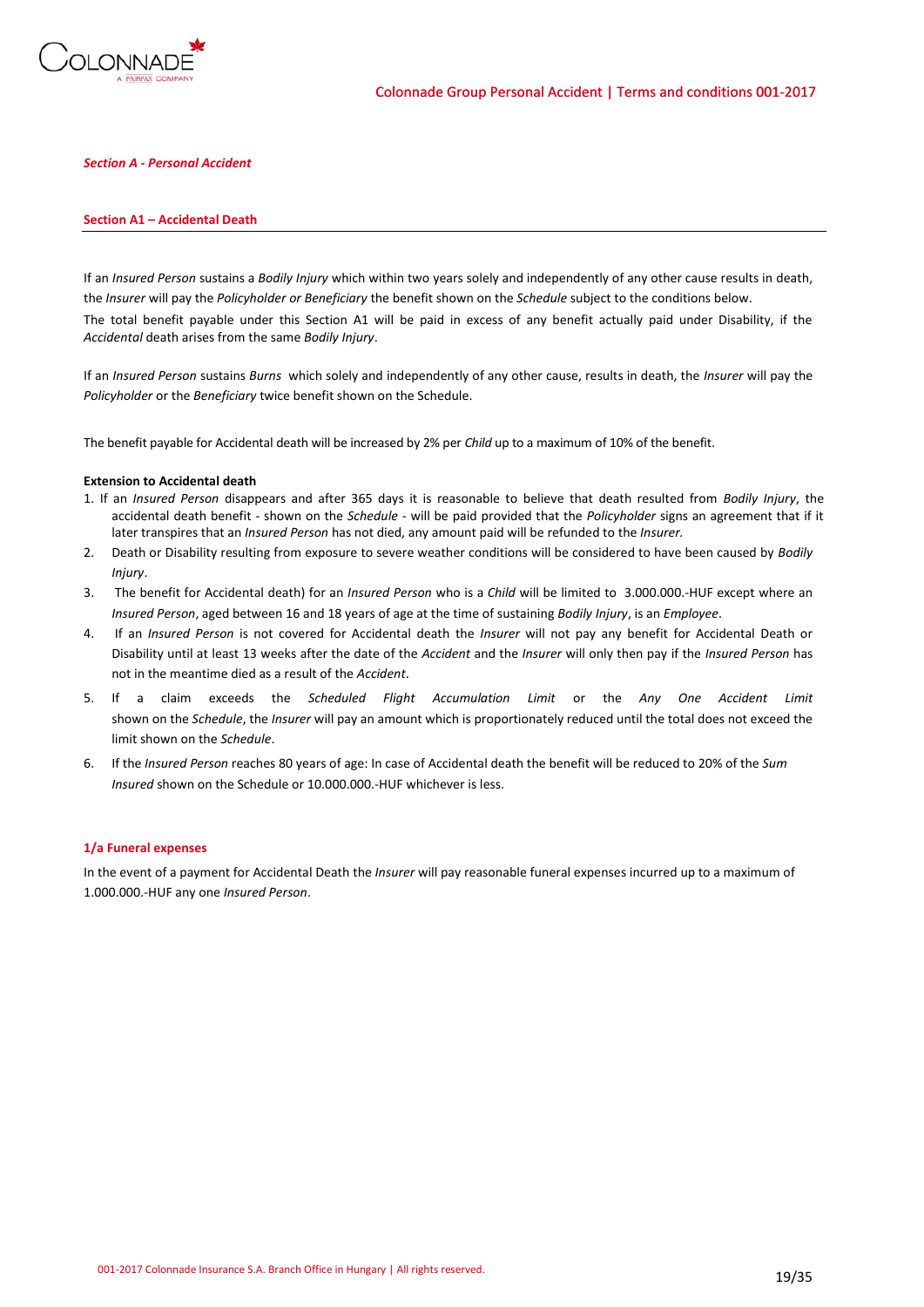

# **Section A2 - Disability**

If an *Insured Person* sustains a *Bodily Injury* which solely and independently of any other cause results in *Disability*, *Loss of Limb or Loss of Sense*, the *Insurer* will pay the *Insured Person* or *Beneficiary* the benefit shown on the *Schedule* subject to the conditions set out below.

Should the *Insured Person* is confined to wheelchair the *Insurer* will pay the cost of the reasonable house or vehicle modification expenses up to 500.000.-HUF. This benefit will be in addition to any amount paid Disability.

# **Definitions**

# *Loss of Limb*

In the case of a leg:

- a) loss by permanent physical severance at or above the ankle or
- b) permanent and total loss of use of a complete foot or leg.

In the case of an arm:

- a) loss by permanent physical severance of the four fingers at or above the meta carpo phalangeal joints (where the fingers join the palm of the hand) or
- b) permanent and total loss of use of a complete arm or hand.

# *Loss of Sense:*

# *Loss of Eye*

Permanent and total loss of sight:

- a) in both eyes if the *Insured Person* is officially confirmed to be blind.
- b) in one eye if the degree of sight remaining after correction is 3/60 or less on the Snellen Scale.

### *Loss of Speech*

Total and permanent loss of speech.

# *Loss of Hearing*

Total and permanent loss of hearing.

### *Disability:*

### *Permanent Total Disability*

Disability which totally prevents an *Insured Person* from working in their usual occupation for the *Policyholder* which in all probability will continue for the remainder of their natural life.

# *Permanent Partial Disability*

A permanent disability benefit payable as a percentage of the *Sum Insured* under Item 4b, shown on the *Schedule*, depending on the degree of permanent disability. The benefits payable for specific disabilities are shown in the table below:

Permanent severance or permanent total loss of use (including anchylosis) of:

| a) | one thumb                        | 30% |
|----|----------------------------------|-----|
| b) | forefinger                       | 20% |
| c) | any finger other than forefinger | 10% |
| d) | big toe                          | 15% |
| e) | any toe other than big toe       | 5%  |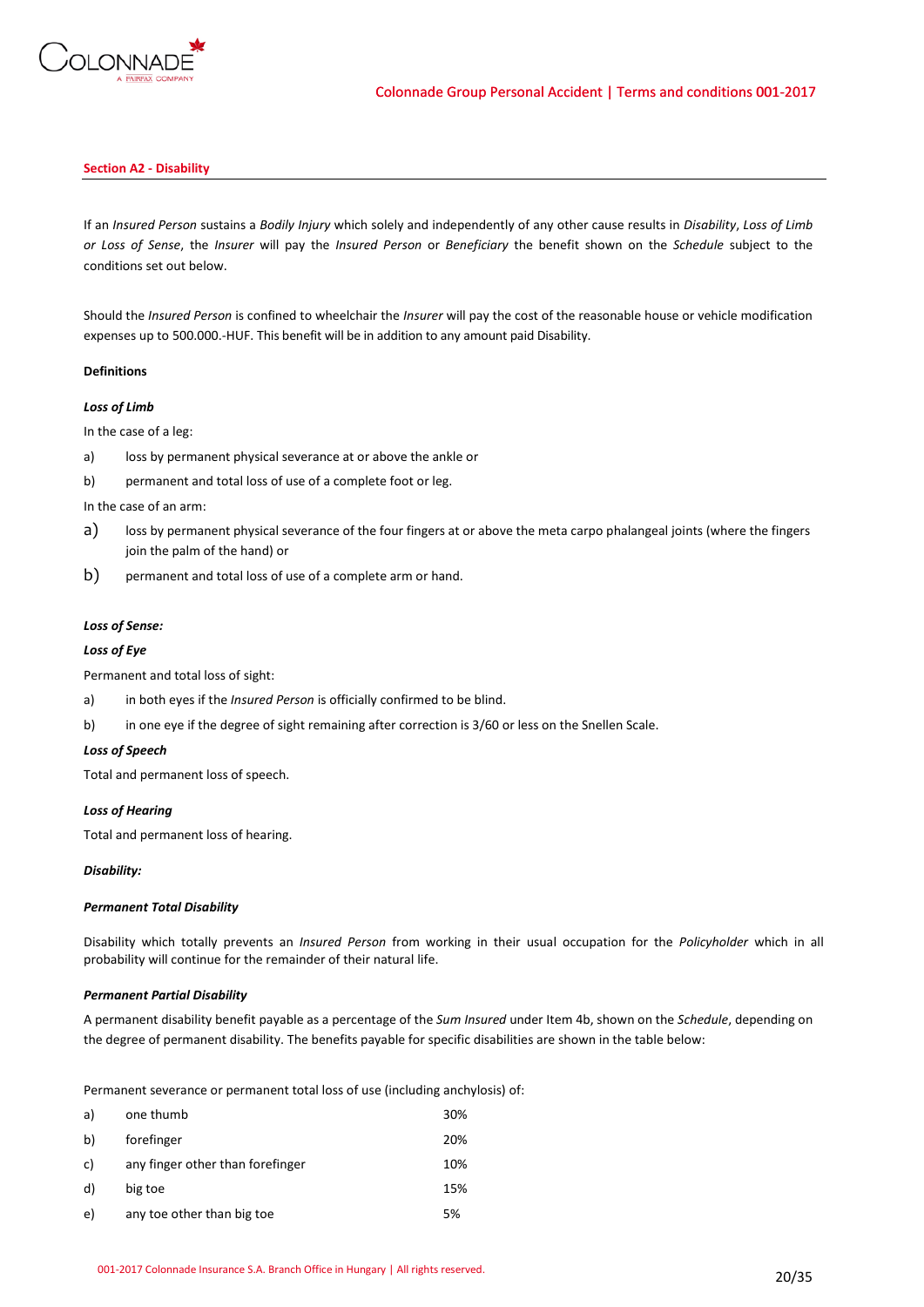

| f)        | shoulder or elbow               | 25% |
|-----------|---------------------------------|-----|
| <b>g)</b> | wrist, hip, knee or ankle       | 20% |
| h)        | lower jaw by surgical operation | 30% |

Considerable loss of osseous substance of (definite and incurable condition):

| i) | skull in all its thickness, surface of: |      |
|----|-----------------------------------------|------|
|    | - at least 6 sq. cm                     | 40%  |
|    | $-3$ to 6 sq. cm                        | 20%  |
|    | - less than 3 sq. cm                    | 10%  |
| j) | shoulder                                | 40%  |
| k) | two bones of the forearm                | 30%  |
| I) | thigh or both bones of the leg          | 50%  |
| m) | knee-cap                                | 20%  |
| n) | Shortening of lower limb by             |      |
|    | - at least 5 cm                         | 30%  |
|    | - 3 to 5 cm                             | 20%  |
|    | $-1$ to 3 cm                            | 10%  |
| o) | Total incurable insanity                | 100% |

p) Permanent disability which is not provided for under items 2, 3a, 3b, 3c(i) & (ii), 4a of the *Schedule* or any of the benefits above, up to a maximum of 100% of Item 4b of the *Schedule*.

Any *Permanent Partial Disablement* payable under item (p) will be assessed by considering the severity of the disablement in conjunction with the stated percentages for the specific types of disablement mentioned above. The *Insured Person's* occupation will not be a relevant factor.

When more than one form of disablement results from one *Accident* the percentages from each are added together but the *Insurer* will not pay more than 100% of the *Sum Insured* shown in the *Schedule*.

If a claim is payable for loss of or loss of use of a whole part of the body a claim for any component of that part cannot also be made.

When more than one form of *Permanent Partial Disability* results from one *Accident,* the percentages from each are added together, but the *Insurer* will not pay more than 100% of the *Sum Insured* shown in the *Schedule.*

The amount payable for anchylosis of the fingers (other than thumb and forefinger) and of the toes (other than the big toe) shall be 50 % of the compensation which would be due for the loss of those limbs.

# *Temporary Partial Disability*

Disability which prevents an *Insured Person* from carrying out the majority of the usual occupation for the *Policyholder*.

### **2/a Retraining expenses**

In the event of a payment for *Permanent Total Disability,* the *Insurer* shall indemnify the *Policyholder* for reasonable expenses incurred in retraining the *Insured Person* for an alternative occupation up to a maximum of 1.000.000.-HUF.

# **2/b Wheelchair**

In the event of a payment for Permanent Disability, which results in the necessity for the *Insured Person* to use a wheelchair, the Insurer will reimburse the *Policyholder* for the cost of wheelchair up to a maximum of 1.000.000.-HUF.

### **Conditions applicable to Disability:**

1. Disability resulting from exposure to severe weather conditions will be considered to have been caused by *Bodily*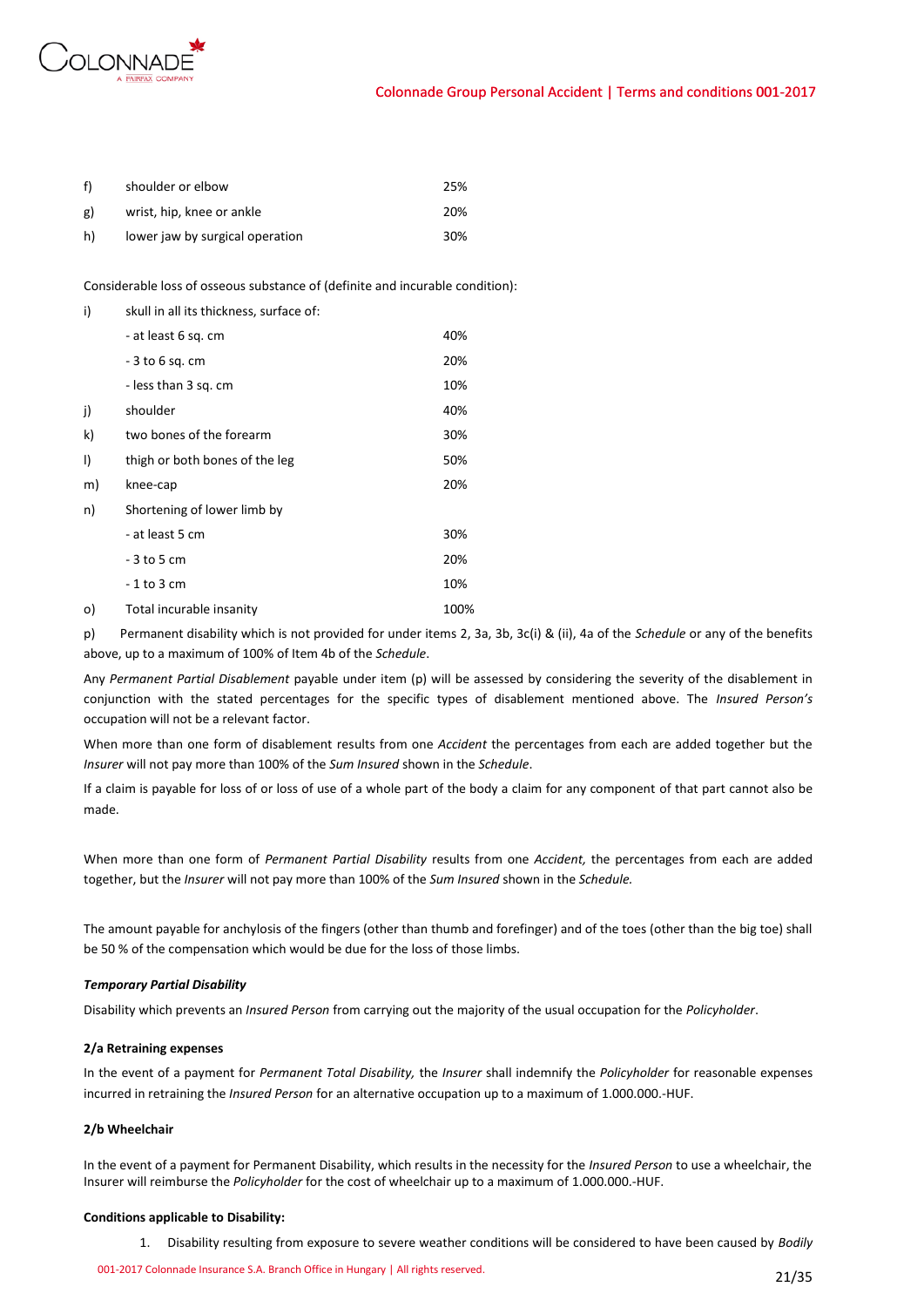



*Injury*.

- 2. If an *Insured Person* is not an *Employee* then Permanent Total Disability is defined as disability totally prevents an *Insured Person* from working in gainful employment of any and every kind which in all probability will continue for the remainder of their natural life". No benefit will be payable under Temporary total or partial disability.
- 3. The total amount payable under this Section to cover more than one *Bodily Injury* resulting from one *Accident*, shall be calculated by addition of amounts covering each *Bodily Injury*, but the *Insurer* will not pay more than the Total Sum Insured under this Section unless accidental reimbursement, retraining expenses funeral expenses or wheelchair expenses benefit is paid.
- 4. When more than one form of disablement results from one *Accident* the percentages from each are added together but the *Insurer* will not pay more than 100% of the *Sum Insured* shown in the *Schedule*.
- 5. If a claim is payable for loss of or loss of use of a whole part of the body a claim for loss of any component of that part cannot also be made.
- 6. If a claim exceeds the *Scheduled Flight Accumulation Limit* or the *Any One Accident Limit* shown on the *Schedule*, the *Insurer* will pay an amount which is proportionately reduced until the total does not exceed the limit shown on the *Schedule*.
- 7. Payment for *Temporary Total Disability* will cease on payment of *Permanent Total Disability* or the Benefit period as shown on the *Schedule,* whichever occurs first.
- 8. If the *Insured Person* reaches 80 years of age: In case of Disability the benefit will be reduced to 20% of the *Sum Insured* shown on the Schedule or 10.000.000.-HUF whichever is less.

# **3 Hospital Cash in case of accident**

In the event of an *Insured Person* being admitted to a hospital as an in-patient as a result of *Bodily Injury,* (before or after diagnosis), the *Insurer* will pay the *Policyholder* or the *Insured Person* the daily stated on the *Schedule* ("*Hospital Cash benefit*") for each day in the Hospital up to the maximum number of days shown in the *Schedule* after the relevant *Deferment Period* shown in the *Schedule* has elapsed.

If the *Insured Person* staying in a hospital as an in-patient as a result of *Bodily Injury* more than 5 day, the *Insurer* will pay the expenses of the transportation of the family member (who is living in the same household) if the hospital is 50km away from his residence up to 50.000.-HUF.

# **Exclusion applicable to Hospital Cash**

The *Insurer* will not pay any *Hospital Cash benefit* resulting from or due to:

- treatments for nervous or mental problems whatever their classification;
- rest cures of any kind and all stays in long term institutions including but not limited to retirement homes, convalescence centres and centres of detoxication;
- investigations, operations or treatment of a purely cosmetic nature or for obesity, impotence or to facilitate conception;
- pregnancy or giving birth;
- hospitalisation later than 180 days after the date of the *Bodily Injury* or *Sickness.*

The *Insurer* does not pay and benefit If the *Insured Person* reaches 80 years of age.

## **Extension to Hospital Cash**

### **Unconsciousness**

In the event of *Bodily Injury* being sustained by an *Insured Person* which results in the continuous unconsciousness of the *Insured Person*, the *Insurer* will pay the *Policyholder* or the *Insured Person* the *Hospital Cash Benefit* for each day of continuous unconsciousness, up to a maximum period of 365 days. This benefit will be in addition to any amount paid under extension 3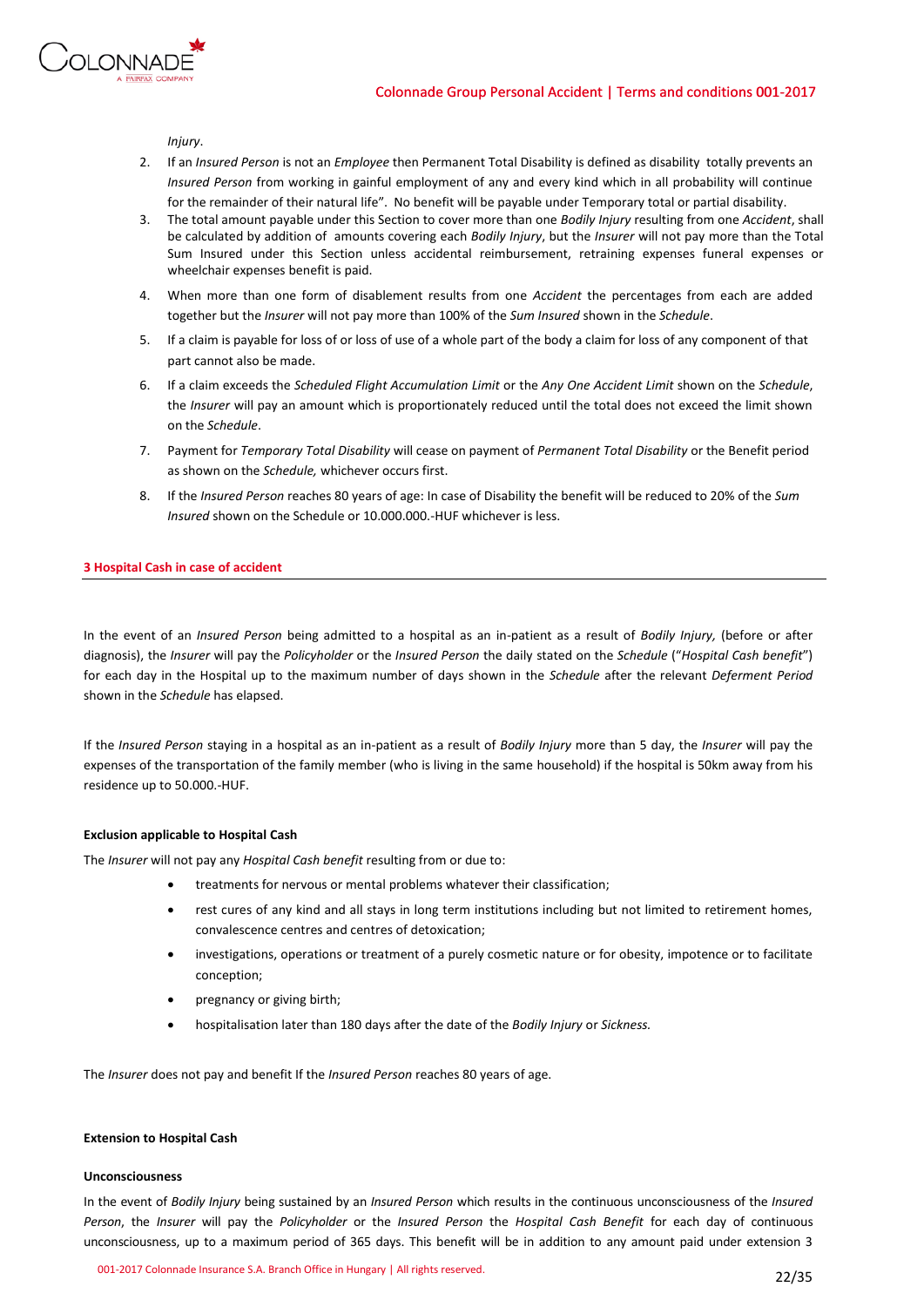

("*Hospital Cash"*) above.

### **3/a Home Convalescence**

The *Insurer* will pay the *Hospital Cash benefit* if an *Insured Person* is instructed by *Medical Practitioner* to complete his or her recovery at home following a valid claim for Hospital Cash. The benefit will be limited to the maximum number of days an *Insured Person* received the *Hospital Cash Benefit*.

### **4 Hospital Cash in case of sickness**

In the event of an *Insured Person* being admitted to a hospital as an in-patient as a result of *Bodily Injury* or *Sickness,* (before or after diagnosis), the *Insurer* will pay the *Policyholder* or the *Insured Person* the daily benefit stated on the *Schedule* ("*Hospital Cash benefit*") for each day in the Hospital up to the maximum number of days shown in the *Schedule* after the relevant *Deferment Period* shown in the *Schedule* has elapsed.

If the *Insured Person* staying in a hospital as an in-patient as a result of *Bodily Injury* more than 5 day, the *Insurer* will pay the expenses of the transportation of the family member (who is living in the same household) if the hospital is 50km away from his residence up to É250.

### **Exclusion applicable to Hospital Cash**

The *Insurer* will not pay any *Hospital Cash benefit* resulting from or due to:

- treatments for nervous or mental problems whatever their classification;
- rest cures of any kind and all stays in long term institutions including but not limited to retirement homes, convalescence centres and centres of detoxication;
- investigations, operations or treatment of a purely cosmetic nature or for obesity, impotence or to facilitate conception;
- pregnancy or giving birth;
- hospitalisation later than 180 days after the date of the *Bodily Injury* or *Sickness.*

The *Insurer* does not pay and benefit If the *Insured Person* reaches 80 years of age.

### **Extension to Hospital Cash**

# **Unconsciousness**

In the event of *Bodily Injury* being sustained by an *Insured Person* which results in the continuous unconsciousness of the *Insured Person*, the *Insurer* will pay the *Policyholder* or the *Insured Person* the *Hospital Cash Benefit* for each day of continuous unconsciousness, up to a maximum period of 365 days. This benefit will be in addition to any amount paid under extension 3 ("*Hospital Cash"*) above.

### **4/a Home Convalescence**

The *Insurer* will pay the *Hospital Cash benefit* if an *Insured Person* is instructed by *Medical Practitioner* to complete his or her recovery at home following a valid claim for Hospital Cash. The benefit will be limited to the maximum number of days an *Insured Person* received the *Hospital Cash Benefit*.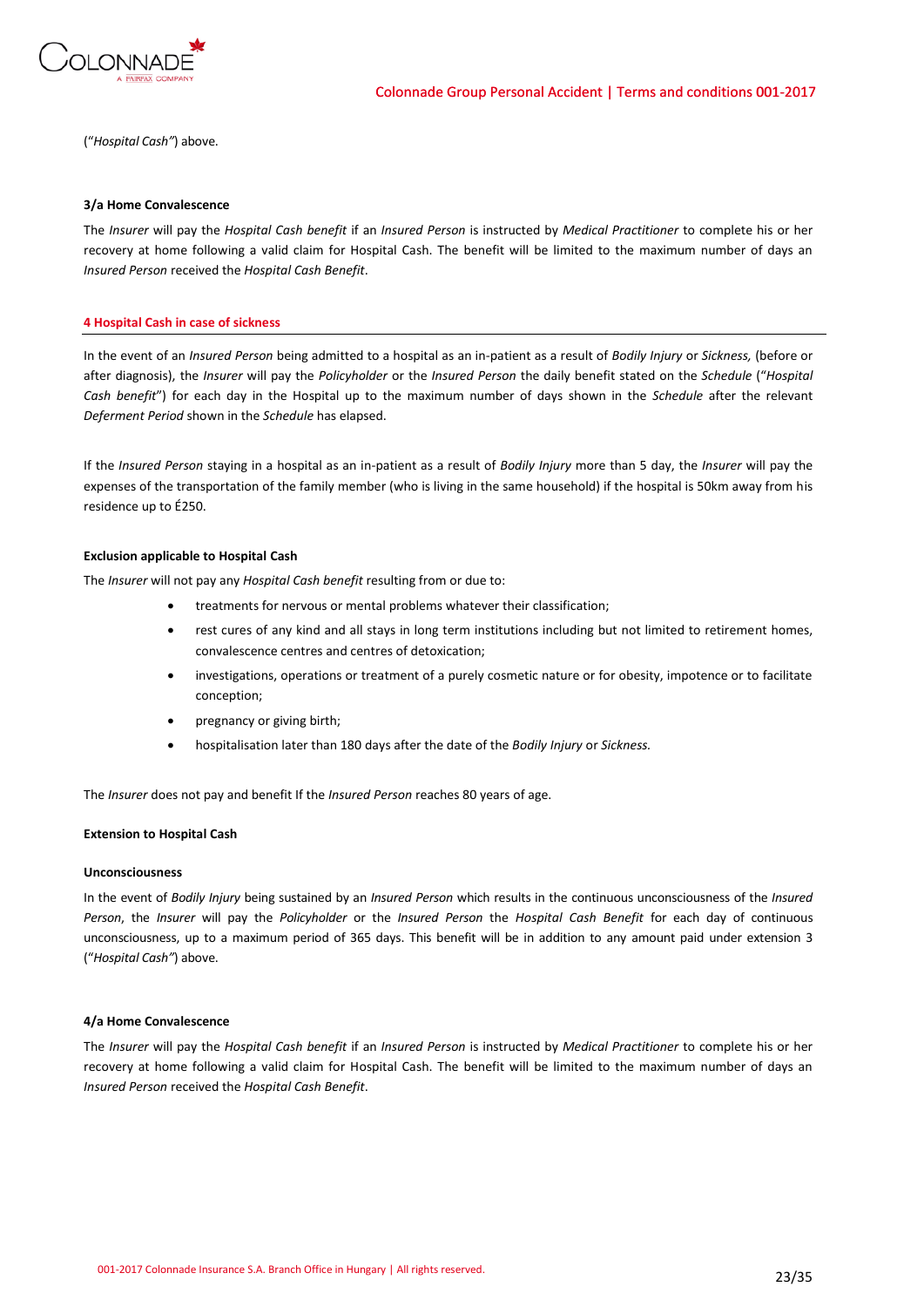

# **5 Fracture - %**

If an *Insured Person* sustains *Bodily Injury* which, within one month solely and independently of any other cause, results in a *Fracture*, the *Insurer* will pay the *Policyholder* or the *Insured Person* a percentage of the *Sum Insured* under Items 6/1 shown on the *Schedule*, depending on the type of *Fracture* sustained. The percentages payable for specific *Fractures* are:

### *Fracture*

A break in the continuity of a bone.

# *Fracture* of:

| a) | Hip, pelvis (excluding coccyx), Heel               | 100% |
|----|----------------------------------------------------|------|
| b) | Lower Leg, Clavicle, Ankle, Elbow, Upper or Lower  | 80%  |
|    | Arm, Wrist, Spinal Column (Vertebrae but excluding |      |
|    | coccyx), Lower Jaw                                 |      |
| c) | Shoulder Blade, Kneecap, Sternum, Hand (excluding  | 50%  |
|    | Fingers and wrist), Foot (excluding toes and heel) |      |
| d) | Rib or Ribs, Cheekbone, Coccyx, Upper Jaw, Nose,   | 30%  |
|    | Toe and toes, Finger or fingers                    |      |

When more than one *Fracture* results from one *Accident* the percentages from each are added together but the *Insurer* will not pay more than 100% of the *Sum Insured* stated in the *Schedule.*

In the event that a *Policyholder* or *Insured Person* has received a benefit for *Fracture*, and the same *Bodily Injury* results in *Permanent Partial Disability*, any benefits paid for *Fracture* will be deducted from the *Permanent Partial Disability* benefit and the *Insurer* will only pay the difference.

# **Exclusions applicable to Fracture**

The *Insurer* will not pay any benefit for:

- pathological hairline *Fractures* (capillary fractures);
- *- Fractures* arising from or contributed to by Osteoporosis;
- Reductions without anaesthesia.
- The *Insurer* does not pay and benefit If the *Insured Person* reaches 80 years of age.

### **6 Fracture – lump sum benefit**

If an *Insured Person* sustains *Bodily Injury* which, within one month solely and independently of any other cause, results in a *Fracture*, the *Insurer* will pay the *Policyholder* or the *Insured Person* the *Sum Insured* shown on the *Schedule* irrespective of the type and number of *Fractures* sustained.

### *Fracture*

A break in the continuity of a bone.

# **Exclusions applicable to Fracture**

The *Insurer* will not pay any benefit for:

- pathological hairline *Fractures* (capillary fractures);
- *- Fractures* arising from or contributed to by Osteoporosis;
- Reductions without anaesthesia.
- fracture of teeth, crown
- -The *Insurer* does not pay and benefit If the *Insured Person* reaches 80 years of age.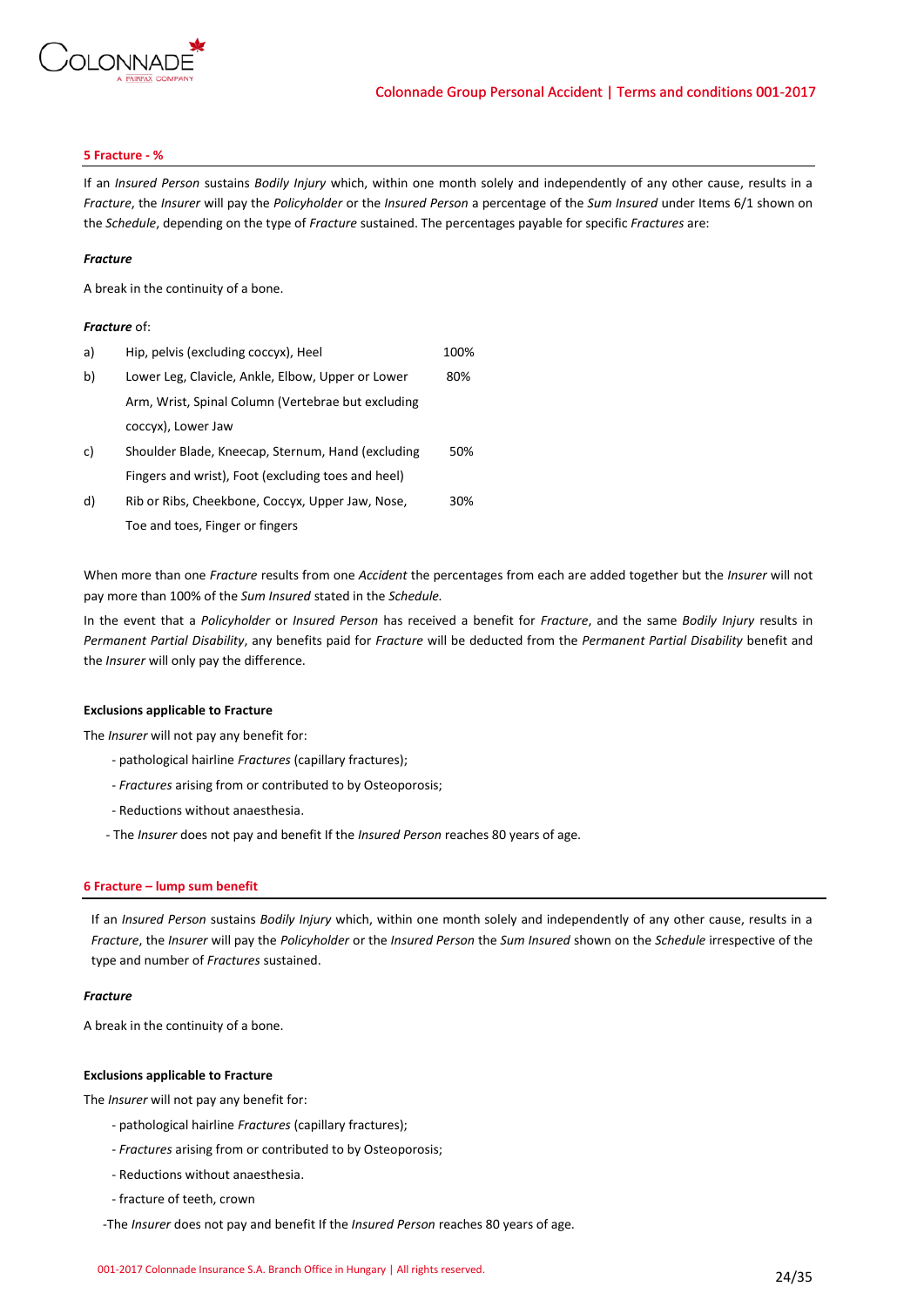

# **7 Burns**

If an *Insured Person* sustains a *Bodily Injury* which, within one month solely and independently of any other cause, results in a Burn, the *Insurer* will pay the *Policyholder* or the *Insured Person* a percentage of the *Sum Insured* shown on the *Schedule*, depending on the type of Burn sustained.

The percentages payable for specific types of Burn are set out below:

For Burns of second, third or fourth degree, *the Insurer* will pay the percentage set out below of the *Sum Insured* shown on the *Schedule* under Item 7:

| 27% or more of the body surface                     | 100% |
|-----------------------------------------------------|------|
| 18% or more, but less than 27%, of the body surface | 60%  |
| 9% or more, but less than 18%, of the body surface  | 35%  |
| 4.5% or more, but less than 9%, of the body surface | 20%  |

For Burns of first degree, *the Insurer* will pay the percentage set out below of the *Sum Insured* shown on the *Schedule* under Item 7:

| 0,5% or more, but less than 5% | 1%  |
|--------------------------------|-----|
| 5% or more, but less than 10%  | 3%  |
| 10% or more, but less than 20% | 5%  |
| 20% or more, but less than 30% | 7%  |
| 30% or more, but less than 40% | 10% |
| 40% or more, but less than 50% | 20% |
| 50% or more, but less than 60% | 25% |
| 60% or more, but less than 70% | 30% |
| 70% or more, but less than 80% | 40% |
| 80% or more, but less than 90% | 60% |
| over 90%                       | 80% |
| Respiratory way burn           | 30% |
|                                |     |

### **Conditions applicable to Burns**

1. with head and/or neck burn, the benefit is increased by:

- 5% with a burn area up to 5% of body surface
- 10% with a burn area up of 5% to 10% of body surface
- 2. with perineum burn, the insurance payment increased by 10%
- 3. if burn shock is diagnosed the benefit is increased by 20%
- 4. 1% of the injured body surface equals to area of the palm and finger surface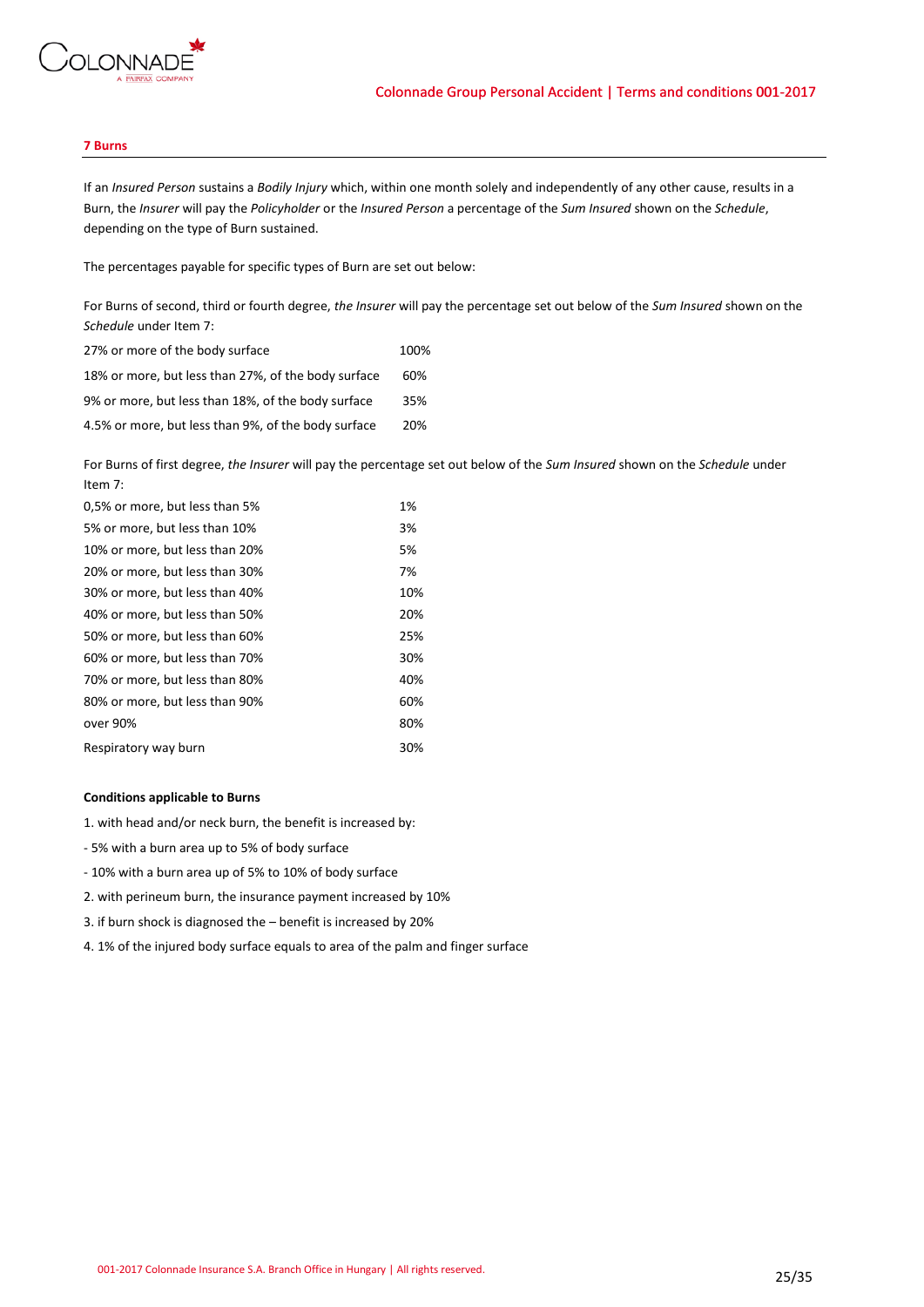

# **8 In hospital surgery benefit due to accident**

In the event of an *Insured Person* being admitted to a hospital as an *In-patient* and undergoing a surgical procedure by a *Medical Practitioner* as a result of *Bodily Injury* sustained during the *Operative Time* the *Insurer* agree to pay the *Policyholder* or the *Insured Person* a percentage of the *Sum Insured* shown on the *Schedule*, depending on the type of surgical procedure performed, in excess of the *Deductible* if applicable.

# **Definitions**

# *In-patient*

A person who is confined in a hospital as a resident patient and who is charged at least one day's room and board in the hospital.

# *Invasive Surgery*

Any surgery that involves entering the specific body cavity shown in the In-hospital Surgery Table of Benefits.

# **Conditions applicable to in hospital surgery benefit**

If more than one surgical procedure is performed during the same operative sessions, the amount payable for all the procedures performed will be the amount corresponding to the procedure of the highest percentage.

Any surgical procedure not provided for in the In-hospital Surgery Table of Benefits will be compensated at the complete discretion of the *Insurer* taking into consideration the nature of the surgical procedure in conjunction with the stated percentages for the specific surgical procedures shown in the In-hospital Surgery Table of Benefits.

| Description of surgical procedure                                                                    | The Benefit Expressed as a %<br>of Sum Insured |
|------------------------------------------------------------------------------------------------------|------------------------------------------------|
| <b>ABDOMEN</b>                                                                                       |                                                |
| Two or more surgical procedures performed through the same abdominal incision will be                |                                                |
| considered as one operation.                                                                         |                                                |
| Resection of bowel<br>a)                                                                             | 70                                             |
| Laparotomy for diagnostic or treatment purposes or the removal of<br>b)                              | 50                                             |
| one or more organs, unless herein provided                                                           |                                                |
| <b>AMPUTATION OF</b>                                                                                 |                                                |
| One finger or one toe<br>a)                                                                          | 10                                             |
| b)<br>Hand, forearm or foot at ankle                                                                 | 20                                             |
| Leg, arm or thigh<br>c)                                                                              | 40                                             |
| d)<br>Thigh at hip                                                                                   | 70                                             |
| <b>BREAST</b>                                                                                        |                                                |
| a)<br>Mastectomy one or both, partial                                                                | 40                                             |
| <b>CHEST</b>                                                                                         |                                                |
| Thoracoscopy for diagnostic, or treatment purposes<br>a)                                             | 20                                             |
| Bronchoscopy - diagnostic<br>b)                                                                      | 10                                             |
| c)<br>Bronchoscopy – operative, excluding biopsy                                                     | 20                                             |
| <b>EYE</b>                                                                                           |                                                |
| Removal of eyeball<br>a)                                                                             | 30                                             |
| <b>FRACTURES</b> (simple)                                                                            |                                                |
| For compound <i>Fractures</i> the benefit is increased by 50%, but will not exceed the               |                                                |
| maximum Sum Insured in the Schedule.                                                                 |                                                |
| For Fractures requiring an open operation including bone grafting or bone splicing, the<br>$\bullet$ |                                                |
| benefit is increased by 100%, but will not exceed the maximum Sum Insured in the                     |                                                |
| Schedule.                                                                                            |                                                |
| Collar bone, shoulder blade, or forearm, one bone<br>a)                                              | 15                                             |
| Coccyx, tarsals, metatarsals or Talar bone<br>b)                                                     | 10                                             |

# **In-hospital Surgery Table of Benefits**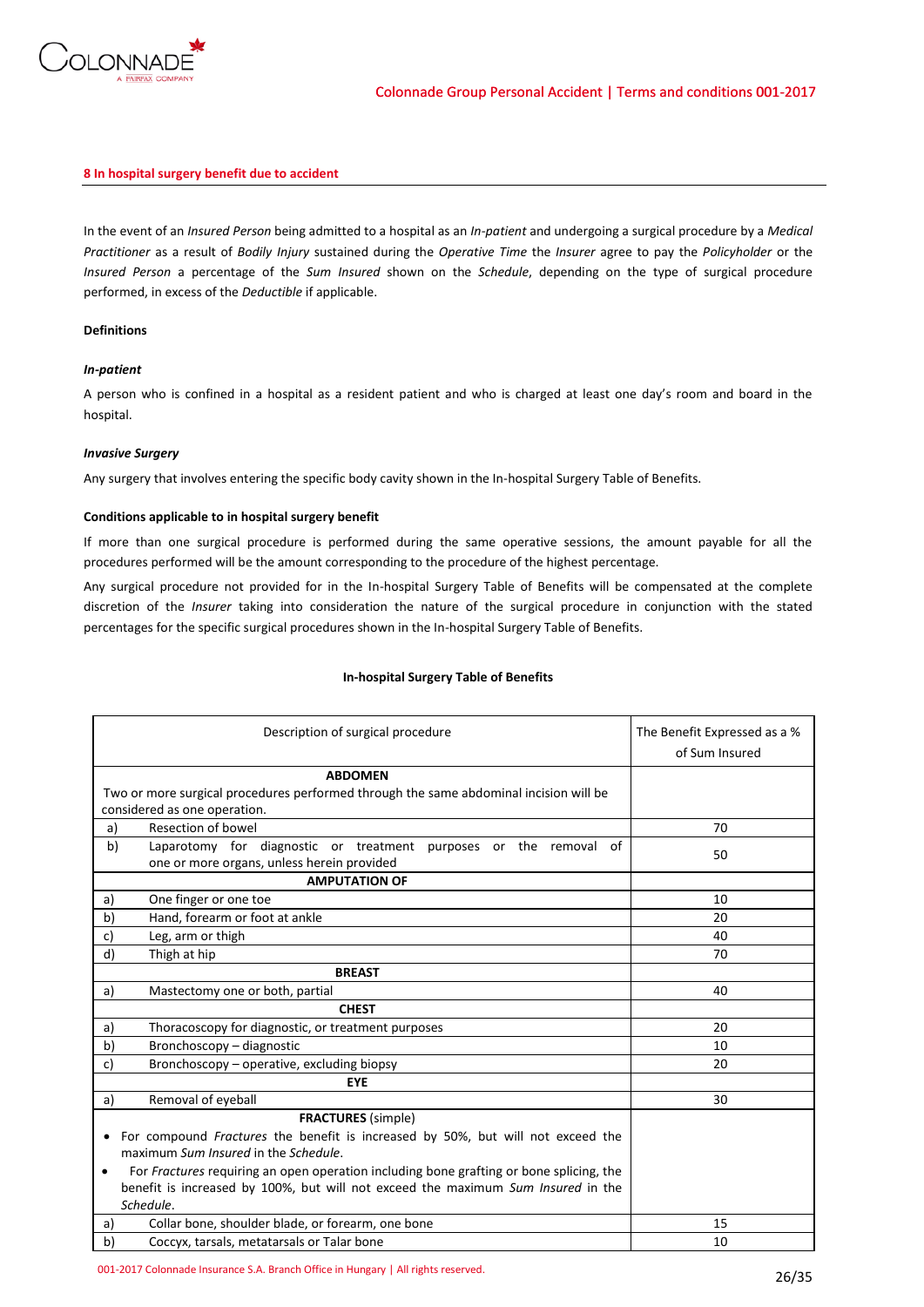

| c)           | Thigh                                                                                   | 40  |
|--------------|-----------------------------------------------------------------------------------------|-----|
| d)           | Upper arm or leg                                                                        | 25  |
| e)           | Fingers or toes, each, or rib                                                           | 5   |
| f)           | Forearm - two bones, knee cap, or pelvis not requiring traction                         | 20  |
| g)           | Leg, two bones                                                                          | 30  |
| h)           | Jaw, lower                                                                              | 20  |
| i)           | Carpals, metacarpals, nose, ribs (two or more) or Sternum                               | 10  |
| j)           | Pelvis, requiring traction                                                              | 30  |
| $\mathsf{k}$ | Vertebrae, transverse processes, each                                                   | 5   |
| $\vert$      | Vertebrae, compression fracture, one or more                                            | 40  |
| m)           | Wrist                                                                                   | 10  |
|              | <b>GENITO - URINARY TRACT</b>                                                           |     |
| a)           | Removal of kidney                                                                       | 70  |
| b)           | <b>Bladder surgery</b>                                                                  | 40  |
|              | <b>JOINTS AND DISLOCATIONS</b>                                                          |     |
| $\bullet$    | For dislocations requiring an open operation the benefit is increased by 100%, but will |     |
|              | not exceed the maximum Sum Insured in the Schedule.                                     |     |
| a)           | Incision into joint for disease or disorder, except as herein otherwise provided and    | 15  |
|              | except tapping                                                                          |     |
| b)           | Arthroscopy of shoulder, elbow, hip or knee joint, tapping excepted                     | 40  |
| c)           | Excision, open fixation, disarticulation or arthoplasty on shoulder, hip or spine       | 75  |
| d)           | Excision, open fixation, disarticulation or arthoplasty on knee, elbow, wrist or ankle  | 35  |
| e)           | Dislocation of fingers or toes, each                                                    | 5   |
| f)           | Dislocation of shoulder or elbow, wrist or ankle                                        | 15  |
| g)           | Dislocation of lower jaw                                                                | 5   |
| h)           | Dislocation of hip or knee, knee cap excepted                                           | 20  |
| i)           | Dislocation of knee cap                                                                 | 5   |
|              | PARACENTESIS tapping of:                                                                |     |
| a)           | Abdomen                                                                                 | 10  |
| b)           | Chest or bladder, catheterization excepted                                              | 5   |
|              | <b>SKULL</b>                                                                            |     |
| a)           | Skull surgery due to accident                                                           | 100 |

# **Exclusions**

The *Insurer* will not pay any Benefit where the surgical procedure is the result of or is contributed to by:

- 1) pregnancy, childbirth, miscarriage or abortion or any female reproductive disease.
	- 2) hospital surgery benefit if it is caused by sickness

# **9 In hospital surgery benefit due to accident and sickness**

In the event of an *Insured Person* being admitted to a hospital as an *In-patient* and undergoing a surgical procedure by a *Medical Practitioner* as a result of *Bodily Injury* or *Sickness* sustained during the *Operative Time* the *Insurer* agree to pay the *Policyholder* or the *Insured Person* a percentage of the *Sum Insured*, shown on the *Schedule*, depending on the type of surgical procedure performed, in excess of the *Deductible* if applicable.

# **Definitions**

### *In-patient*

A person who is confined in a hospital as a resident patient and who is charged at least one day's room and board in the hospital.

### *Invasive Surgery*

Any surgery that involves entering the specific body cavity shown in the In-hospital Surgery Table of Benefits.

### **Conditions applicable to Memorandum M3**

If more than one surgical procedure is performed during the same operative sessions, the amount payable for all the procedures performed will be the amount corresponding to the procedure of the highest percentage.

001-2017 Colonnade Insurance S.A. Branch Office in Hungary | All rights reserved. 27/35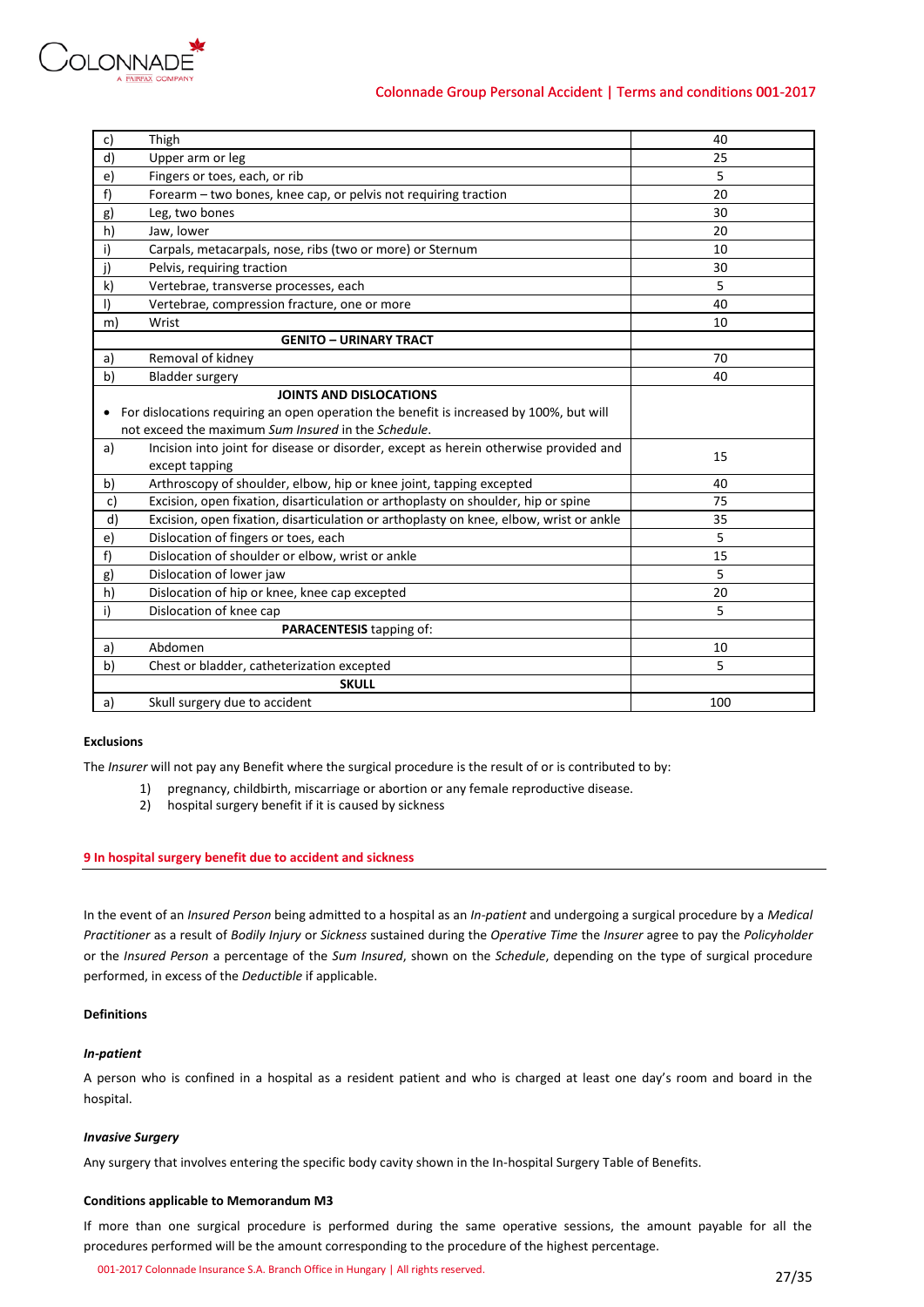

Any surgical procedure not provided for in the In-hospital Surgery Table of Benefits will be compensated at the complete discretion of the *Insurer* taking into consideration the nature of the surgical procedure in conjunction with the stated percentages for the specific surgical procedures shown in the In-hospital Surgery Table of Benefits.

# **In-hospital Surgery Table of Benefits**

|          | Description of surgical procedure                                                     | The Benefit Expressed as a %<br>of Sum Insured |
|----------|---------------------------------------------------------------------------------------|------------------------------------------------|
|          | <b>ABDOMEN</b>                                                                        |                                                |
|          | Two or more surgical procedures performed through the same abdominal incision will be |                                                |
|          | considered as one operation.                                                          |                                                |
| c)       | Appendectomy                                                                          | 50                                             |
| d)       | Resection of bowel                                                                    | 70                                             |
| e)       | Resection of stomach                                                                  | 70                                             |
| f)       | Gastro-enterostomy                                                                    | 60                                             |
| g)       | Removal of gall-bladder                                                               | 70                                             |
| h)       | Laparotomy for diagnostic or treatment purposes or the removal<br>οf                  |                                                |
|          | one or more organs, unless herein provided                                            | 50                                             |
| i)       | Laparoscopy for diagnostic or treatment purposes                                      | 50                                             |
|          | <b>ABSCESS</b>                                                                        |                                                |
| a)       | Incision of superficial abscess, boil or furuncle, one or more                        | 50                                             |
| b)       | Treatment of carbuncle or abscess requiring hospitalisation, one or more              | 10                                             |
|          |                                                                                       |                                                |
|          | <b>AMPUTATION OF</b>                                                                  |                                                |
| e)       | One finger or one toe                                                                 | 10                                             |
| f)       | Hand, forearm or foot at ankle                                                        | 20                                             |
| g)       | Leg, arm or thigh                                                                     | 40                                             |
| h)       | Thigh at hip                                                                          | 70                                             |
|          | <b>BREAST</b>                                                                         |                                                |
| b)       | Mastectomy of one or both, radical with resection into axilla                         | 70                                             |
| c)       | Mastectomy one or both, partial                                                       | 40                                             |
|          | <b>CHEST</b>                                                                          |                                                |
| d)       | Complete thoracoplasty                                                                | 100                                            |
| e)       | Removal of lung or portion of lung                                                    | 70                                             |
| f)       | Thoracoscopy for diagnostic, or treatment purposes                                    | 20                                             |
| g)       | Bronchoscopy - diagnostic                                                             | 10                                             |
| h)       | Bronchoscopy - operative, excluding biopsy                                            | 20                                             |
| i)       | Cardiac surgery involving valvular replacement                                        | 100                                            |
| j)       | Cardiac surgery involving by pass surgery                                             | 75                                             |
| k)       | Cardiac surgery involving angioplasty                                                 | 50                                             |
|          | <b>EAR</b>                                                                            |                                                |
| a)       | Myringotomy                                                                           | 5                                              |
| b)       | Mastoidectomy - radical - one side                                                    | 50                                             |
|          |                                                                                       | 60                                             |
| c)<br>d) | Mastoidectomy - radical - both sides<br>Fenestration, one or both sides               | 100                                            |
|          | <b>OESOPHAGUS</b>                                                                     |                                                |
|          |                                                                                       |                                                |
| a)       | Operation for stricture                                                               | 40                                             |
| b)       | Gastroscopy<br><b>EYE</b>                                                             | 10                                             |
|          |                                                                                       |                                                |
| b)       | Detached retina - multiple fusions                                                    | 100                                            |
| c)       | Cataract<br>Glaucoma                                                                  | 50                                             |
| d)       |                                                                                       | 30                                             |
| e)       | Removal of eyeball                                                                    | 30                                             |
| f)       | Removal of pterygium                                                                  | 20                                             |
| g)       | Incision of sty or chalazion                                                          | 5                                              |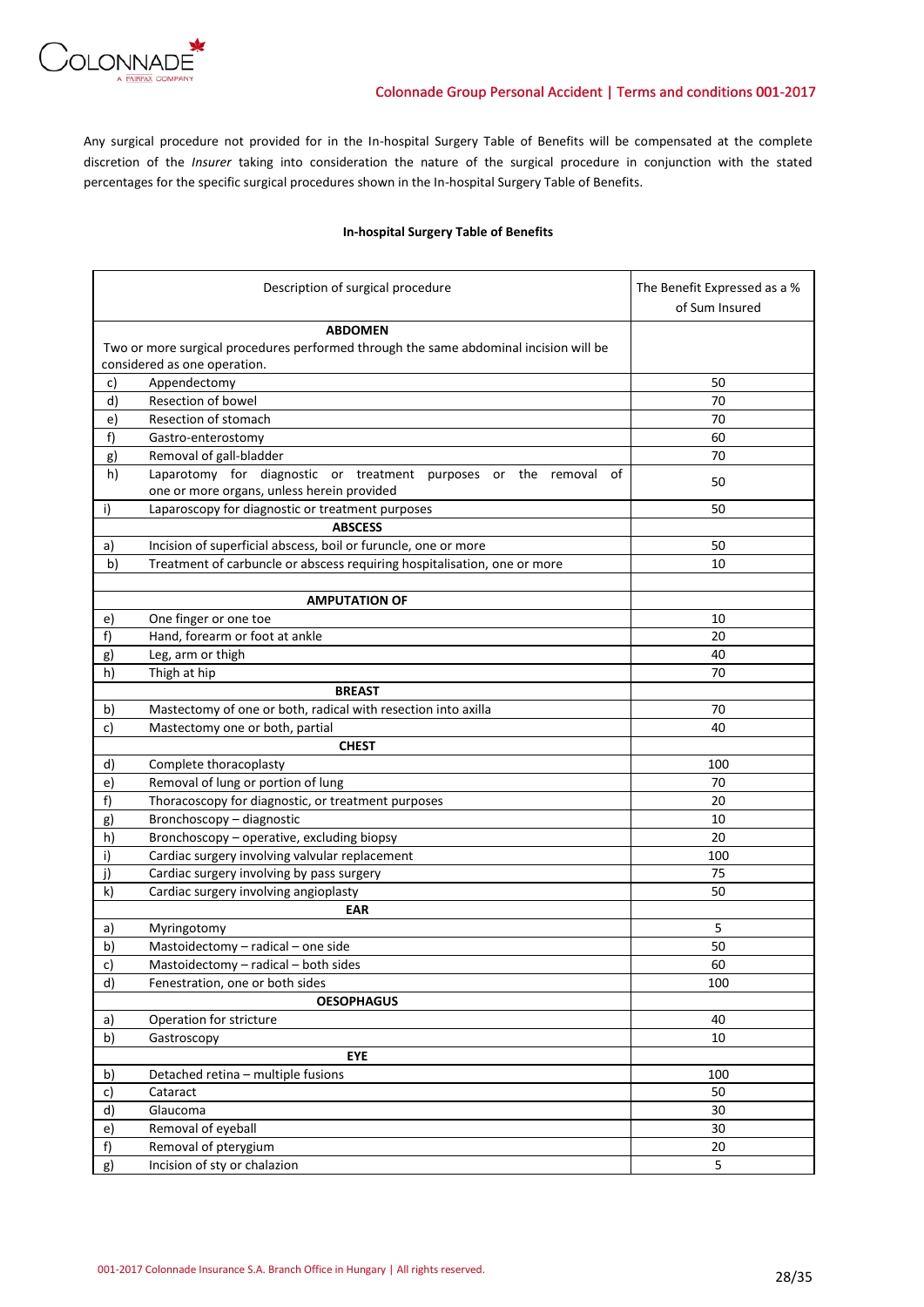

| <b>FRACTURES</b> (simple)                                                                            |    |
|------------------------------------------------------------------------------------------------------|----|
| For compound Fractures the benefit is increased by 50%, but will not exceed the                      |    |
| maximum Sum Insured in the Schedule.                                                                 |    |
| For Fractures requiring an open operation including bone grafting or bone splicing, the<br>$\bullet$ |    |
| benefit is increased by 100%, but will not exceed the maximum Sum Insured in the                     |    |
| Schedule.                                                                                            |    |
| Collar bone, shoulder blade, or forearm, one bone<br>n)                                              | 15 |
| $\circ)$<br>Coccyx, tarsals, metatarsals or Talar bone                                               | 10 |
| Thigh<br>p)                                                                                          | 40 |
| q)<br>Upper arm or leg                                                                               | 25 |
| Fingers or toes, each, or rib<br>r)                                                                  | 5  |
| Forearm - two bones, knee cap, or pelvis not requiring traction<br>s)                                | 20 |
| t)<br>Leg, two bones                                                                                 | 30 |
| u)<br>Jaw, lower                                                                                     | 20 |
| v)<br>Carpals, metacarpals, nose, ribs (two or more) or Sternum                                      | 10 |
| w)<br>Pelvis, requiring traction                                                                     | 30 |
| x)<br>Vertebrae, transverse processes, each                                                          | 5  |
| Vertebrae, compression fracture, one or more<br>y)                                                   | 40 |
| z)<br>Wrist                                                                                          | 10 |
| <b>GENITO - URINARY TRACT</b>                                                                        |    |
| Removal of kidney<br>c)                                                                              | 70 |
| d)<br>Fixation of kidney                                                                             | 70 |
| Laparotomy for diagnostic or treatment purposes of tumours or stones in kidney,<br>e)                | 60 |
| urethra, or bladder by Invasive Surgery                                                              |    |
| Laparotomy for diagnostic or treatment purposes or the removal of tumours or<br>f)                   |    |
| stones in kidney, urethra, or bladder by cauterisation, endoscopic means or                          | 20 |
| lithotripsy                                                                                          |    |
| Stricture of urethra - open operation<br>g)                                                          | 30 |
| h)<br>Intra-urethral by Invasive Surgery                                                             | 15 |
| i)<br>Prostrate entire removal of open operation - complete procedure                                | 70 |
| j)<br>Prostrate partial removal - by endoscopic means                                                | 25 |
| k)<br>Prostrate by other cutting operation                                                           | 50 |
| Orchidectomy or epididymectomy<br>$\vert$                                                            | 25 |
| Hydrocele or variocele<br>m)                                                                         | 10 |
| Removal of fibroid tumours, without abdominal approach<br>n)                                         | 20 |
| <b>THYROID</b>                                                                                       |    |
| Partial or total removal of thyroid, including all stages of operative procedure<br>a)               | 70 |
| <b>HERNIA</b>                                                                                        |    |
| Invasive Surgery - single hernia<br>a)                                                               | 20 |
| b)<br>Invasive Surgery - double hernia                                                               | 25 |
| Radical operation, including injection treatment for cure of single hernia<br>c)                     | 40 |
| d)<br>Radical operation, including injection treatment for cure of double hernia                     | 50 |
| <b>JOINTS AND DISLOCATIONS</b>                                                                       |    |
| For dislocations requiring an open operation the benefit is increased by 100%, but will              |    |
| not exceed the maximum Sum Insured in the Schedule.                                                  |    |
| Incision into joint for disease or disorder, except as herein otherwise provided and<br>j)           | 15 |
| except tapping                                                                                       |    |
| k)<br>Arthroscopy of shoulder, elbow, hip or knee joint, tapping excepted                            | 40 |
| $\vert$<br>Excision, open fixation, disarticulation or arthoplasty on shoulder, hip or spine         | 75 |
| Excision, open fixation, disarticulation or arthoplasty on knee, elbow, wrist or ankle<br>m)         | 35 |
| Dislocation of fingers or toes, each<br>n)                                                           | 5  |
| Dislocation of shoulder or elbow, wrist or ankle<br>$\circ)$                                         | 15 |
| Dislocation of lower jaw<br>p)                                                                       | 5  |
| Dislocation of hip or knee, knee cap excepted<br>q)                                                  | 20 |
| Dislocation of knee cap<br>r)                                                                        | 5  |
| <b>NOSE</b>                                                                                          |    |
| Intranasal sinus operation<br>a)                                                                     | 15 |
| b)<br>Extra nasal sinus operation                                                                    | 35 |
| Polyps, removal one or more<br>c)                                                                    | 5  |
| d)<br>Submucous resection                                                                            | 25 |
| Turbinectomy<br>e)                                                                                   | 10 |
| PARACENTESIS tapping of:                                                                             |    |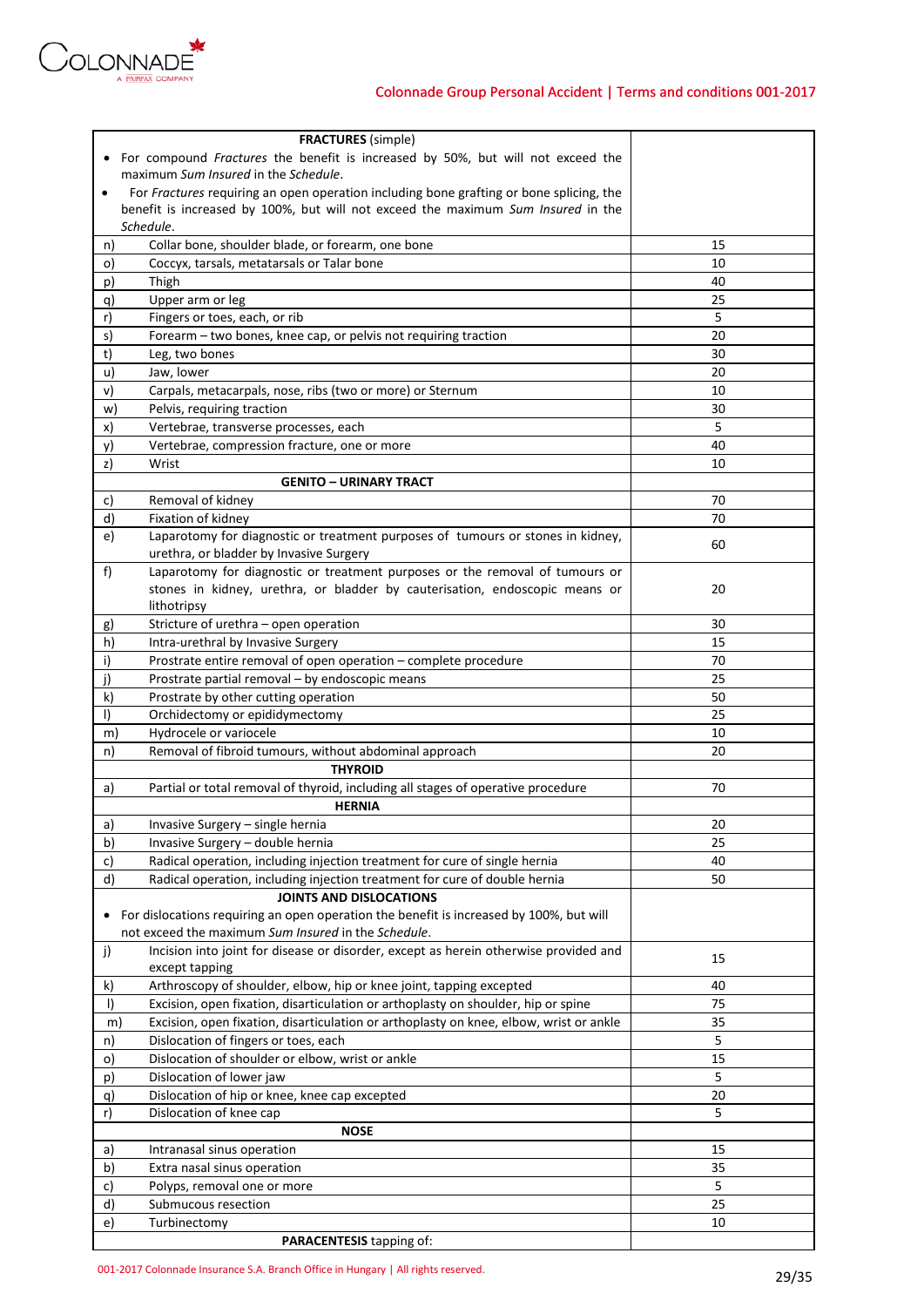

| c) | Abdomen                                                                                                                                                     | 10  |
|----|-------------------------------------------------------------------------------------------------------------------------------------------------------------|-----|
| d) | Chest or bladder, catheterization excepted                                                                                                                  | 5   |
| e) | Ear drum, hydrocele, joints or spine                                                                                                                        | 5   |
|    | <b>RECTUM and RECTOSCOPY</b>                                                                                                                                |     |
| a) | Radical resection for malignancy, all stages including colostomy                                                                                            | 100 |
| b) | Hemorrhoids, external only, excision - complete procedure                                                                                                   | 10  |
| c) | <b>Hemorrhoids</b><br>internal<br>internal<br>and<br>or<br>external<br>including<br>prolapsed<br>rectum, total for excision or complete injection treatment | 20  |
| d) | Fistula in ano                                                                                                                                              | 15  |
| e) | Fissure in ano                                                                                                                                              | 5   |
| f) | Rectoscopy with or without biopsy                                                                                                                           | 10  |
| g) | Colonoscopy with or without biopsy                                                                                                                          | 15  |
| h) | Other cutting operations on rectum                                                                                                                          | 20  |
|    | <b>SKULL</b>                                                                                                                                                |     |
| b) | Craniotomy for urgent removal of hematoma                                                                                                                   | 100 |
| c) | Craniotomy involving vascular surgery                                                                                                                       | 75  |
| d) | Craniotomy for removal of tumours                                                                                                                           | 75  |
|    | <b>THROAT</b>                                                                                                                                               |     |
| a) | Tonsillectomy or tonsillectomy and adenoidectomy for adults and children 15 years<br>of age and older                                                       | 15  |
| b) | tonsillectomy or tonsillectomy and adenoidectomy for children under 15 years of<br>age                                                                      | 10  |
| c) | Use of laryngoscope for diagnosis                                                                                                                           | 5   |
|    | TUMORS - surgical removal of:                                                                                                                               |     |
| a) | Malignant tumors except those of the mucous membrane, skin and subcutaneous<br>tissue                                                                       | 50  |
| b) | Malignant tumors of the mucous membrane, skin and subcutaneous tissue                                                                                       | 25  |
| c) | Pilonidal sinus or cyst, cutting operation                                                                                                                  | 25  |
| d) | Benign tumors of the testicle or breast                                                                                                                     | 20  |
| e) | Ganglion                                                                                                                                                    | 5   |
| f) | Benign tumours, one or more, except as otherwise herein provided                                                                                            | 10  |
| g) | Varicose - complete procedure on all veins whether cutting operation or injection<br>treatment $-$ one leg                                                  | 20  |
| h) | Varicose - complete procedure on all veins whether cutting operation or injection<br>treatment - two legs                                                   | 30  |

# **Exclusions**

The *Insurer* will not pay any Benefit where the surgical procedure is the result of or is contributed to by:

1. pregnancy, childbirth, miscarriage or abortion or any female reproductive disease.

# **10 Temporary Total Disability (as a result of accident) – lump sum**

In the event of and Insured Person suffering temporary total disablement within the Period of Insurance as a result of accident which prevents the *Insured Person* from carrying out all parts of the usual occupation for the *Policyholder*.

In the event of a dispute arising as to when *Temporary Total Disability* or *Temporary Partial Disability* ceased, the date shall be finally determined with reference to a report of a *Medical Practitioner* commissioned by the *Insurer*.

The *Insurer* does not pay and benefit If the *Insured Person* reaches 80 years of age.

# **11/a Temporary Total Disability (as a result of accident) – daily benefit**

In the event of and Insured Person suffering temporary total disablement within the Period of Insurance as a result of accident which prevents the *Insured Person* from carrying out all parts of the usual occupation for the *Policyholder*.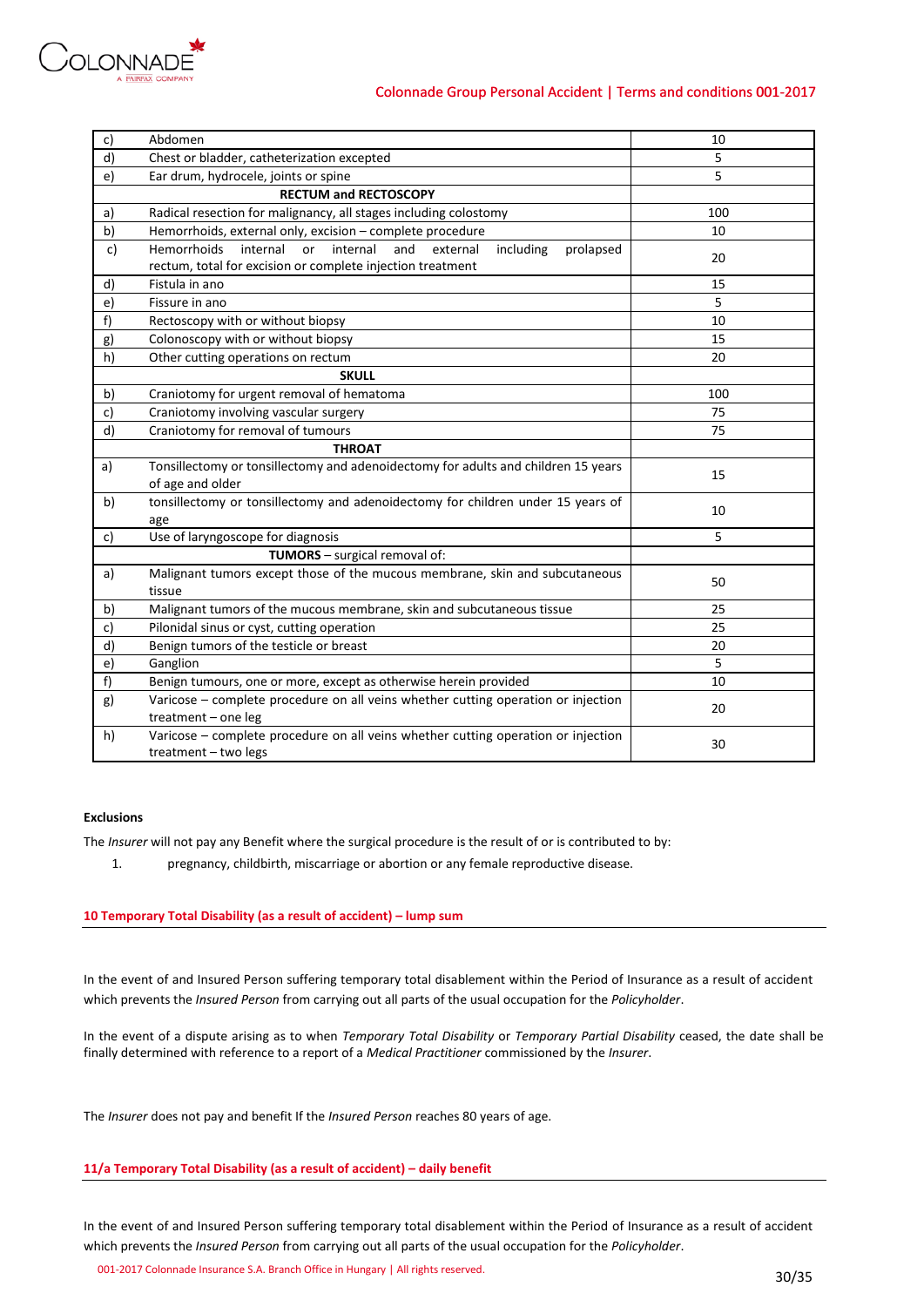

# **Exclusions**

.

The *Company* shall not be liable for any claim arising directly or indirectly resulting from or attributable to:

- a. the *Insured person* suffering from and physical defect or infirmity existing prior to the initial start date of the policy
- b. *sickness* after the expiry of the period of Insurance when the *insured person* reaches 65 years of age or become eligible to retirement, disability or accidental pension
- c. exclusions as per the general exclusions of this policy
- d. post traumatic stress disorder, stress or depression
- e. *illness* occurs after the termination of the mandatory public health insurance of the *Insured Person*.

The *Insurer* shall not be liable for any benefit which, from all sources, is greater than 100% of the persons normal *Daily Net Wage.*

The *Insurer* does not pay and benefit If the *Insured Person* reaches 80 years of age.

# **11/b Temporary Total Disability (as a result of accident or sickness) – daily benefit**

In the event of an *Insured Person* suffering temporary total disablement within the *Period of Insurance* as a result of *sickness* which first manifests itself during the *Period of Insurance* and results in the *Insured person* being temporarily and completely unable to carry out all parts of the usual occupation for the *Policyholder*, the *Insurer* will pay to the *Insured Person* the amount shown in the *Schedule.* 

The *Insurer* shall not be liable for any benefit which, from all sources, is greater than 85% of the persons normal *Daily Net Wage*.

# **Special conditions applicable to Temporary Total Disability (as a result of sickness):**

*Insured Person* will report to the *Insurer* when becomes eligible to the retirement, disability, accidental pension within 15 days from the date of receipt of the resolution of the Central Administration of National Pension Insurance.

### **Provisions**

Benefit is not payable in respect of an *Insured Person:*

- *a)* for more than 180 days in respect of any *sickness*
- *b)* for the number of days of each period of disablement as shown in the *schedule* under the deferment period
- *c)* for any period in which substantiating medical evidence about the incapacity of work of the Insured Person is not provided by a *Medical Practitioner*
- *d)* within two month of the expected date of birth if an *Insured Person* is pregnant and *Bodily Injury* or *Sickness* has resulted from the pregnancy.
- e) for temporary disablement which is considered as passive sick pay under the regulations on the mandatory public health insurance scheme
- f) for temporary total disability when the *Insured Person* is not entitled to a sick pay under the mandatory public health insurance scheme
- g) Psychiatric illness or mental disorders including depression, bereavement, stress, or stress related conditions,
- h) Geriatric care, operations or treatments which are not medically necessary, including cosmetic or beauty treatment unless this is the result of an *accident* where a *Medical Practitioner* recommends to the *Insured Person* to have cosmetic treatment,
- i) Backache and related conditions howsoever caused unless the *Insured Person* have medical documents (for example, a MRI scan or X-rays) as evidence of a diagnosed medical condition,
- j) Occupational sicknesses as defined by the law LXXXIII of 1997 on the benefits of the mandatory public health insurance,
- k) Industrial accidents as defined by the law LXXXIII of 1997 on the benefits of the mandatory public health insurance.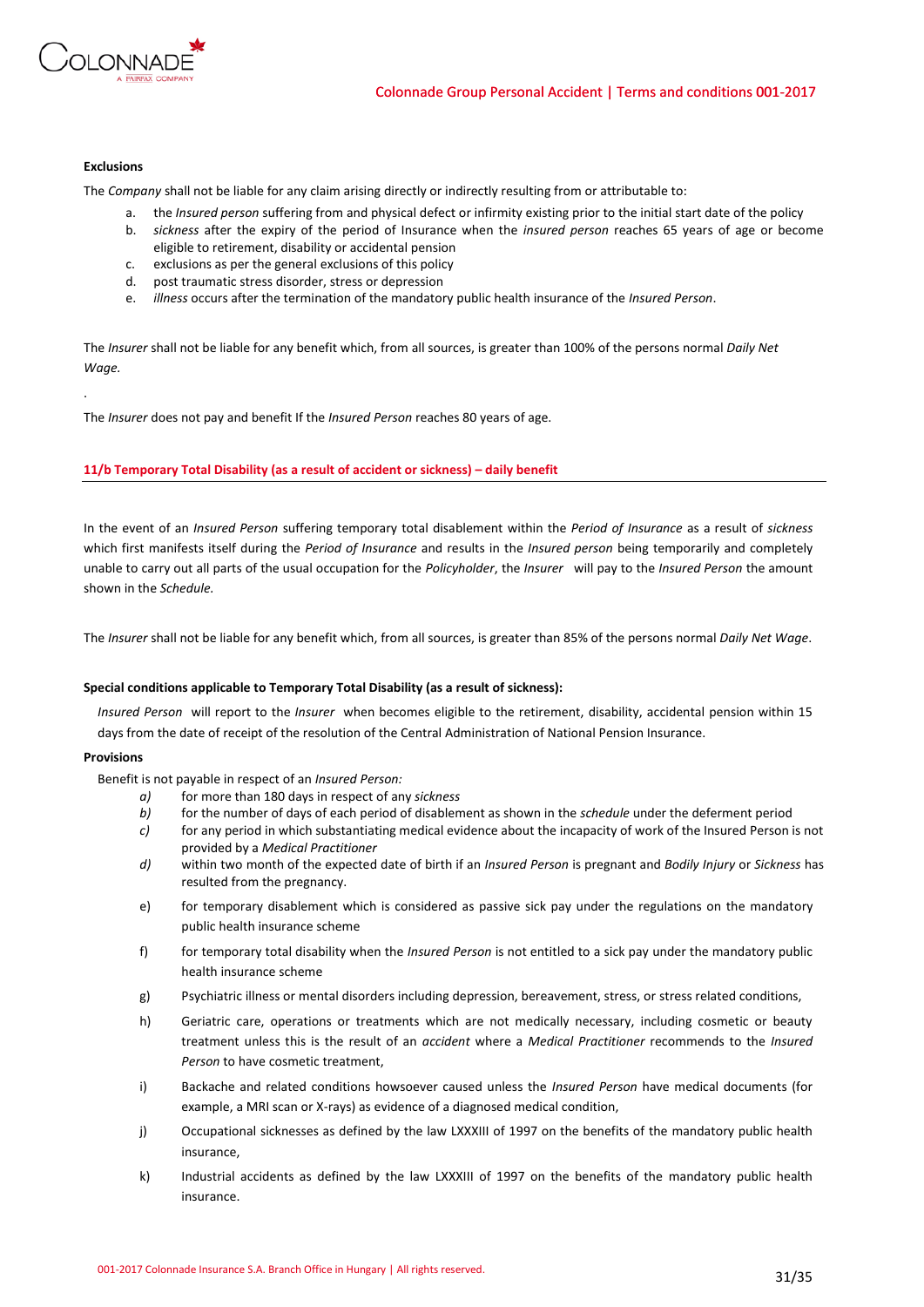

### **Exclusions**

The *Company* shall not be liable for any claim arising directly or indirectly resulting from or attributable to:

- a) the *Insured person* suffering from and physical defect or infirmity existing prior to the initial start date of the policy
- b) *sickness* after the expiry of the period of Insurance when the *insured person* reaches 65 years of age or become eligible to retirement, disability or accidental pension
- c) exclusions as per the general exclusions of this policy
- d) post traumatic stress disorder, stress or depression
- e) *illness* occurs after the termination of the mandatory public health insurance of the *Insured Person*.

# **12 Accidental Reimbursement**

If an *Insured Person* sustains *Bodily Injury* which results in a benefit being paid under this policy during the *Operative Time* and *Period of Insurance* the *Insurer* will pay the *Insured Person* for

- the cost of replacement, cleaning and repair up to the *Sum Insured* stated in the *Schedule* of the damaged clothes, personal property and personal documents, if the damaged would be reimbursed otherwise.
- If the damaged clothes or personal property can not be economically repaired, the Insurer will pay for the cost of replacement.
- additional costs reasonably incurred by an *Insured Person* for food and drink expenses, telephone calls and taxi fares as result of an *Injury*.
- the cost of treatment received in a dental surgery or in an Accident and Emergency department of a hospital following damage caused by the *Accident* to sound and natural teeth when given by a Medical Practitioner or Dental Practitioner.
- the cost of prescription spectacles or contact lenses that need to be replaced or repaired due to the *Accident* , or the cost of obtaining prescribed spectacles or contact lenses within 30 days of an *Injury* due to eye damage; the *Insurer* will also pay for an eye test if required.

### **Exclusions applicable:**

- 1) loss of cash, banknotes from Hungary or other countries, checks, postal checks, debit and credit cards, social security card, tax card, tickets and passes, travellers' checks, traveller's tickets, any securities, petrol or other fuel coupons,
- 2) losses or damages of sports equipment and the accessory equipment,
- 3) losses or damages in samples of goods, tools, working equipment, food,
- 4) watches or clocks (over 15 000 HUF), jewellery, semiprecious and precious stones, noble metals, valuable furs,
- 5) losses or damages of objects of art, antiquities, collectibles or furniture,
- 6) losses or damages of personal computers, cameras, video cameras, mobile phones, musical instruments, technical equipment and its accessories,
- 7) losses or damages in vehicles or their accessories.
- 8) The *Insurer* does not pay and benefit If the *Insured Person* reaches 80 years of age.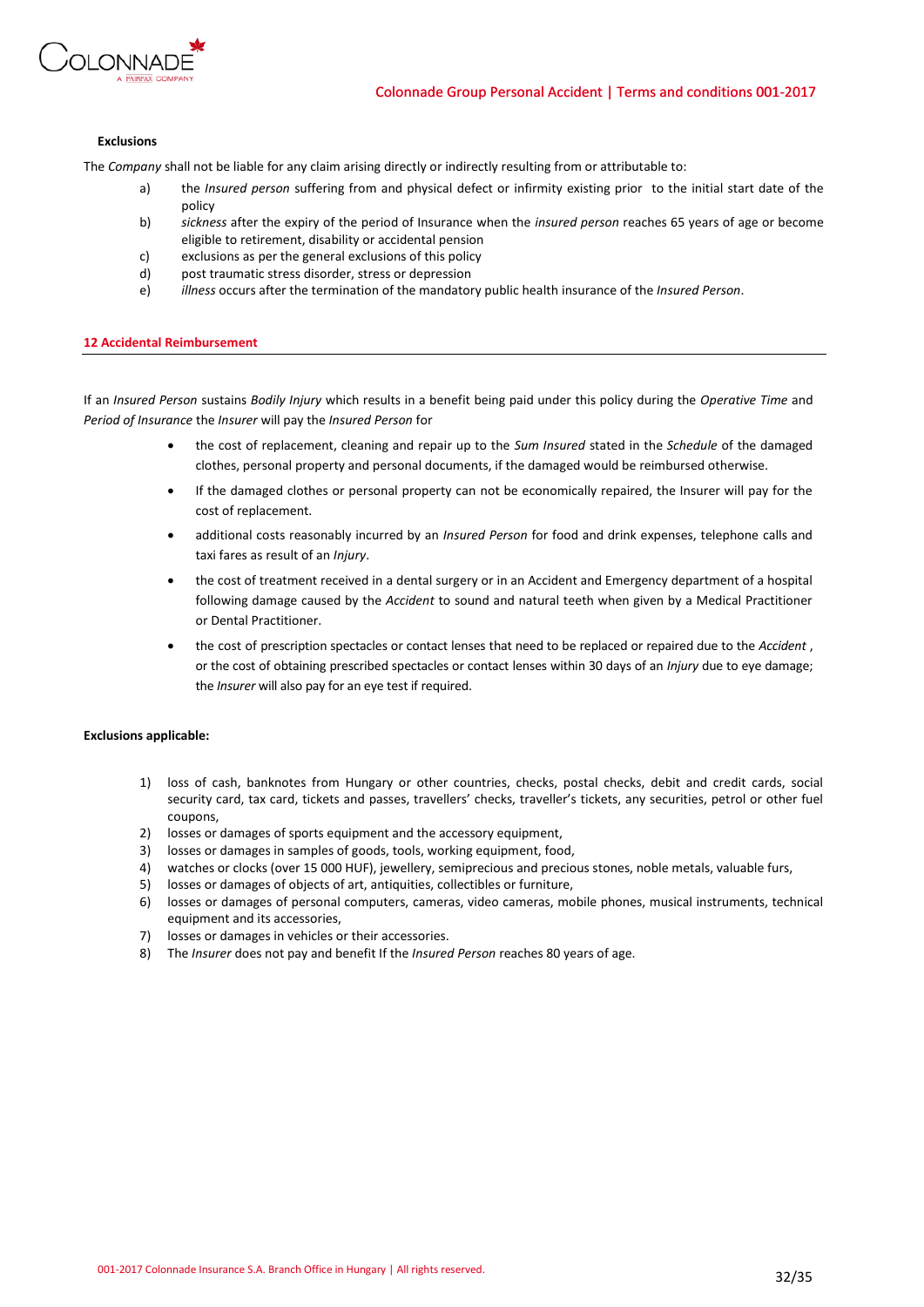

# *13 Critical Illness*

If the *Insured Person* is diagnosed with a *Critical Illness,* the symptoms of which first appear during the *Period of Insurance,* the *Insurer* will pay the *Policyholder* or the *Insured Person* the benefit shown in the *Schedule.*

A *Critical Illness* is considered to be diagnosed only if the *Insured Person* has been examined by one or more *Medical Practitioners*, each of which is a certified specialist with respect to the disease or illness corresponding to the *Critical Illness*, and a written report prepared by or under the supervision of each *Medical Practitioner* satisfies all the diagnostic requirements specified in this Policy for that *Critical Illness.*

### **Definitions applicable to Critical Illness**

# *Critical Illness*

Disease or incapacity, as specified below, of the *Insured Person*, the symptoms of which first appear and are first diagnosed during the *Period of Insurance* excluding the *Waiting Period* or *Survival Period*. A *Critical Illness* is considered "diagnosed" only if the *Insured Person* has been examined by one or more *Medical Practitioners* each of which is a certified specialist in respect to the relevant disease or incapacity, and a written report(s) prepared by or under the supervision of each *Medical Practitioner* satisfies each and every diagnostic requirement specified in this Policy corresponding to that *Critical Illness.*

*Major Cancer, Heart Attack, Stroke, Coronary Artery by pass surgery, Surgery to the Aorta, Heart Valves surgery, Kidney Failure, Blindness (loss of sight), Major Organ/Bone Marrow Transplant*, Multiple Sclerosis, Paralysis (loss of use of limbs), Motor Neurone Disease, Alzheimers disease/Severe dementia, Major Burns as further defined below**.**

### **Alzheimer's disease/severe dementia**

Deterioration or loss of intellectual capacity as confirmed by clinical evaluation and imaging tests, arising from Alzheimer's disease or irreversible organic disorders, resulting in significant reduction in mental and social functioning requiring the continuous supervision of the insured person. This diagnosis must be supported by the clinical confirmation of an appropriate *Medical Practitioner* and supported by the *Insurer's* appointed *Medical Practitioner*. The following are excluded:

- Non –organic diseases such as neurosis and psychiatric illnesses
- Stress, depression
- Alcohol or drug related brain damage

### *Blindness (Loss of Sight)*

Total and irreversible loss of sight in both eyes as a result of *Accident* or *Sickness.* The blindness must be confirmed by an ophthalmologist.

### *Coronary Artery By-pass Surgery*

The actual undergoing of open-chest surgery to correct the narrowing or blockage of one or more coronary arteries with bypass grafts. This diagnosis must be supported by angiographic evidence of significant coronary artery obstruction and the procedure must be considered medically necessary by a consultant cardiologist. Angioplasty and all other intra arterial, catheter based techniques, 'keyhole' or laser procedures are excluded from this definition.

### *Heart Attack*

Death of a portion of the heart muscle arising from inadequate blood supply to the relevant area. This diagnosis must be supported by three or more of the following five criteria which are consistent with a new heart attack:

- History of typical chest pain;
- New electrocardiogram (ECG) changes proving infarction;
- Diagnostic elevation of cardiac enzyme CK-MB;
- Diagnostic elevation of Troponin (T or I);
- Left ventricular ejection fraction less than 50% measured 3 months or more after the event.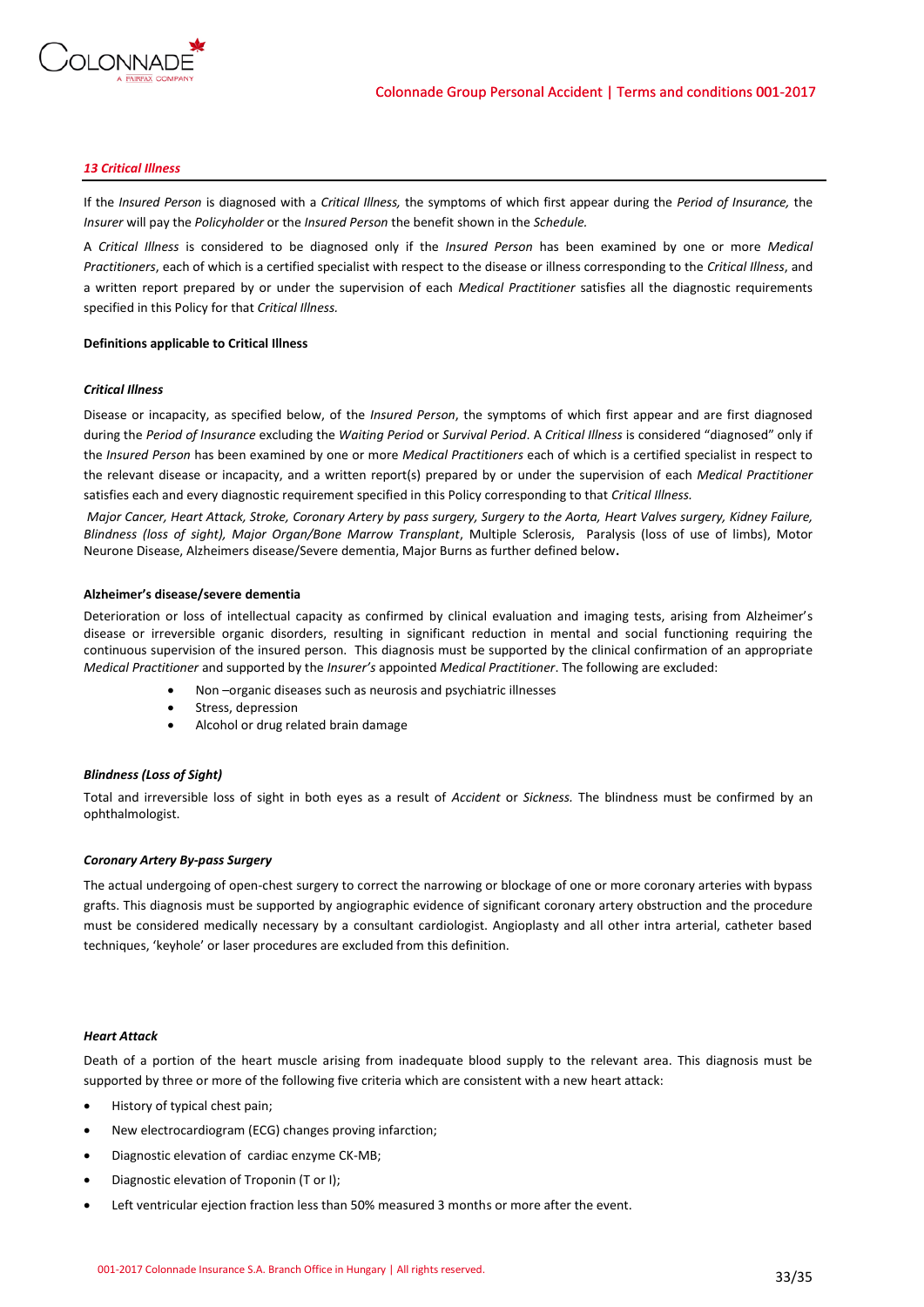

### **Heart Valves Surgery**

Actual undergoing of Open-Heart surgery to replace or repair heart valve abnormalities. The diagnosis of heart valve abnormality must be supported by cardiac catheterization or echocardiogram and the procedure must be considered medically necessary by a consultant cardiologist.

*Initial Start Date* The date when cover first started.

### *Kidney Failure*

Chronic irreversible failure of both kidneys requiring either permanent renal dialysis or kidney transplantation.

### *Major Burns*

Third degree burns (full thickness of the skin) covering at least 40% of the surface of the *Insured Person's* body.

### *Major Cancers*

Malignant tumour characterised by the uncontrolled growth and spread of malignant cells with invasion and destruction of normal tissue. This diagnosis must be supported by histological evidence of malignancy and confirmed by an oncologist or pathologist.

The following are excluded:

- Tumours showing the malignant changes of carcinoma-in-situ and tumours which are histologically described as premalignant or non-invasive, including, but not limited to: Carcinoma-in-Situ of the Breasts, Cervical Dysphasia CIN-1, CIN-2 and CIN-3Hyperkeratosis, basal cell and squamous skin cancers, and melanomas of less than 1.5mm Breslow thickness, or less than Clark Level 3, unless there is evidence of metastases; Prostate cancers histologically described as TNM Classification T1a or T1b or Prostate cancers of another equivalent or lesser classification, T1N0M0 Papillary microcarcinoma of the Thyroid less than 1 cm in diameter, Papillary micro-carcinoma of the Bladder, and Chronic Lymphocytic Leukaemia less than RAI Stage 3; Hodgkin's Disease less than stage III in spread.
- All tumours in the presence of HIV or AIDS

### *Major Organ /Bone Marrow Transplantation*

The receipt of a transplant of:

- Human bone marrow using haematopoietic stem cells preceded by total bone marrow ablation; or
- Human heart, lung, liver, kidney or pancreas that resulted from irreversible end stage failure of the relevant organ.

Other stem cell transplants are excluded

# *Motor Neurone Disease*

Motor neurone disease characterised by progressive degeneration of corticopsinal tracts and anterior horn cells or bulbar efficient neurones which include spinal muscular atrophy, progressive bulbar palsy, amyotrophic lateral sclerosis and primary lateral sclerosis. This

diagnosis must be confirmed by a neurologist as progressive and resulting in permanent neurological deficit.

# *Multiple Sclerosis*

Definite occurrence of Multiple Sclerosis. The diagnosis must be supported by all of the following:

- Investigations which unequivocally confirm the diagnosis to be Multiple Sclerosis; and
- Multiple neurological deficits which occurred over a continuous period of at least 6 months; and
- Well documented history of exacerbations and remissions of said symptoms and neurological deficits.

Other causes of neurological damage such as SLE and HIV are excluded.

# *Paralysis (loss of use of limbs)*

Total and irreversible loss of use of at least two entire limbs due to injury or disease. This condition must be confirmed by a senior neurologist.

001-2017 Colonnade Insurance S.A. Branch Office in Hungary | All rights reserved. 34/35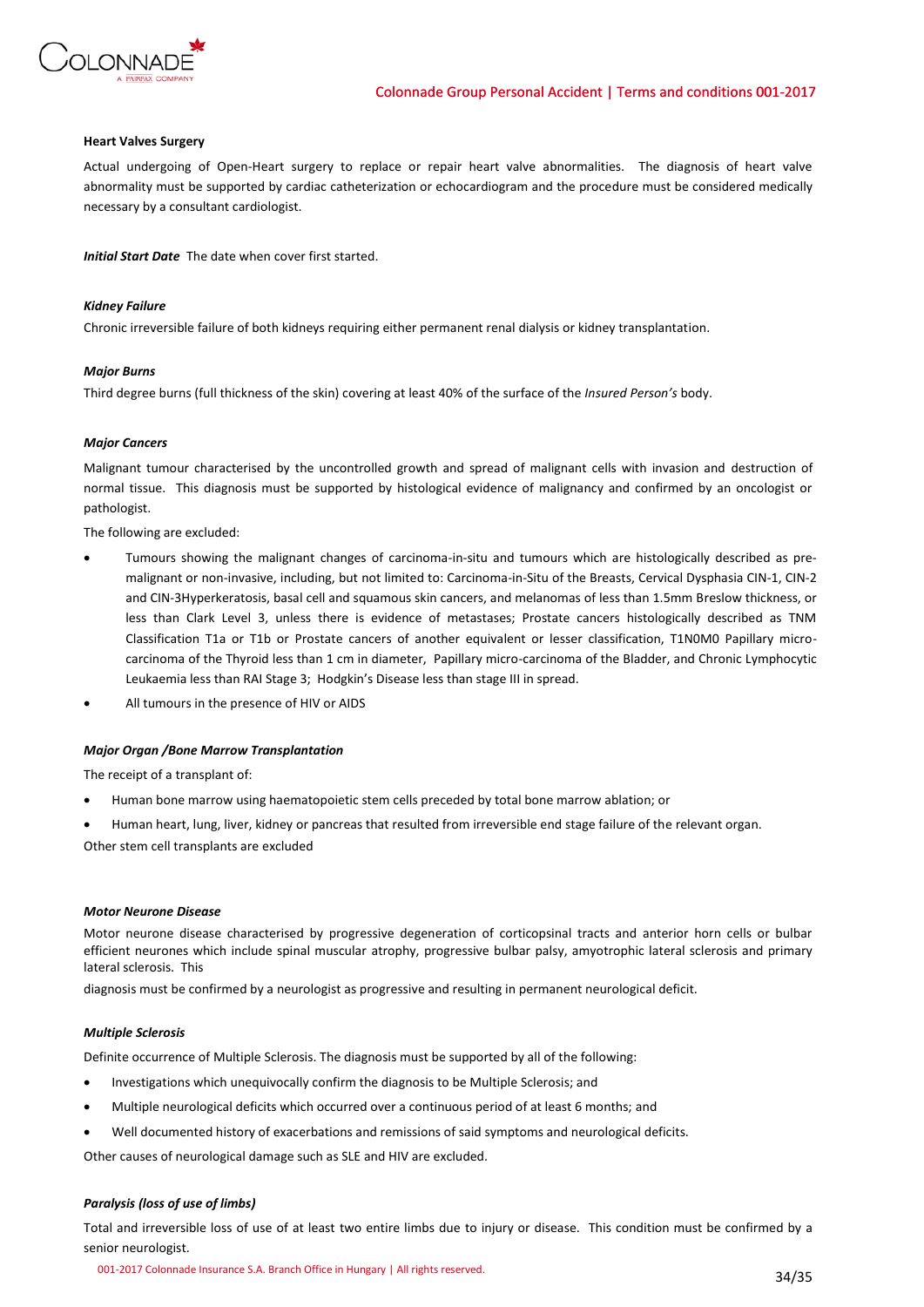

# *Stroke*

Cerebrovascular incident including infarction of brain tissue, cerebral and subarachnoid haemorrhage, cerebral embolism and cerebral thrombosis. This diagnosis must be supported by both of the following conditions:

- Evidence of permanent neurological damage confirmed by a neurologist at least 6 weeks after the event; and
- Findings on Magnetic Resonance Imaging, Computerised Tomography, or other reliable imaging techniques consistent with the diagnosis of a new stroke.

The following are excluded:

- Transient Ischemic Attacks;
- Brain damage due to an accident or injury, infection, vasculitis, and inflammatory disease;
- Vascular disease affecting the eye or optic nerve; and
- Ischemic disorders of the vestibular system.

# *Surgery to the Aorta*

Actual undergoing of surgery to repair or correct an aneurysm, narrowing, obstruction or dissection of the aorta through surgical opening of the chest or abdomen. For the purpose of this definition, aorta shall mean the thoracic and abdominal aorta but not its branches

# *Survival Period*

The period as shown on the *Schedule* which the *Insured Person* must survive following the initial diagnosis of *Critical Illness*

# *Waiting Period*

The period shown on the *Schedule* from the *Initial Start Date* of the Policy or the date of any increase in benefit in respect of any *Insured Person.* Where a *Waiting Period* is in respect of an increase in *Sum Insured,* the *Waiting Period* shall only be in respect of the increase in *Sum Insured*.

# **General Conditions applicable to Critical Illness**

- Coverage under Section C shall be terminated in respect of any *Insured Person* upon payment of a benefit for a *Critical Illness* and *Policyholder* will no longer be required to pay any premium in respect of this *Insured Person.*
- No benefit is due for *Critical Illness* first diagnosed in the *Waiting Period*.
- No benefit is due for *Critical Illness* if the *Insured Person* dies during the *Survival Period*
- Any benefit for a claim accepted by the *Insurer* under Section C will become payable after the expiry of the *Survival Period*
- Only one payment up to the *Sum Insured* shown in the *Schedule* in respect of *Critical Illness* will be paid to any *Insured Person.*

### **Exclusions applicable to Critical Illness**

The *Insurer* will not pay any claim arising directly or indirectly from:

- 1. any *Sickness* other than specified as *Critical Illness;*
- 2. any *Critical Illness,* the signs or symptoms of which first occurred prior to or within ninety (90) days following the *Initial Start Date;*
- 3. any *Critical Illness* resulting from a physical or mental condition which existed before the Initial Start Date which was not disclosed and accepted by the *Insurer* in writing;
- 4. congenital anomalies;
- 5. any diagnosis made by the *Insured Person* or his/her immediate family member or anyone who is living in the same household as the *Insured Person* or by a herbalist, acupuncturist or other non-traditional health care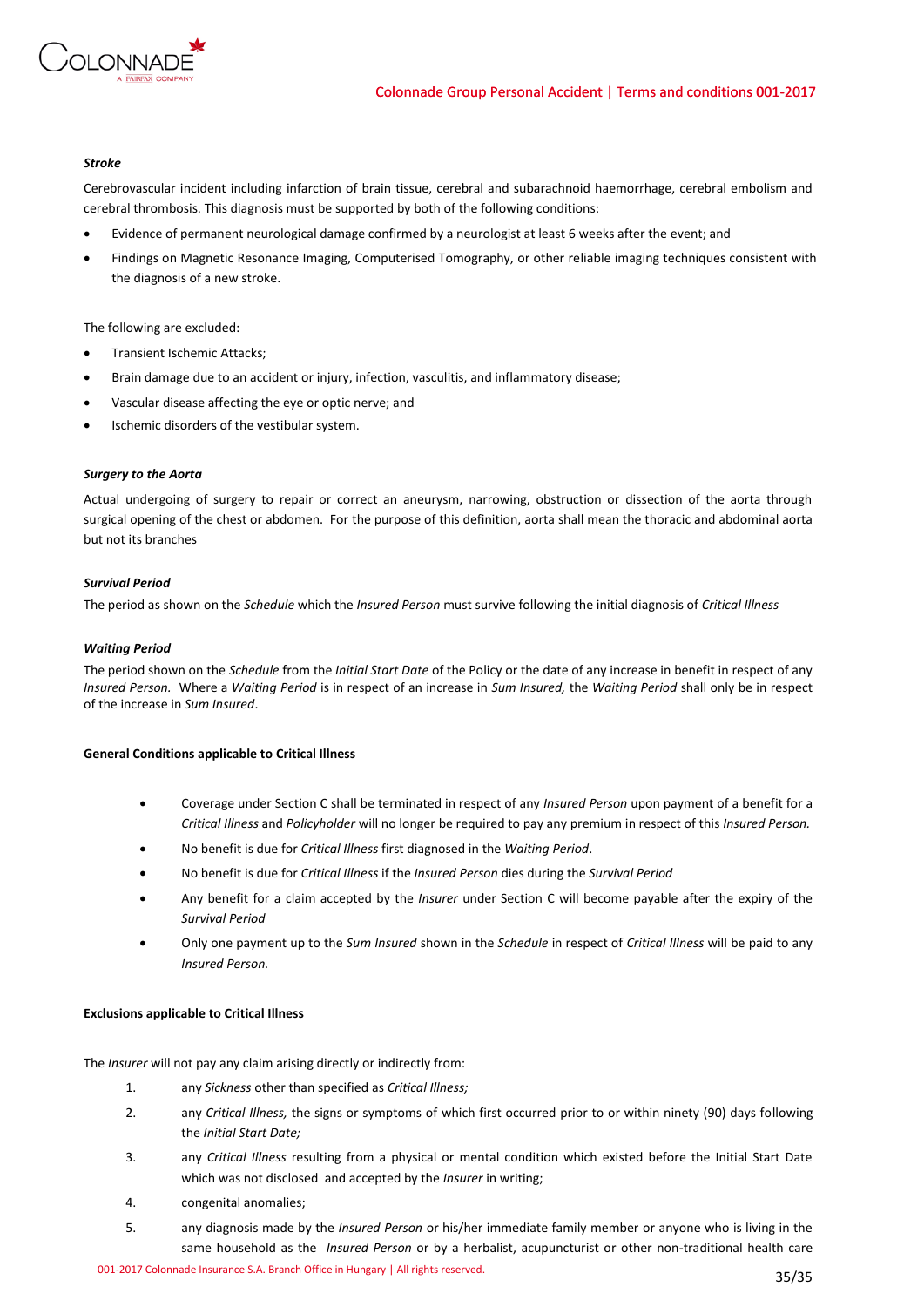

provider;

- 6. surgery or medical treatment;
- 7. *Critical Illness* as a result of alcoholic or narcotic dependence;
- 8. any *Critical Illness* in which the *Insured Person* dies during *Survival Period;*
- 9. any *Critical Illness* during the *Waiting Period;*
- 10. more than one *Critical Illness* in respect of any one *Insured Person.*

# **14. Medical Expenses**

The *Insurer* will pay benefits for the *Usual and reasonable costs*, subject to any *Deductible* and the maximum amount stated in the *Schedule of Benefits* for *Covered Medical Expenses* if, as a result of a *Bodily Injury*, the *Insured Person*'s medical condition requires *Immediate Medical Treatment*.

**Definitions applicable to Medical Expenses**

# **Immediate Medical Treatment**

Treatment commencing within 24 hours of the time and date of the *Bodily Injury*.

### *Covered Medical Expenses*

Expenses actually incurred by the *Insured Person* for services and supplies which are recommended by the attending *Medical Practitioner*. They include:

- (a) the services of *Medical Practitioners*;
- (b) confinement and use of operating room in a *Medical Institution*;
- (c) anesthetics (including giving the anesthetic), x-ray examinations or treatments, and laboratory tests;
- (d) ambulance service;
- (e) drugs, medicines, and therapeutic services and supplies; and
- (f) physiotherapy treatments.

Valid from May 1<sup>st</sup> 2017